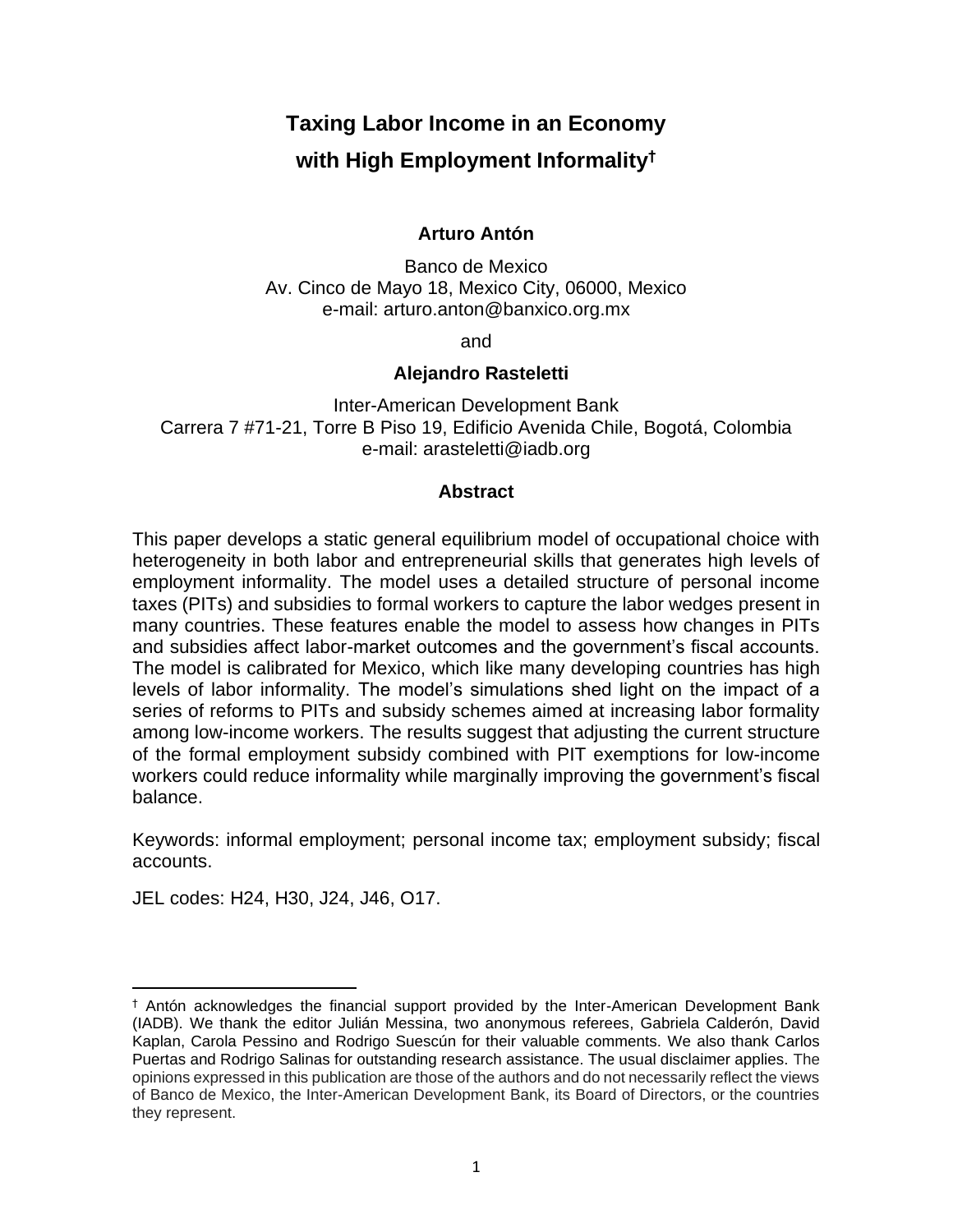#### **1. Introduction**

High levels of informal employment are common in developing countries. Worldwide, almost 70% of employment in emerging and developing countries is estimated to be informal, compared to less than 20% in advanced economies (International Labor Organization, 2018). Numerous studies have suggested that high labor taxes may be partially responsible for high levels of informal employment (see, e.g., Fortin et al., 1997; Levy, 2008; Saracoglu, 2008; Albrecht et al., 2009; Bosch and Esteban-Pretel, 2012, 2015; Galiani and Weinschelbaum, 2012; and Ulyssea, 2018).<sup>1</sup> A study by the Inter-American Development Bank, the Inter-American Center of Tax Administrations and the Organization for Economic Cooperation and Development (OECD / CIAT / IDB, 2016) estimates that labor taxes in Latin America and the Caribbean (LAC) are equivalent to 21.7% of workers' average incomes. Though below the OECD average of 35.9%, the substantial share of labor taxes in average income, especially among low-income workers, may encourage informal employment.

This paper uses a static general equilibrium model with heterogeneous taxes and subsidies to analyze how changes in the labor-taxation profile affect informal employment and the government finances. The model includes fixed shares of entrepreneurs and workers, who behave rationally. Entrepreneurs and workers are endowed with heterogeneous managerial and labor ability, respectively (cfr. Jovanovic, 1994; Allub and Erosa, 2019). Heterogenous labor ability is treated as the basis for income distribution. The latter property is important, as the distribution of labor taxes and subsidies across formal workers is largely determined by their income level.

To quantitatively assess the role of heterogeneous taxes and subsidies in accounting for informality, the model is calibrated for Mexico, which exhibits the high levels of informal employment typical of many developing countries. According to the ILO (2018), 53.4% of total employment in Mexico is informal. However, unlike in

<sup>1</sup> Throughout this paper, the term labor taxation is used in a broad sense to refer not only to taxes on personal income, but also to mandatory social security contributions.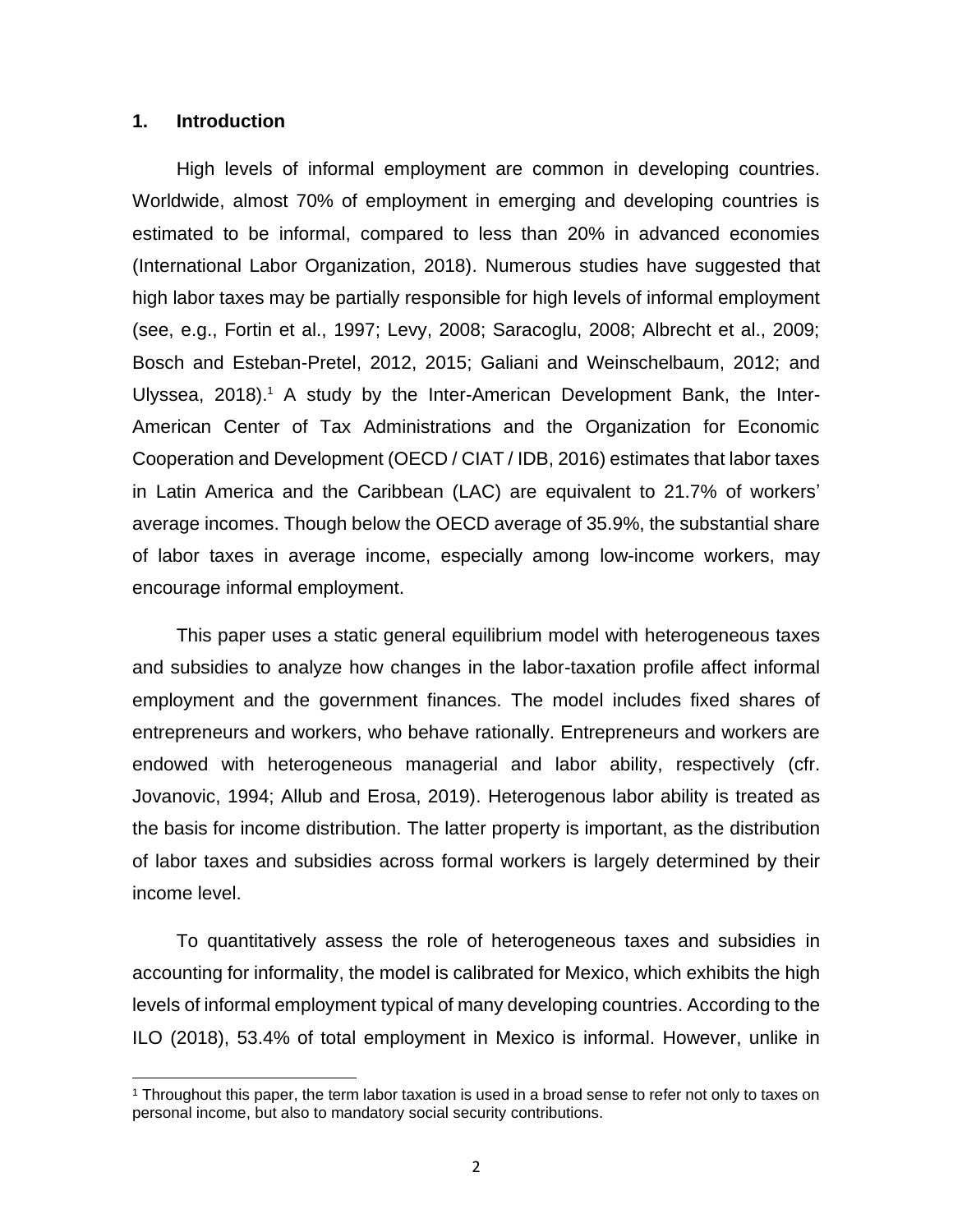many other developing countries, low-income formal workers in Mexico are entitled to a government subsidy that may be credited against their income-tax liability. This subsidy is based on income level and is progressive. Understanding how changes in the subsidy affect informal employment and the fiscal accounts in Mexico may offer relevant insights for policymakers in other developing countries.

After calibrating the model, the paper analyzes a series of changes to the personal income tax (PIT) and to the subsidy for formal employment (SUFE). These changes are intended to increase labor formality, especially among low-income workers, without imposing a major fiscal cost. The model suggests that changes to the SUFE and PIT may have large positive effects on labor formalization. Specifically, redesigning the SUFE and including PIT exemptions for low-income workers may boost the rate of labor formality by between 7.0 and 11.9 percentage points. Moreover, rather than entailing a fiscal cost, these measures improve the government's fiscal balance by 0.34% of GDP via their effect on economic formalization. Various sensitivity exercises using alternative values for the model's parameters indicate that these results are robust.

In the model, each entrepreneur receives a managerial ability endowment and runs a single firm. Entrepreneurs use their skills and effective labor to produce a homogeneous good in a competitive context. They must pay a corporate income tax (CIT) and cover the social security contributions (SSCs) of their workers. The CIT is paid in full, and thus these firms are labeled as formal. However, the entrepreneur can hire a salaried worker either formally (i.e., paying the mandatory SSCs and fringe benefits established by law) or informally (i.e., evading such payments). If a worker is hired informally, the entrepreneur faces a probability of being detected and fined by the authorities. This probability is modeled as an increasing function of the firm's size. Therefore, small firms facing a low probability of being fined mostly hire informal workers. For midsized firms, labor is optimally composed of both formal and informal workers. This feature of the model gives rise to an intensive margin of informality as in Ulyssea (2018). As detailed below, the intensity of labor informality within a firm

3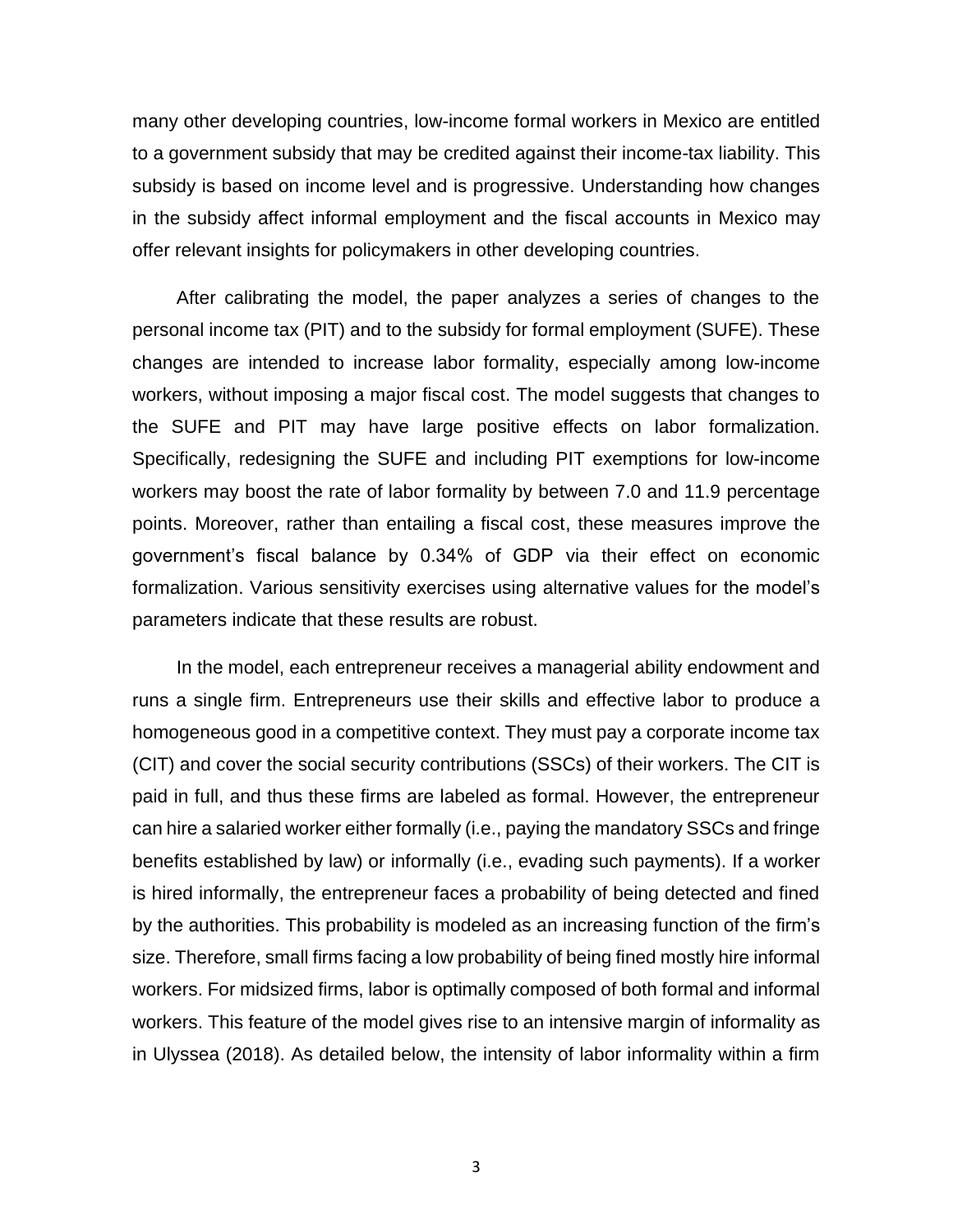depends on the level of managerial ability and on the relative costs of formal and informal labor.

The model's workers receive a labor-ability endowment and must choose to work on their own or as formal or informal salaried employees.<sup>2</sup> Both own-account and informal salaried workers pay no taxes on their income and do not contribute to social security, but they receive lump-sum transfers from the government. Each ownaccount worker runs her own firm without hiring salaried workers. Because these firms do not pay taxes, they are classified as informal. $3$  By contrast, each formal salaried worker pays income taxes and contributes to social security. If she is a lowincome earner, she also receives a government subsidy that she may credit against her income-tax liability. This scheme of taxes, subsidies and transfers determines net earnings for workers in each occupation. Given her ability and assessment of the social security services to which she is entitled, each worker optimally chooses the occupation that yields the highest total earnings.

The large effects on labor formalization found in the quantitative exercises are explained by changes in the net earnings profile of low-income formal workers resulting from variations in the tax and subsidy code. The simulated reform to the SUFE scheme effectively increases the subsidy for formal workers earning between 1.3 and 2.1 times the minimum wage (MW). Meanwhile, the simulated PIT reform provides a tax exemption for formal workers earning up to 1.8 times the MW. In Mexico, approximately 50% of employees in the private sector earn up to 2 times the MW, and nearly 75% of these workers are informal. Therefore, a reform to the tax

<sup>2</sup> Bobba et al. (2021) and Narita (2020) also make a distinction between self-employed/own-account and informal salaried workers. Self-employment is an important feature of the workforce in developing countries (Perry et al., 2007; Gollin, 2008). In Latin America, it comprises more than 30% of the workforce.

<sup>3</sup> Accordingly, formal firms require managerial ability as an input, but informal firms do not. Note that the model structure implies that no entrepreneur operates an informal firm. As a result, there are no informal firms hiring informal salaried workers. Evidence from Mexico and Brazil (Samaniego, 2016; Ulyssea, 2018) indicates that between 40 and 44% of informal employees work for a formal firm, and the remaining work for an informal firm. In this regard, the model implies that the intensive margin accounts for 100% of informal salaried workers, which is at odds with data.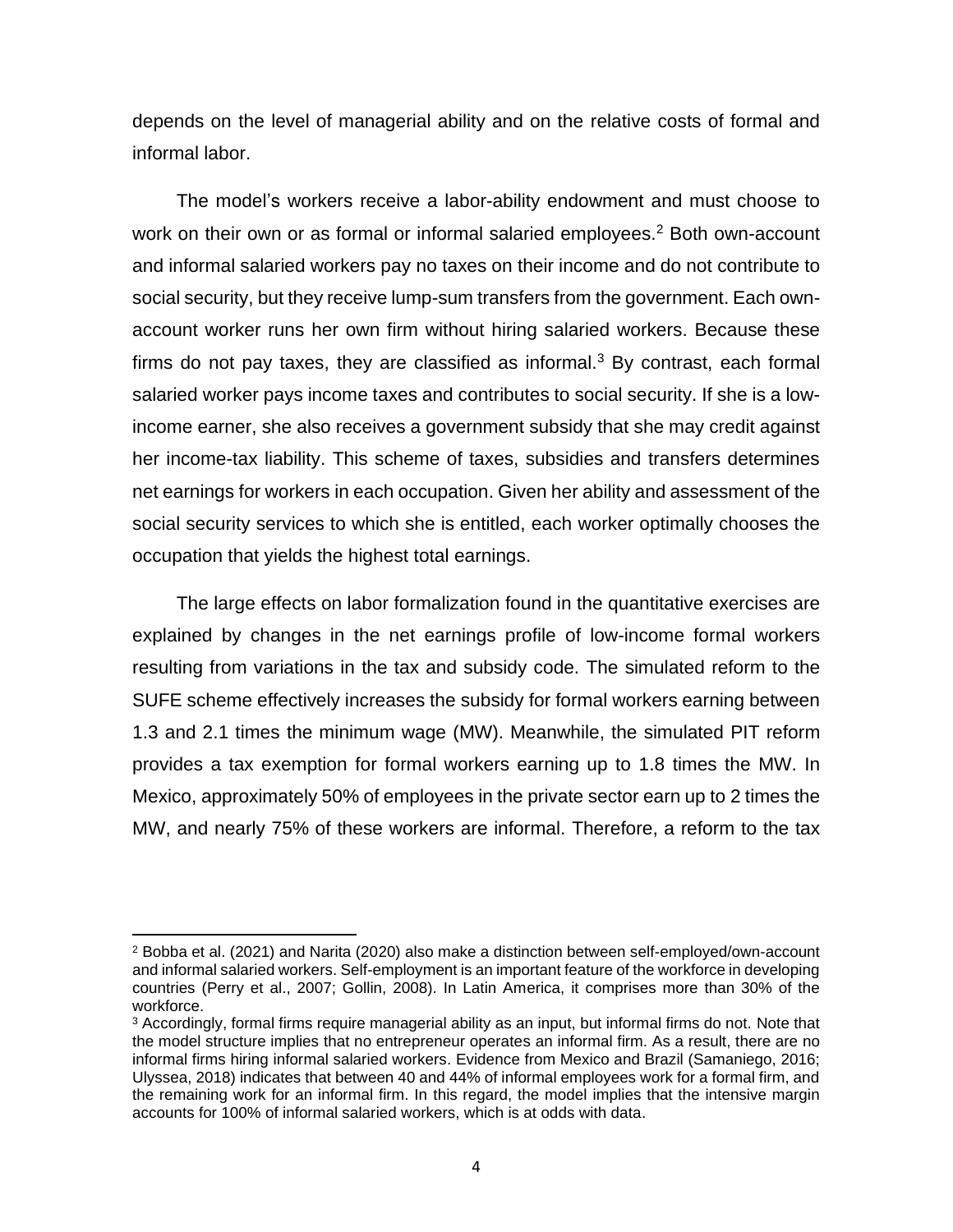and subsidy code that increases the earnings of low-income formal workers would significantly alter incentives to formalize.

This paper relates to two broad branches of the literature. The first involves the family of occupational-choice models, which is part of a long tradition in economics (see, e.g., Lucas, 1978; Jovanovic, 1994; Gollin 2008; and Allub and Erosa, 2019). These models have been used to study how economic agents move between the formal and informal sectors (see, e.g., Rauch, 1991; Pratap and Quintin, 2008; De Paula and Scheinkman, 2010; Leal, 2014; and Lopez, 2017). The second branch explores the effects of labor-market institutions on informal employment (see, e.g., Zenou, 2008; Albrecht et al., 2009; Ulyssea, 2010, 2018; Bosch and Esteban-Pretel, 2012, 2015; Galiani and Weinschelbaum, 2012; Margolis et al., 2014; and Meghir et al., 2015).

Our model differs from those used in the literature in two important respects. First, we consider heterogeneity in terms of both entrepreneurial and labor abilities. All the works on occupational choice and informality cited above include either heterogeneous entrepreneurial or labor skills, but not both.<sup>4</sup> In our model, the heterogenous distribution of labor skills allows us to build a heterogenous income distribution, which enables us to simulate tax and subsidy policies that depend on workers' income levels. Similarly, heterogeneous entrepreneurial ability plays a key role in determining the intensity of informality within firms in developing countries (Leal, 2014). Our model's second distinguishing feature is its focus on how PIT and subsidy policies for formal workers affect informal employment. The studies cited above examine how labor-market policies such as SSCs, unemployment benefits, and restrictions on hiring and firing contribute to informal employment, but none examine how PITs and subsidies for formal workers impact informality.

The rest of the paper is organized as follows. Section 2 presents the model. Section 3 describes the data used and the calibration of the model's parameters.

<sup>4</sup> Jovanovic (1994) and Allub and Erosa (2019) present frameworks with heterogeneity in both managerial and labor skills, and Poschke (2013) uses a model in which both individual ability and firm productivity are heterogenous. However, none of these models incorporate informality.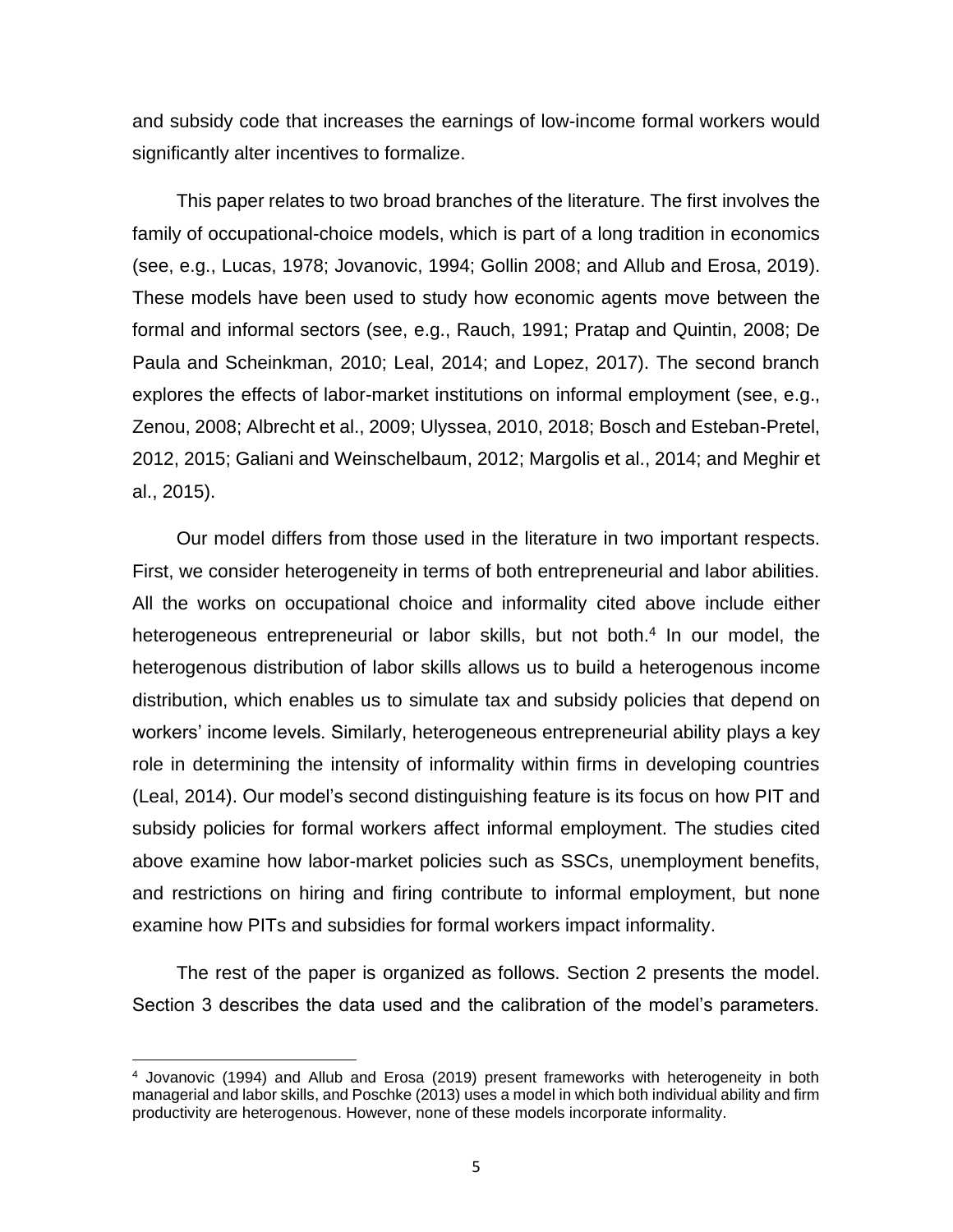Section 4 uses comparative statics to illustrate how changes in tax and subsidy schemes affect labor markets and the public finances. Section 5 presents the sensitivity analysis, which corroborates the robustness of the results. Section 6 concludes the paper.

## **2. The model**

#### *2.1 Description of the model*

The analytical framework is a static general equilibrium model of occupational choice with heterogeneous agents. The economy is composed of two types of agents, entrepreneurs, and workers, both of which are independently distributed in fixed proportions. A continuum of managerial and labor abilities is represented by a probability distribution. At the beginning of the period, each entrepreneur is assigned exogenous managerial ability  $z$ , which affects the productivity of her firm, while each worker is assigned exogenous labor ability  $e$ , which affects her labor earnings. The cumulative distributions of managerial and labor abilities are represented by  $\Phi_z(z)$ and  $\Phi_e(e)$ , respectively.

Each entrepreneur owns a firm that aims to maximize profits based on technology and the structure of taxes and transfers. Firms produce a single good in a competitive context, and each employer hires formal and informal salaried workers in a competitive labor market. When a worker is hired formally, the firm must pay all nonwage labor costs. Alternatively, the firm may avoid these costs by hiring a worker informally. Firms that hire informal workers face a size-dependent probability of being detected and fined by the authorities. All firms pay CIT at a flat rate, which cannot be avoided.

Based on her ability level, a worker must select among three possible occupation types: (1) own-account; (2) informal salaried employment; or (3) formal salaried employment. Workers in the first two occupation types are informal because they pay no taxes or SSCs, and they receive lump-sum transfers from the government. Workers in the third occupation type, formal salaried employment, must pay PIT, but they receive social security benefits and, depending on their income level, they may receive a government subsidy (i.e., the SUFE). When selecting an

6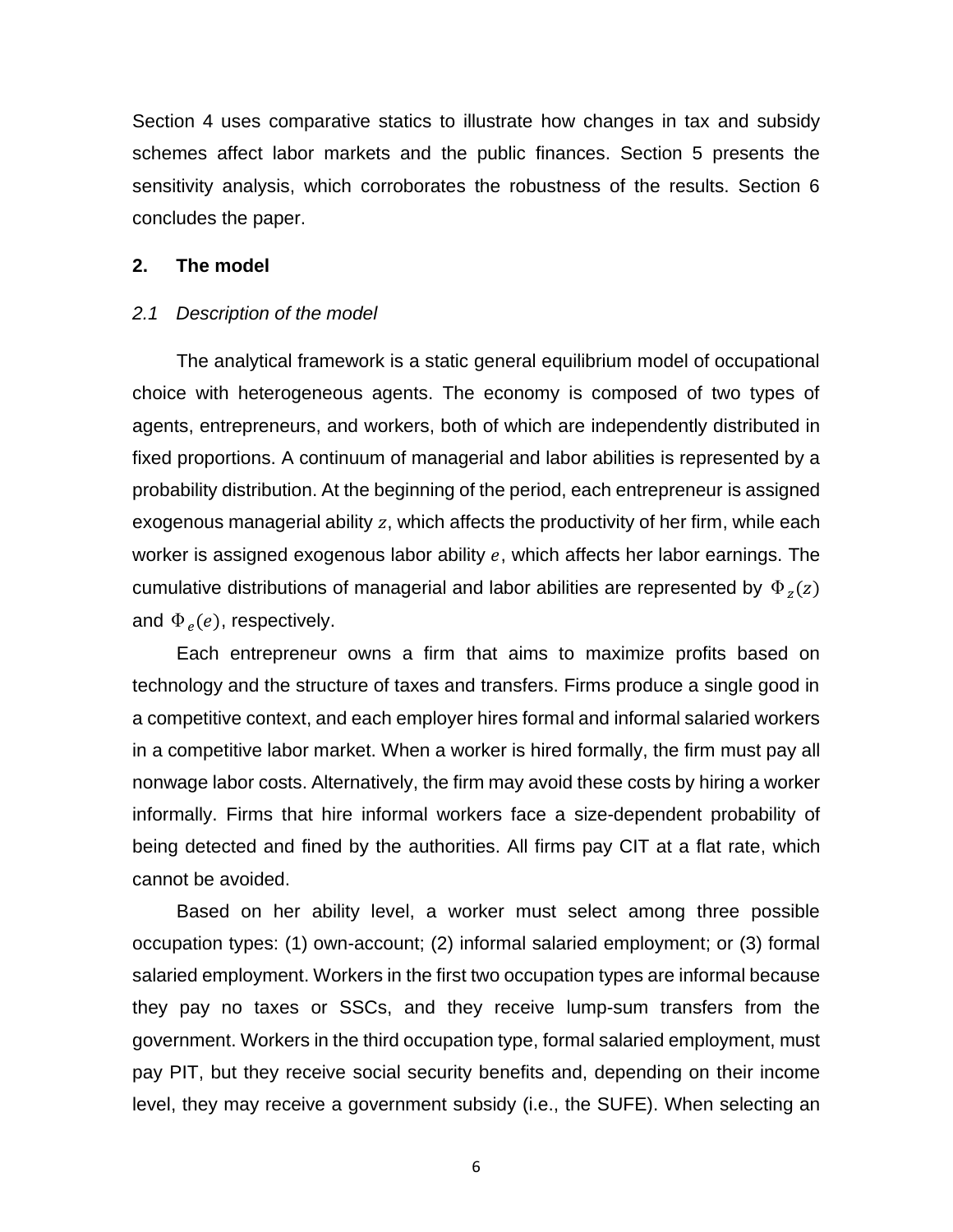occupation, the worker compares the amounts of labor income that she would receive in each of the three occupation types given her skill level, the equilibrium wage, and the structure of taxes and transfers.

Our model distinguishes between formal firms and formal workers: a firm is formal if it pays the CIT whereas a worker is formal if her employer covers the contributions to social security. In our model, all entrepreneurs operate formal firms, but own-account workers run informal firms that pay no CIT. They are also informal workers because they do not pay SSC. All other informal workers are employed by formal firms that do not cover their SSC. This oversimplification does not allow for informal firms hiring salaried workers.

Table 1 details the different types of occupations considered in the model.

|            | rapic 1. Occupation Types and Formal Oldius |        |                                                                                               |  |  |  |  |  |
|------------|---------------------------------------------|--------|-----------------------------------------------------------------------------------------------|--|--|--|--|--|
|            |                                             |        | a) Entrepreneur Formal firm with formal and informal employees                                |  |  |  |  |  |
| Occupation | b)                                          | Worker | b1) Formal salaried worker<br>b2) Informal salaried worker<br>b3) Own-account (informal firm) |  |  |  |  |  |

# **Table 1: Occupation Types and Formal Status**

## *2.2. The entrepreneur's problem*

To produce goods, an employer with ability z must hire salaried workers either formally or informally. The relevant input for the firm is effective labor. Let  $l_F$  and  $l_I$ represent the number of formal and informal workers, respectively. Recalling that e denotes the worker's level of ability,  $h_F \equiv el_F$  and  $h_I \equiv el_I$  represent the effective labor of formal and informal workers, respectively.

Sorting between employers and salaried workers is represented by the function  $e = v(z)$ , indicating which employer of ability z is matched with which worker of ability . We assume positive assortative matching between employers and workers, namely  $v'(z) > 0$ . This assumption implies that high-ability employers are matched with high-ability workers, while low-ability employers are matched with low-ability workers.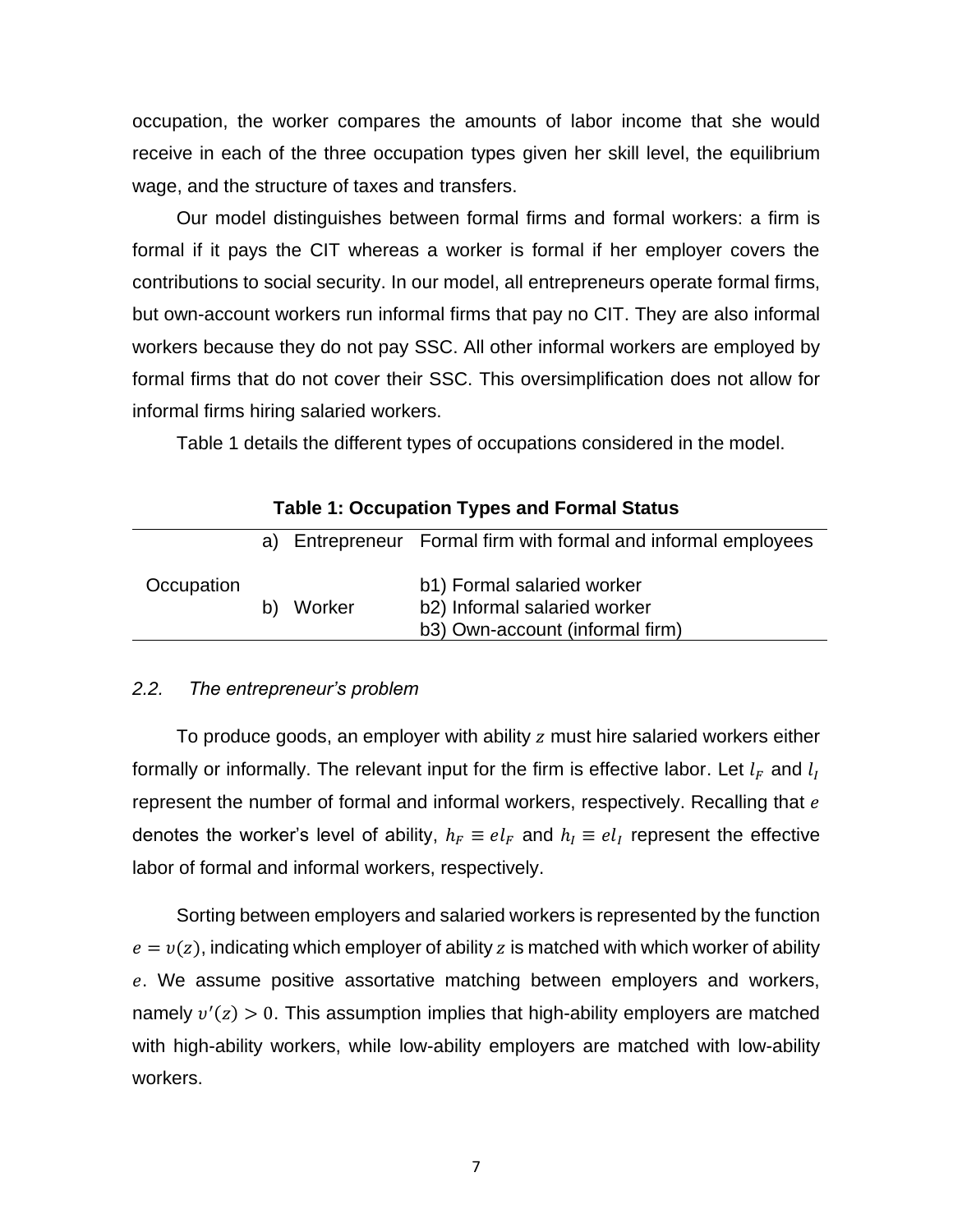Technology is represented by the production function:

$$
Y(z) = AzH(z)^{\gamma},\tag{1}
$$

where A is a technology parameter and  $\gamma \in (0,1)$  is the Lucas (1978) "span-ofcontrol" parameter. In equation (1), the scale of production (and thus firm size) increases in relation to managerial ability z. Similarly,  $H(z)$  represents the total units of effective labor, as determined according to the following CES function:<sup>5,6</sup>

$$
H(z) = \{q(z)h_F^{\psi} + [1 - q(z)]h_I^{\psi}\}^{1/\psi}.
$$
 (2)

In equation (2), the term  $q(z)$  determines the relative importance of formal labor in the production process for a given level of managerial ability  $z$ . To capture the empirical fact that larger firms in developing countries demand more formal workers (Leal, 2014), we assume that the function  $q(z)$  satisfies  $q'(z) > 0$ . The elasticity of substitution between formal and informal labor in (2) is given by  $\frac{1}{1-\psi}$ , with  $\psi < 1$ .

The entrepreneur must pay an output tax at the flat rate  $\tau_Y$ . She must also cover the wage rate  $w_F$  and the corresponding nonwage cost  $\tau(z)$  of her formal workers expressed as a share of the wage cost. Nonwage costs include SSCs, state-level payroll taxes, and fringe benefits. The employer may also receive a tax deduction  $D(z)$  per formal worker hired that is proportional to the wage cost.<sup>7</sup> Therefore,  $\tau_L(z) \equiv \tau(z) - D(z)$  denotes the cost of hiring a formal worker net of deductions, and the net cost of hiring an effective unit of formal labor may be expressed as  $C_F(z) \equiv$  $[1 + \tau_L(z)]w_F$ . Alternatively, the entrepreneur may hire workers informally at the

<sup>5</sup> This CES specification is reminiscent of the canonical model of skill differentials developed by Acemoglu and Autor (2011), where a distinction is made between high- and low-skill workers. Equation (2) assumes that effective units of formal and informal labor are imperfect substitutes.

<sup>&</sup>lt;sup>6</sup> Expression (2) and the assumption  $q'(z) > 0$  may be justified by a model where physical capital is more complementary to formal labor than to informal labor. Accordingly, equation (2) may be interpreted as a reduced-form expression consistent with a capital-skill complementarity model. We thank an anonymous referee for pointing out this interpretation.

 $7$  Typically, non-wage costs and deductions faced by firms are determined as a function of workers' income. In the model, the income span to set taxes and deductions is generated by multiplying the vector of either managerial or labor skills times a scalar. To save on notation, these variables are expressed as a function of ability only. Given the sorting function  $e = v(z)$  between employers and workers, non-wage costs and deductions faced by firms may be expressed in terms of ability z.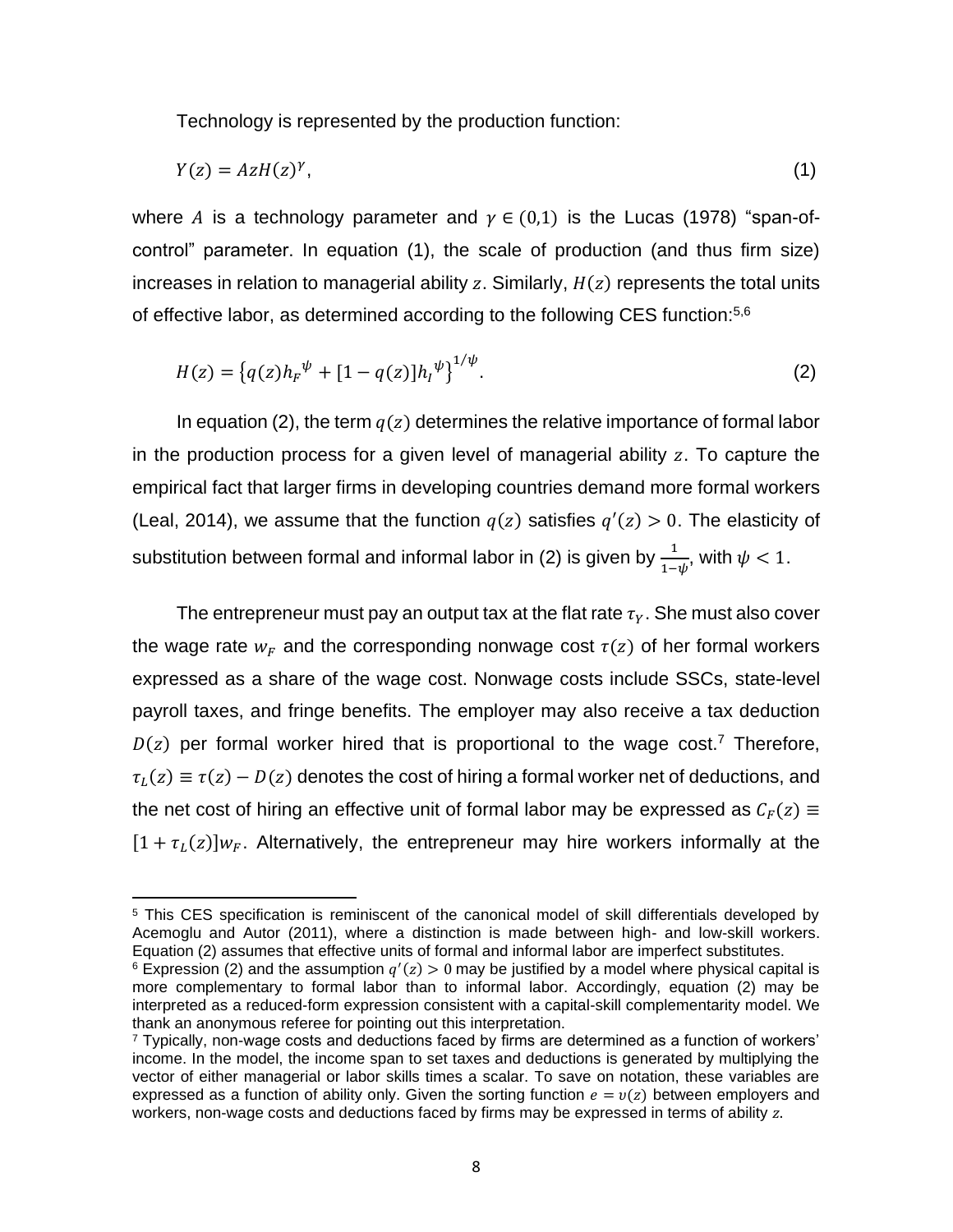wage rate  $w_I$ . If the authorities discover that the entrepreneur is hiring workers informally, she must pay a penalty  $\sigma > 1$  on the evaded labor taxes, from which she may take no deductions. Let  $V(m) \in [0,1]$  represent the probability of a firm of size m being caught hiring an informal worker with  $V'(m) > 0$ . This property captures the idea that larger firms face a higher probability of being audited and thus fined by the authorities. Accordingly, the expected cost of hiring an effective unit of informal labor is  $C_I(z) \equiv [1 + \sigma V(m)\tau(z)]w_I$ .

Given the information above, the expected net profits for an entrepreneur with ability  $z$  may be expressed as:

$$
\Pi(z) = (1 - \tau_Y)Y(z) - C_F(z)h_F - C_I(z)h_I.
$$
\n(3)

Accordingly, the employer must choose  $\{h_F, h_I\}$  to maximize her expected net profits (3) subject to the technologies represented by (1) and (2), taking wages and tax rates as given. After substituting first-order conditions into equation (2), units of effective labor are given by:

$$
H(z) = [(1 - \tau_Y)A\gamma z]^{\frac{1}{1 - \gamma}} C(z)^{\frac{1 - \psi}{\psi(1 - \gamma)}},
$$
\n(4)

where

$$
C(z) \equiv \left[\frac{q(z)}{C_F(z)^{\psi}}\right]^{\frac{1}{1-\psi}} + \left[\frac{1-q(z)}{C_I(z)^{\psi}}\right]^{\frac{1}{1-\psi}}.\tag{5}
$$

Adding equation (4) back into the first-order conditions yields the optimal demand for formal and informal labor:

$$
h_F(z) = \left[ (1 - \tau_Y) A \gamma z \right]_{1-\gamma} \left[ \frac{q(z)}{c_F(z)} \right]_{1-\psi} \frac{\gamma - \psi}{c(z)^{\psi(1-\gamma)}},\tag{6}
$$

$$
h_I(z) = \left[ (1 - \tau_Y) A \gamma z \right]^{\frac{1}{1 - \gamma}} \left[ \frac{1 - q(z)}{c_I(z)} \right]^{\frac{1}{1 - \psi}} C(z)^{\frac{\gamma - \psi}{\psi(1 - \gamma)}}.
$$
 (7)

Equations (6) and (7) yield the optimal  $h_F/h_I$  ratio. Because the effective labor of formal and informal workers may be rewritten as  $h_F \equiv el_F = v(z)l_F$  and  $h_I \equiv el_I =$  $v(z)l_I$ , the ratio of formal to informal workers is given by: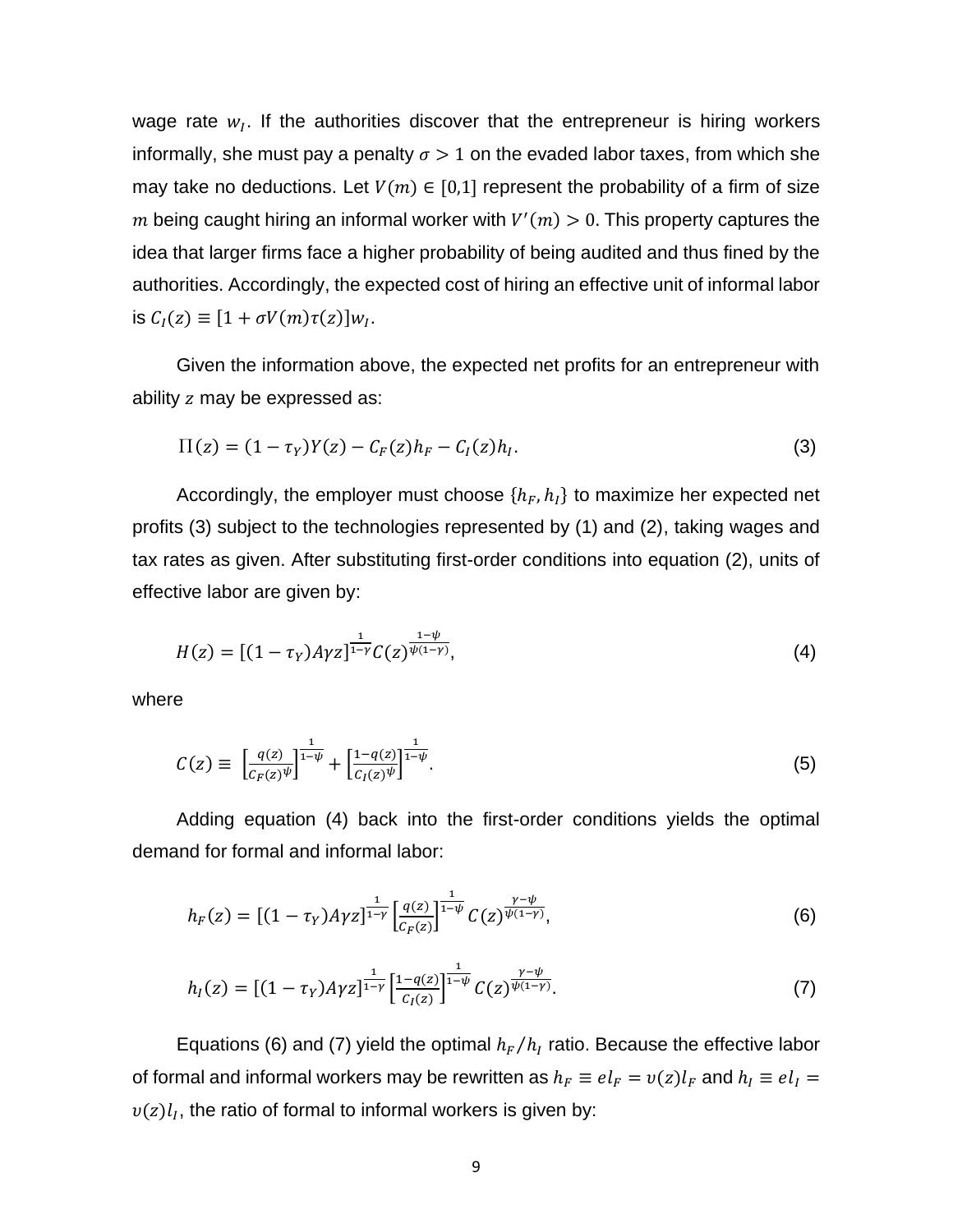$$
\frac{l_F}{l_I} = \left\{ \left[ \frac{q(z)}{1 - q(z)} \right] \frac{[1 + \sigma V(m)\tau(z)]w_I}{[1 + \tau_L(z)]w_F} \right\}^{\frac{1}{1 - \psi}},
$$

which indicates that such ratio increases with firm size  $m$ , given the assumption  $V'(m) > 0$ . This pattern is consistent with data for developing countries, where smaller firms are more likely to hire informal workers relative to larger firms, but larger firms still employ a substantial share of all informal workers (Leal, 2014).

## *2.3. The worker's problem*

#### 2.3.1 *The earnings of formal salaried workers*

As described above, each worker is assigned exogenous labor ability  $e$ . When a worker chooses to become a formal salaried employee, she receives wage earnings represented by the function  $W_F(w_F, e)$  and may be entitled to a subsidy  $S(e)$ from the government. She must also pay PIT in the amount of  $\tau_W(e)$ . Accordingly, her after-tax income  $I_F(e)$  is:

$$
I_F(e) = W_F(w_F, e) + S(e) - \tau_W(e).
$$
 (8)

Each formal worker is automatically enrolled in the social security system. If  $\tau_{ss}(e)$  denotes the tax rate on SSCs, the contribution paid by an employer for a worker with ability e is  $\tau_{SS}(e)W_F(w_F, e)$ . Formal workers are entitled to receive social security services such as healthcare and pensions, but not all services may be fully valued by workers (see Summers, 1989). Let  $\beta_F > 0$  denote the valuation made by formal workers of such services. Therefore, the monetized value of social services is expressed as  $\beta_F \tau_{SS}(e) W_F(w_F,e)$ .<sup>8</sup> Formal workers also receive fringe benefits, which are denoted as a fraction  $\kappa$  of wage earnings  $W_F(w_F, e)$ . The valuation of these benefits by workers is expressed by parameter  $\beta_s > 0$ .

Based on the above specifications, the net earnings of formal salaried employment for a worker with ability  $e$  may be expressed as:

<sup>&</sup>lt;sup>8</sup> When  $\beta_F$  < 1, SSCs are a tax in net terms. See Summers (1989).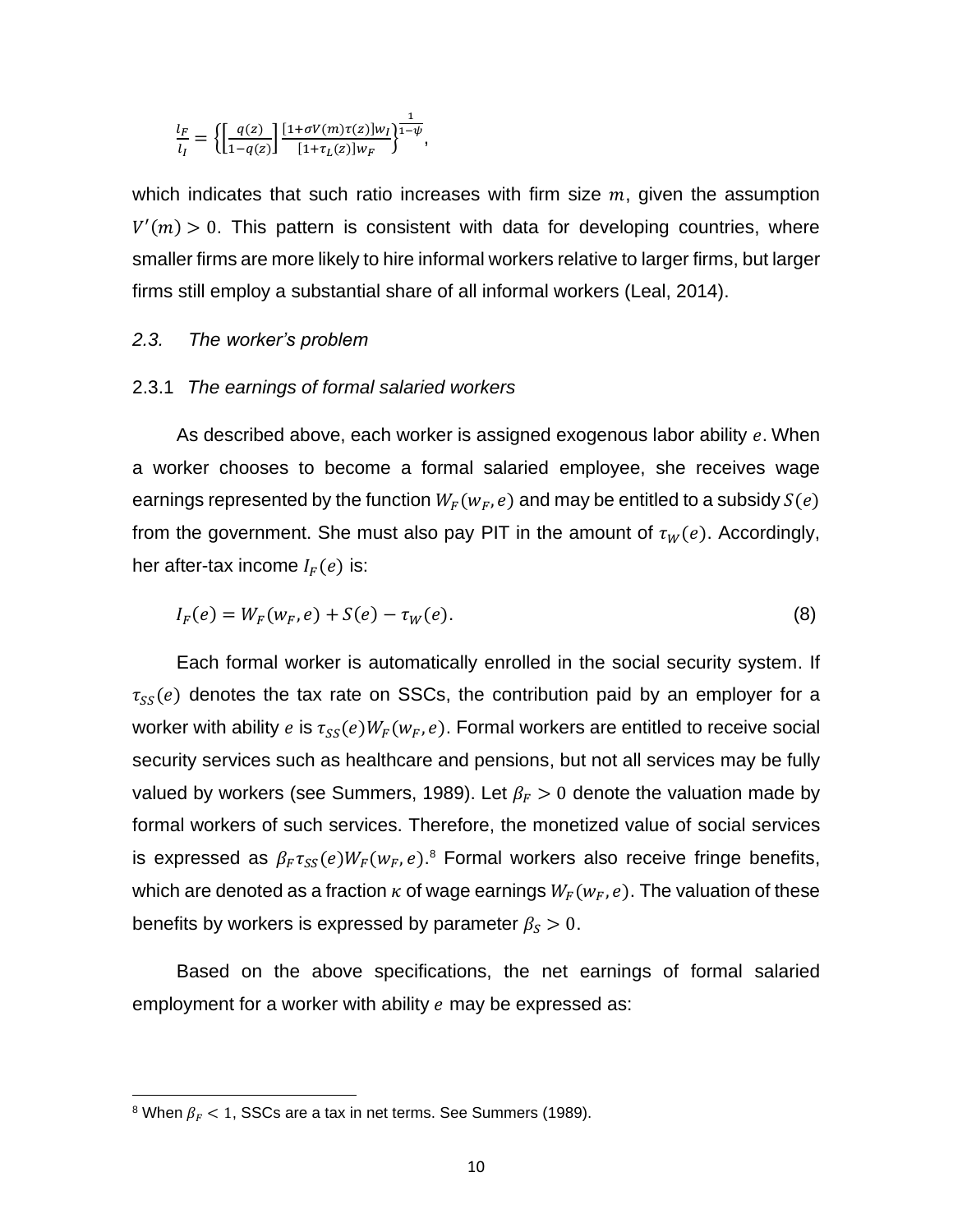$$
E_{W,F}(e) = I_F(e) + [\beta_F \tau_{SS}(e) + \beta_S \kappa] W_F(w_F, e), \qquad (9)
$$

where  $I_F(e)$  is given by equation (8). Each worker must compare these earnings to those generated by other occupation types.

#### 2.3.2 *Earnings of informal salaried workers*

The wage earnings of an informal salaried worker are represented by the function  $W_I(w_I,e)$ . As is noted above, informal workers pay no PIT, receive no subsidy  $S(e)$ , and are not entitled to social security or other nonwage employment benefits. However, they receive a non-contributory social security transfer  $T_{NC}$  from the government. The valuation of such transfers by workers is captured by parameter  $\beta_I > 0$ .

Therefore, the total earnings of an informal worker  $E_{W,I}(e)$  are given by:

$$
E_{W,I}(e) = W_I(w_I, e) + \beta_I T_{NC}.
$$
\n(10)

Empirical evidence suggests that the returns to education are higher for formal workers than for informal workers (see, e.g., Gong and van Soest, 2002; Günther and Launov, 2012). If education levels efficiently signal worker ability, the earning function of formal workers should exhibit higher returns to scale in ability  $e$  relative to the earning function of informal workers. For simplicity, the wage-earnings function  $W_F(w_F, e)$  in equation (8) is set to exhibit constant returns to scale:  $W_F(w_F, e) = w_F e$ . Accordingly, the earnings function of informal workers in equation (10) is determined by  $W_I(w_F, e) = w_I e^{\alpha}$  with parameter  $\alpha \in (0,1)$ .

#### 2.3.3 *Own-account*

In our model, own-account workers produce the same goods as entrepreneurs but use slightly different technology, which is represented by the production function  $Y_0 = A_0 h_0^{\gamma_0}$ . In this equation,  $A_0$  is a technology parameter,  $\gamma_0 \in (0,1)$  captures the returns to scale in production, and  $h_0$  denotes effective units of labor given by  $h_0 \equiv$  $el<sub>o</sub>$ . Because own-account workers pay no taxes and make no SSCs, profits  $\Pi<sub>o</sub>$ (before transfers) may be simply written as  $\Pi_0(h_o) = A_0 h_o^{\gamma o}$ .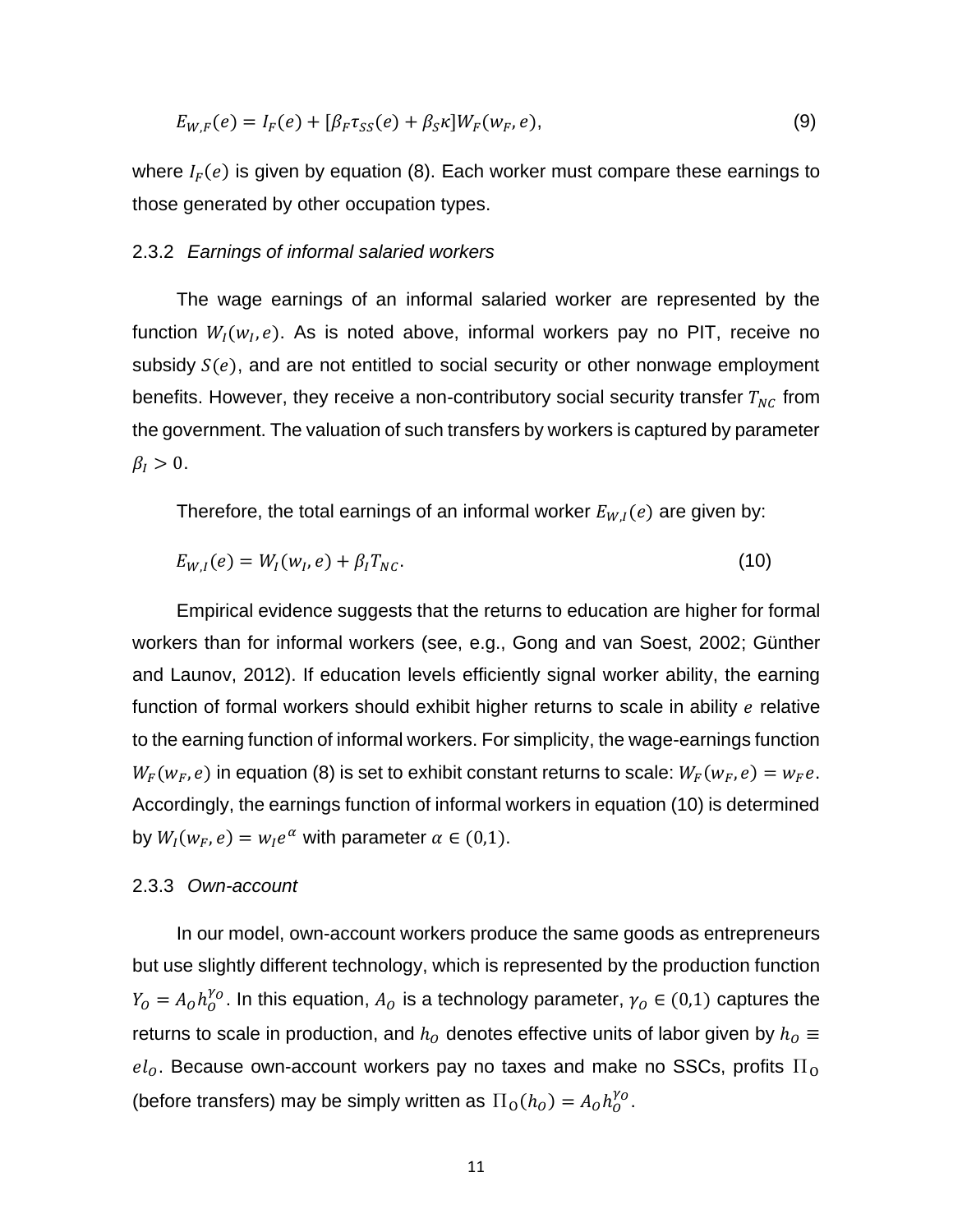Own-account workers are also recipients of non-contributory social security transfers  $T_{NC}$ . Assuming that  $\beta_I > 0$  captures the valuation of such transfers, ownaccount earnings are written as:

$$
E_0(e) = A_0 h_0^{\gamma_0} + \beta_I T_{NC}.
$$
\n(11)

## 2.3.4 *The worker's occupational-choice problem*

After explaining the earnings of each type of worker, we proceed to define the occupational-choice problem of a worker with ability  $e$ . In general, this problem is written as:

$$
\max_c u(c)
$$

subject to

$$
c = I(e),
$$

where c denotes consumption and  $I(e)$  is the income of a worker with ability e defined by the following equation:

$$
I(e) = \max\{E_0(e), E_{W,I}(e), E_{W,F}(e)\}.
$$
\n(12)

The terms shown on the right-hand side of (12) are specified by equations (9), (10) and (11). To simplify, the utility function  $u(c)$  is assumed to be linear in consumption, and thus  $u(c) = c$ . As a result, the utility of each occupation is equivalent to the earnings received (cfr. Galiani and Weinschelbaum, 2012; and D'Erasmo et al., 2014).

Based on this framework, we define the sets of own-account  $(\mathcal{A})$ , informal salaried  $(B)$ , and formal salaried workers  $(C)$  as follows:

$$
\mathcal{A} = \{e \mid I(e) = E_0(e)\},\tag{13}
$$

$$
B = \{e|I(e) = E_{W,I}(e)\},\tag{14}
$$

$$
\mathcal{C} = \{e|I(e) = E_{W,F}(e)\}.
$$
\n
$$
(15)
$$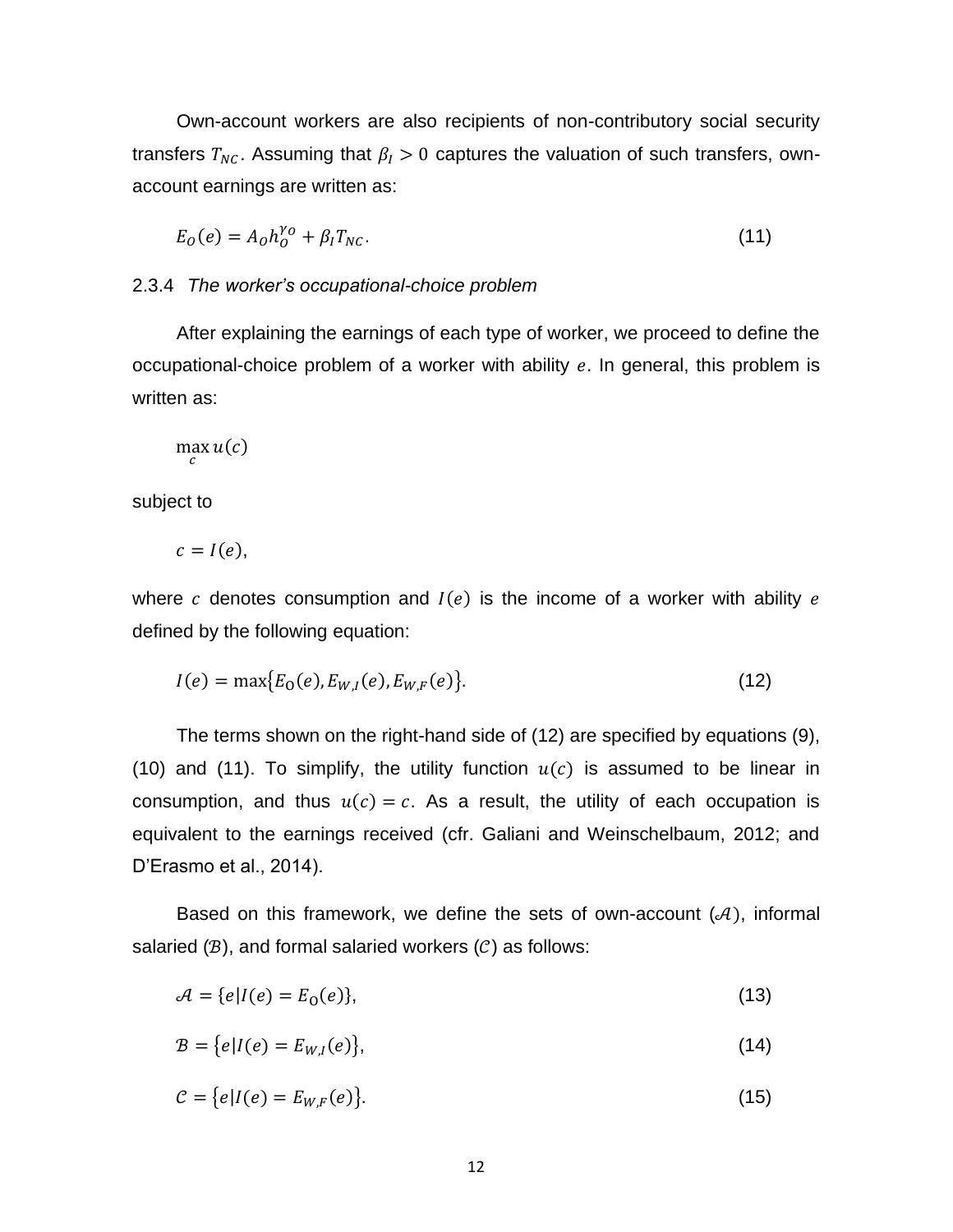For illustrative purposes, Figure 1 shows a hypothetical earnings profile for each type of worker and the corresponding occupational choice made as a function of labor ability  $e$ . In this case, own-account employment provides the highest earnings for less-skilled workers. At moderate levels of labor ability, the worker optimally chooses informally salaried employment, and when labor ability is sufficiently high the worker chooses formal salaried employment. Equations (9), (10) and (11) show that changes in the structures of taxes, subsidies and transfers may affect occupational choices.



**Figure 1. Earnings and occupational choices**

**Labor ability**

The reform simulations presented in section 4 below involve changes in the subsidy and income-tax profiles  $S(e)$  and  $\tau_W(e)$  in equation (8), based on the distribution of managerial and labor abilities. Such changes affect after-tax income and thus the net earnings profile  $E_{W,F}(e)$  of formal workers. Consequently, occupational choices may also change. For example, increase in the subsidy  $S(e)$ to low-income formal workers would cause a corresponding increase in net earnings  $E_{W,F}(e)$ , incentivizing those workers who were initially indifferent between formal and informal salaried employment to prefer the former. As a result, the share of formal workers in the economy would increase. Reducing income taxes on low-income Formal<br>
workers<br>
While detail a similar political and the subsidy and income-tax profiles S(e) and  $\tau_W(e)$  in equation (8), based on the<br>
distribution of managerial and labor abilities. Such changes affect after-tax incom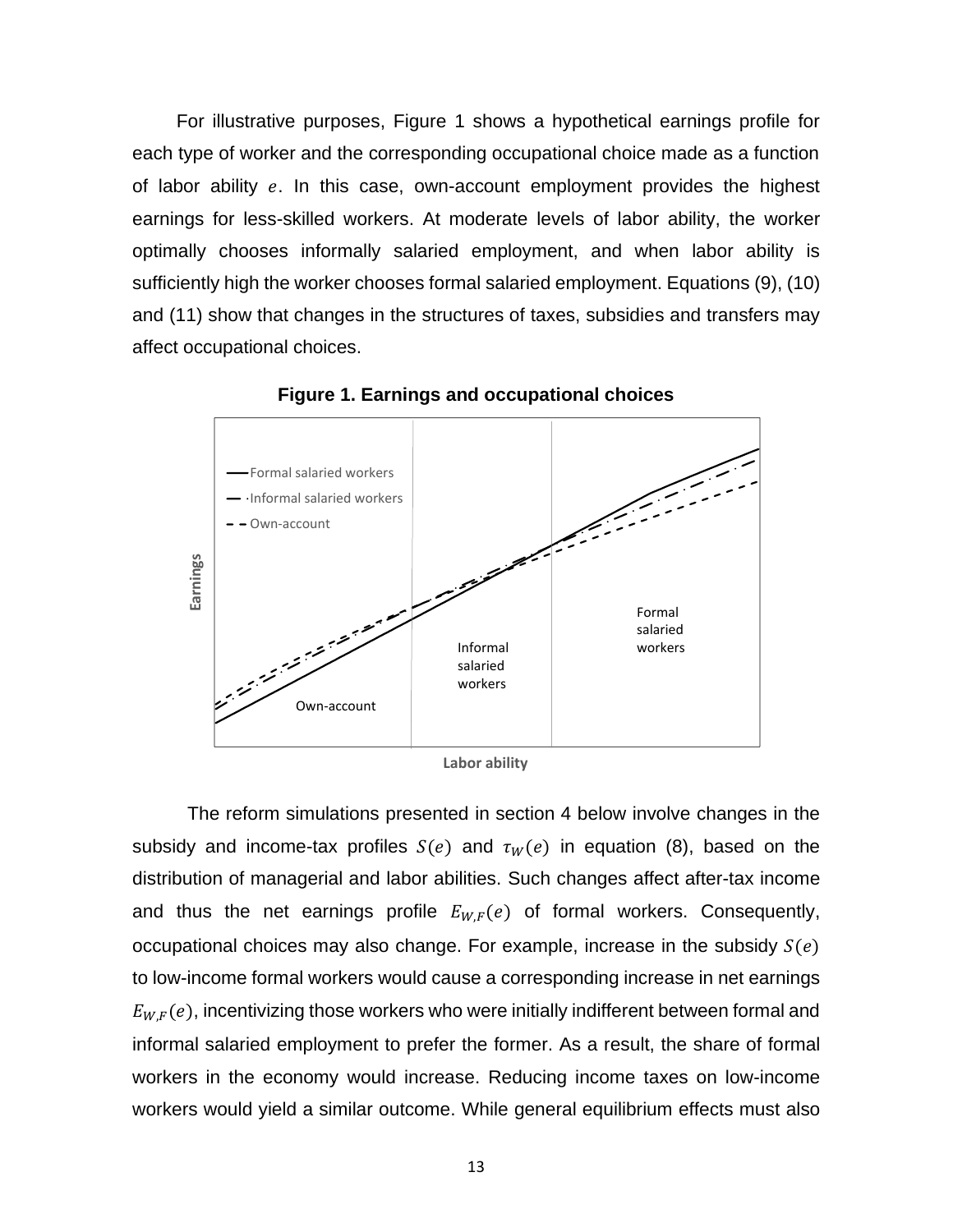be incorporated into the analysis, it is important to clarify that changes in  $S(e)$  or  $\tau_W(e)$  or both will drive the results in the simulations below.

Now let  $L_0 = \int_{\mathcal{A}} d\Phi_e(e)$ ,  $L_1 = \int_{\mathcal{B}} d\Phi_e(e)$  and  $L_F = \int_{\mathcal{C}} d\Phi_e(e)$  denote the total number of own-account, informal salaried workers, and formal salaried workers, respectively. Given that the total number of workers  $\overline{L}$  is fixed, the following must hold:

$$
L_0 + L_1 + L_F = \overline{L}.\tag{16}
$$

Equation (16) shows that changes to the fiscal structure do not alter the number of workers  $\bar{L}$ . However, such changes may affect the relative share of workers in each type of occupation.

#### 2.4 Equilibrium

In equilibrium, the demand for informal salaried workers (measured in units of effective labor) must equal their supply. The same is true for formal salaried workers. The labor supply of these two occupation types is determined by the occupationalchoice problem described above. Therefore, equilibrium conditions for formal and informal salaried workers may be expressed as:

$$
\int_{Z} h_{I}(z, w_{F}^{*}, w_{I}^{*}) d \Phi_{z}(z) = \int_{B} e d \Phi_{e}(e), \qquad (17)
$$

$$
\int_{Z} h_{F}(z, w_{F}^{*}, w_{I}^{*}) d \Phi_{z}(z) = \int_{C} e d \Phi_{e}(e).
$$
\n(18)

Accordingly, equations (17) and (18) solve for equilibrium wages  $\{w_F^*, w_I^*\}$ .

#### **3. Calibration**

## 3.1 Data

In this section, we calibrate the model using data for Mexico to quantitatively assess how changes in PIT and subsidies to formal workers may affect formal employment and the government's budget balance. According to the ILO (2018),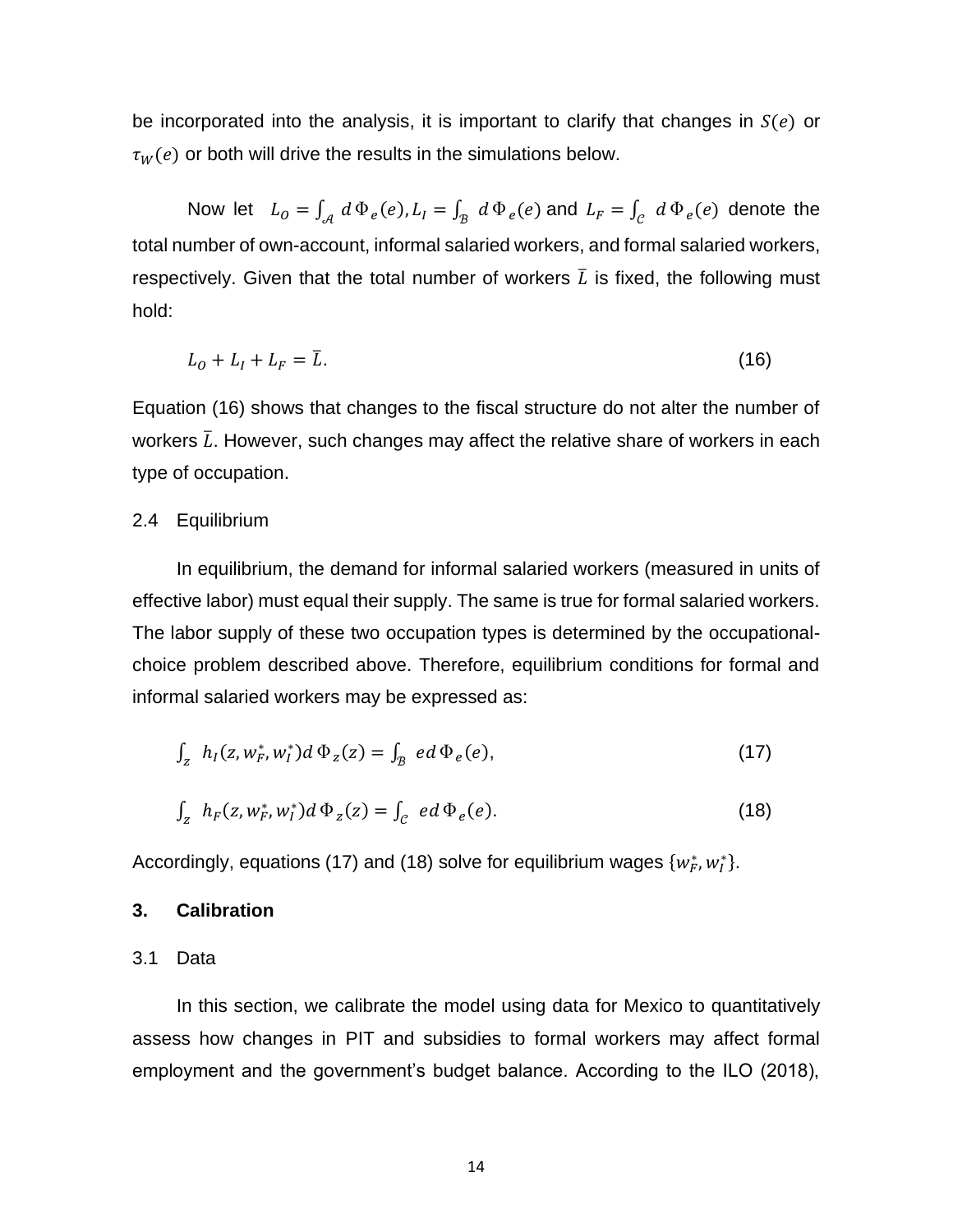informal employment accounts for 53.4% of total employment in Mexico, broadly in line with the average for LAC economies.

Our quantitative exercise incorporates detailed information on Mexico's PIT and SUFE schemes. The Mexican PIT is progressive, with statutory marginal tax rates starting at 1.92% and gradually increasing to a maximum rate of 35%. As noted in the introduction, the SUFE is a progressive subsidy provided to formal low-income workers to decrease their income-tax burden. Further information on the PIT and SUFE schemes can be found in Appendix A.<sup>9</sup>

The data sources used to calibrate the model are detailed in Appendix B. In 2017, CIT and PIT revenues each amounted to 3.1% of GDP, and transfers via the SUFE were equivalent to 0.2% of GDP. Between 2003 and 2016, SSCs from workers and employers averaged 3.1% of GDP, but no data are available on their relative shares. The Mexican government also finances social security for formal workers, and in 2017 its contribution was valued at 0.53% of GDP. By law, only a fraction of SSCs must be allocated to health insurance, and in 2017 these contributions fell short of the government's total health expenditures. Therefore, potential increases in formal employment imply additional financial commitments by the government, which we estimate at \$13,503 Mexican pesos per formal worker on an annual basis based on the official data. These commitments are referred to as "extra operating expenditures" in the analysis below.

Labor-market information is provided by Mexico's National Occupation and Employment Survey (*Encuesta Nacional de Ocupación y Empleo*, ENOE). All calculations exclude public-sector employment (encompassing employment by government agencies, state-owned enterprises, and public institutions) because government workers have their own social security scheme and receive benefits that are not comparable to those of private-sector workers. The ENOE distinguishes between workers who are affiliated with the CSS scheme (i.e., formal workers) and

<sup>&</sup>lt;sup>9</sup> The model is also calibrated to replicate the Mexican CSS scheme, in which contributions are partially income-based, and benefits include healthcare, pensions, life insurance, housing, and daycare. For a thorough description of Mexico's CSS system, see Levy (2008).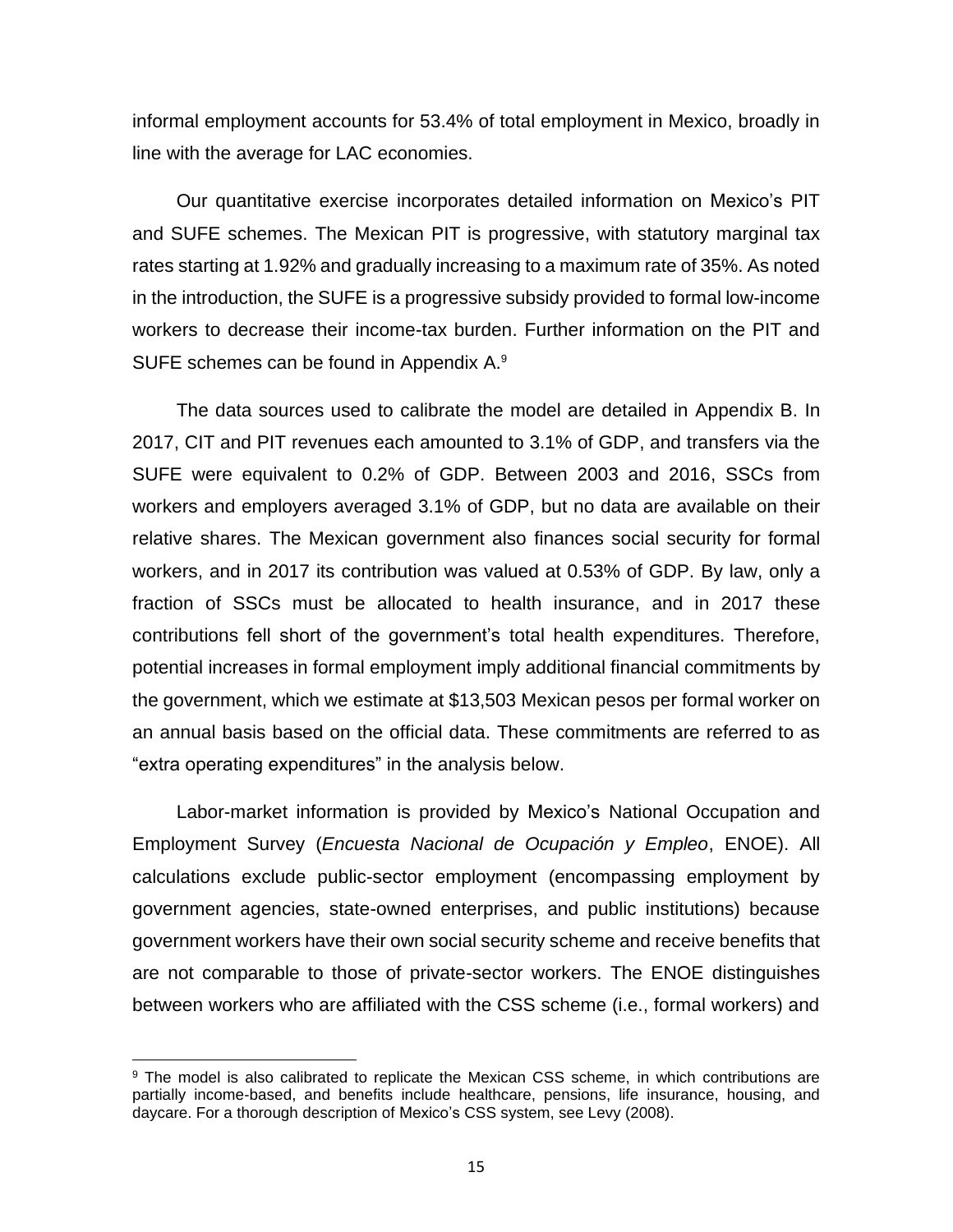those who are not (i.e., informal workers). Employers account for 4.8% of total employment, while own-account (26.3%), informal salaried (39.5%), and formal salaried (29.4%) workers make up the remaining 95.2%. Formal salaried workers receive an average salary of \$7,447 pesos per month, and informal salaried workers receive an average salary of \$4,344 pesos per month. Though not required for the calibration process, the average earnings of entrepreneurs and own-account workers are also reported.

### 3.2 Functional forms

The model requires specifying the functional forms for the distribution of skills, the weight of formal workers in the production function, and the probability of detection by the authorities. For the first case, labor ability  $e$  is described in terms of a truncated log-normal distribution with mean  $\mu_E$ , variance  $\sigma_E^2$  and support  $[\underline{e},\overline{e}].$ Entrepreneurial ability  $z$  is defined by a truncated log-normal distribution with support  $[\underline{z}, \overline{z}]$ , mean  $\mu_Z$  and variance  $\sigma_Z^2$ .

For the function  $q(z)$  included in expression (2), the following specification is adopted:

$$
q(z) = 1 - \exp\left[-\left(\frac{z - \underline{z}}{\lambda}\right)^{\zeta}\right].
$$
\n(19)

where  $\lambda > 0$  is a "scale" parameter, while  $\zeta > 0$  is a "shape" parameter. This expression is a variant of Weibull's cumulative distribution function and is sufficiently flexible depending on the values of  $\lambda$  and  $\zeta$ . Assuming that firm size is proportional to z, the probability of detection  $V(m)$  may be expressed as  $V(m(z))$ . For simplicity, the function  $V(m(z))$  is set to depend linearly on  $q(z)$ .

#### 3.3 Parameter values

The model uses three groups of parameters. The first group reflects the current structure of the PIT, SUFE, and CSS schemes, which are defined by 110 parameters set according to their 2018 values. The second group includes 12 parameters related to technology, preferences, transfers, and the distribution of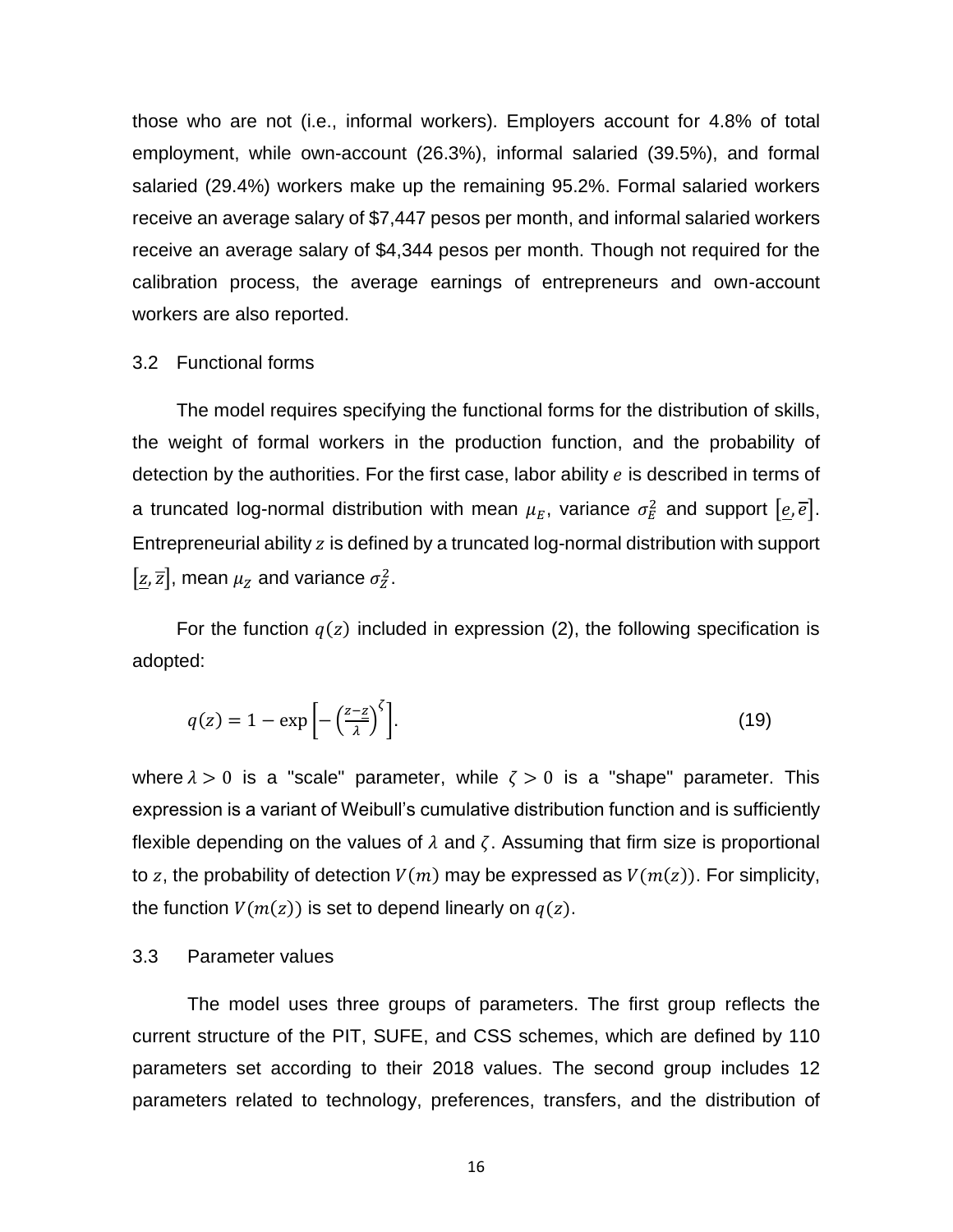labor ability. Several parameters within this group are selected to determine the earnings profile of own-account, informal salaried, and formal salaried workers. Others are fixed according to the available data or values used in the literature. Without further evidence from either the data or the literature, the remaining parameters are set *a priori* and are subjected to a sensitivity analysis in section 5.

For technology parameters belonging to the second group, returns to scale in the production function of the entrepreneur,  $\gamma$ , are fixed at 0.76 following Leal (2014). For simplicity, parameter  $\gamma_0$  is also fixed at 0.76. The technology level of the ownaccount,  $A_0$ , is set at 5,574, which yields reasonable monthly earnings estimate for this occupation type.<sup>10</sup> A value of 0.86 is assigned to parameter  $\alpha$ , which measures returns to scale for the skill levels of informal salaried workers. Fixing the values for these three technology parameters helps determine the earnings profile of the ownaccount and informal salaried workers not related to lump-sum transfers (see equations 10 and 11). The parameter linked to the elasticity of substitution between formal and informal effective labor  $(\psi)$  is set at 0.9, which implies a relatively high value for the elasticity of substitution. In the absence of further evidence on  $\alpha$  and  $\psi$ , alternative values are considered in the sensitivity analysis. When the authorities discover that a firm has evaded SSCs, it is assumed that the firm must cover the evaded amount plus a fine equivalent to 50% of that amount.<sup>11</sup> Therefore, we set  $\sigma = 1.5.$ 

Some preference parameters reflect workers' valuation of social security and fringe benefits. For formal employees, it is assumed that  $\beta_F = 0.30$ , meaning that workers value only 30% of the benefits associated with mandatory SSCs. Similarly,

<sup>&</sup>lt;sup>10</sup> In the data, the average earnings of own-account workers are slightly higher than those of informal wage earners (see Table 5). Both revenues are difficult to replicate in the model simultaneously, as those with the lowest labor skills in the model (and thus with the lowest average earnings) are ownaccount workers while those with moderate labor skills are informal salaried workers (see Figure 1). In view of this, the calibration is done such that the average income of informal wage earners in the model replicates the data (see Table 3). In contrast, the value of parameter  $A_0$  yields an average income of \$2,766 pesos per month for own-account workers, which is a reasonable amount, though it falls significantly below the observed figure given in the data (see Table 5).

<sup>&</sup>lt;sup>11</sup> Mexico's social security law establishes fines of between 40 and 100 percent of the amount evaded, based on the severity of the offense. Firms must also cover the evaded amount plus the foregone interest. See Levy (2008) for a discussion.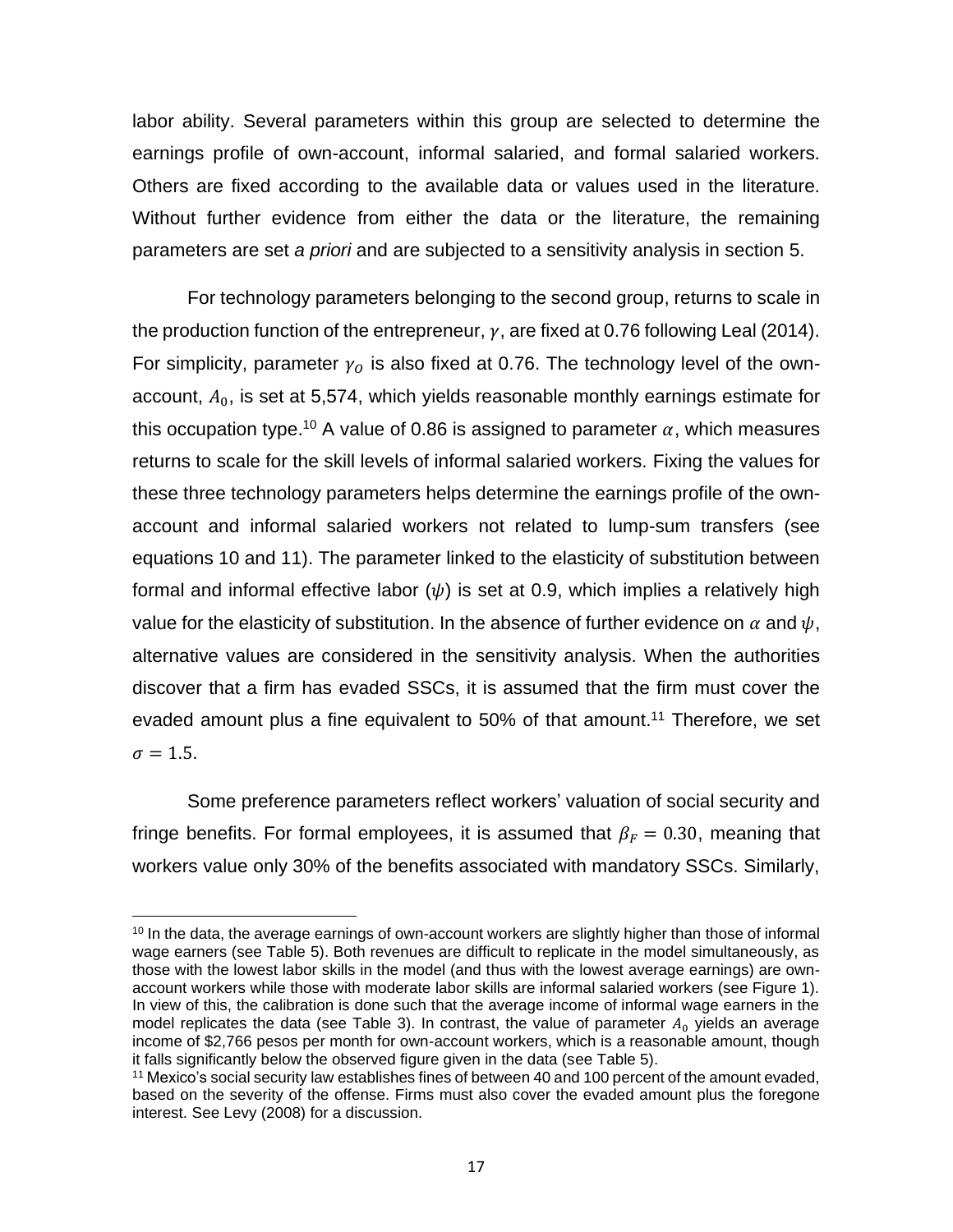the valuation of fringe benefits,  $\beta_{\scriptscriptstyle S}$ , is fixed at 0.90. The valuation of lump-sum transfers to informal workers,  $\beta_I$ , is set at 0.85. As the values for these parameters may be controversial, the sensitivity analysis uses alternative specifications.

The value of government transfers to informal workers,  $T_{NC}$ , is estimated at \$948 pesos per month based on Antón and Hernández (2017) and adjusted for inflation using 2018 prices. Compensation for labor ability is defined by  $e = 0.14$  and  $\bar{e}$  = 12. These values allow for labor incomes ranging from just over \$850 to \$73,500 pesos per month. Parameter values of the second group are reported in Table 2.<sup>12</sup>

| <b>Parameter</b> | Value | <b>Parameter</b> | Value |
|------------------|-------|------------------|-------|
|                  | 0.76  | $\mu_F$          | 0.3   |
| $\gamma_{O}$     | 0.76  | $\rho_S$         | 0.9   |
| $A_0$            | 5,574 |                  | 0.85  |
| $\alpha$         | 0.857 | $T_{NC}$         | 948   |
| ψ                | 0.9   | e                | 0.14  |
| σ                | 1.5   | e                | 12    |

**Table 2. Values of parameters of the second group**

The third group includes the remaining ten parameters, which are simultaneously calibrated and for which there are no direct references in the literature. These parameters are related to technology (A,  $\lambda$  and  $\zeta$ ), fiscal policy ( $\tau_Y$ ), and the distribution of abilities ( $\mu_E, \sigma_E^2, \mu_Z, \sigma_Z^2, \underline{z}$  and  $\overline{z}$ ). Since we have ten unknowns, we set ten relevant moments from the theoretical model to match the data. Moments used for the calibration exercise are reported in Table 3. The moments chosen are associated with the relative shares of occupation types, the average income of salaried workers, the earnings distribution, and the tax revenue generated by CIT. Given that the earnings profiles of own-account and salaried workers are previously determined, parameters within this group can be calibrated to match the share of

<sup>&</sup>lt;sup>12</sup> The model is also calibrated to replicate the ratio of fringe benefits over production reflected in the data. In addition, payroll taxes at the state level are set to 2% of the wage rate (cfr. Antón et al., 2012). Recall that these two elements form part of formal non-wage costs  $\tau(e)$  of a firm. Finally, the model estimates are adjusted to replicate fiscal accounts of the government as a share of GDP and the employers' average earnings under the benchmark scenario.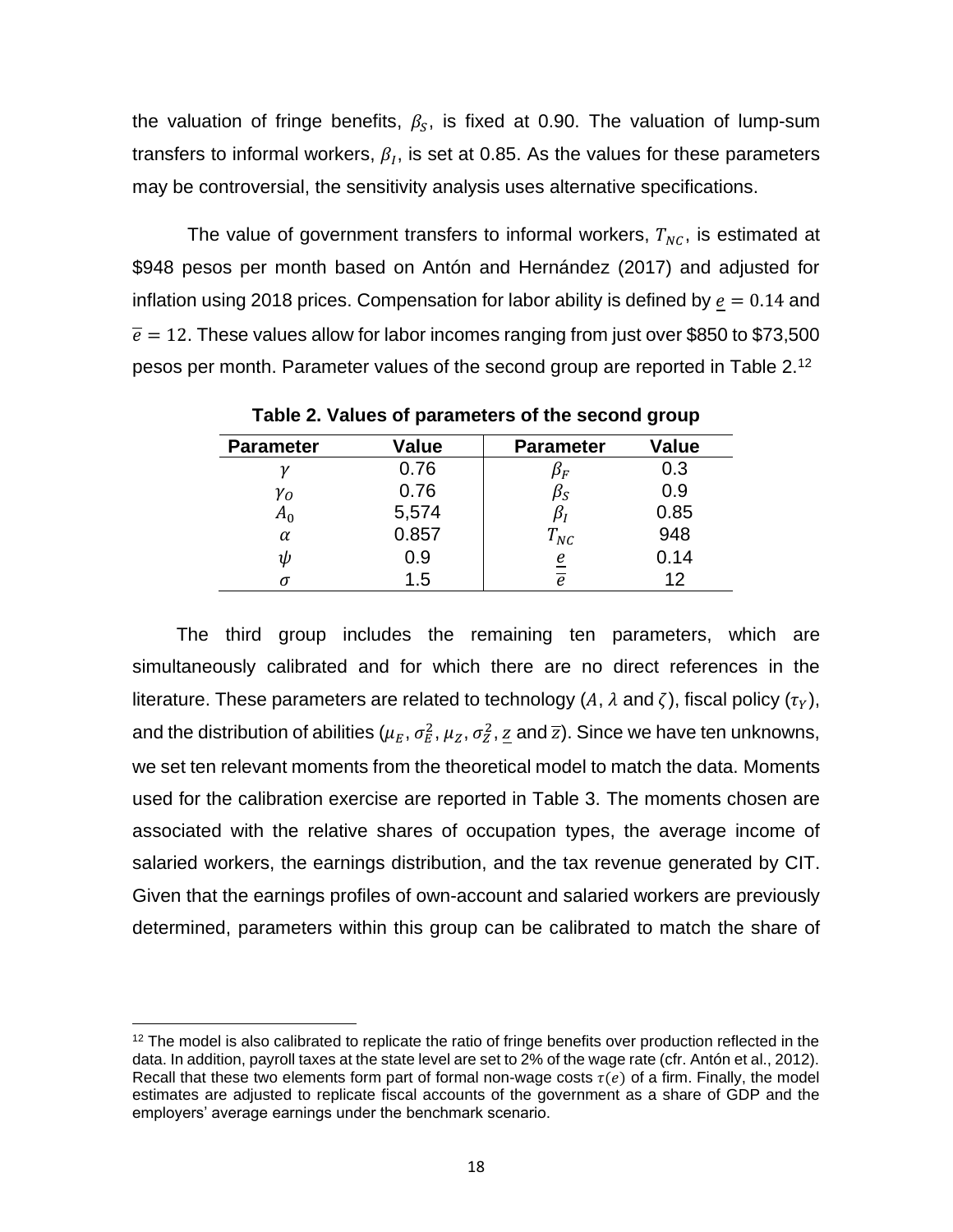each occupation type, the average income of salaried workers and the earnings distribution.

The calibration is performed simultaneously because a change in the value of a given parameter affects two or more moments in the model. Nevertheless, some parameters are more useful than others to match specific moments in the data. For example, the distribution parameters  $\mu_E$  and  $\mu_Z$  are particularly useful for matching the average income of formal and informal salaried workers. Similarly, parameters ,  $\sigma_E^2$  and  $\sigma_z^2$  are useful for replicating the shares of own-account and formal salaried workers. Boundary parameters  $z$  and  $\overline{z}$  are appropriate for matching the share of workers earning up to 1 MW and more than 10 times the MW, respectively.<sup>13</sup> On the other hand, the share of workers earning 1-2 and 5-10 times the MW and the share of formal workers earning up to 1 MW are matched with the "scale" and "shape" parameters  $\lambda$  and  $\zeta$  and the technology parameter A. Finally, the tax parameter  $\tau_Y$  is calibrated to replicate CIT revenue as a share of GDP.

Once all parameter values are set, equilibrium wages  $w_F^*$  and  $w_I^*$  solve for equilibrium conditions (17) and (18). Table 3 illustrates how well the model replicates the data.<sup>14</sup> Parameter values obtained under the benchmark calibration are as follows:  $A = 27,448$ ,  $\lambda = 7.14$ ,  $\zeta = 0.15$ ,  $\tau_Y = 0.08$ ,  $\mu_E = -0.34$ ,  $\sigma_E^2 = 0.25$ ,  $\mu_Z =$  $-1.12, \sigma_Z^2 = 0.26, \underline{z} = 0.21$  and  $\overline{z} = 11.17$ .

## **4. Reform Simulations**

Having calibrated the model to replicate key aspects of the Mexican economy, this section analyzes how changes to the SUFE and PIT schemes would affect labor

<sup>&</sup>lt;sup>13</sup> The difficulties of the log-normal distribution for replicating both the upper and lower tails of actual income distributions are well known (Dagum, 1977). Numerical simulations show that increasing the number of parameters in a generalized version of the log-normal distribution improves the fitness to the data (McDonald and Ransom, 2008). In our case, the truncation of the log-normal distribution allows for a better calibration of the model to the data in both tails.

<sup>&</sup>lt;sup>14</sup> From a technical view, the numerical solution to the nonlinear system above is generally nonunique. For this reason, we tried alternative initial parameter values to find the best fit to the data. On the other hand, the calibration of the income distribution is far from perfect. In particular, the fraction of workers earning between 2 and 3 MW is underestimated by two percentage points, implying that the earnings distribution between 3 and 5 MW is overestimated by the same amount.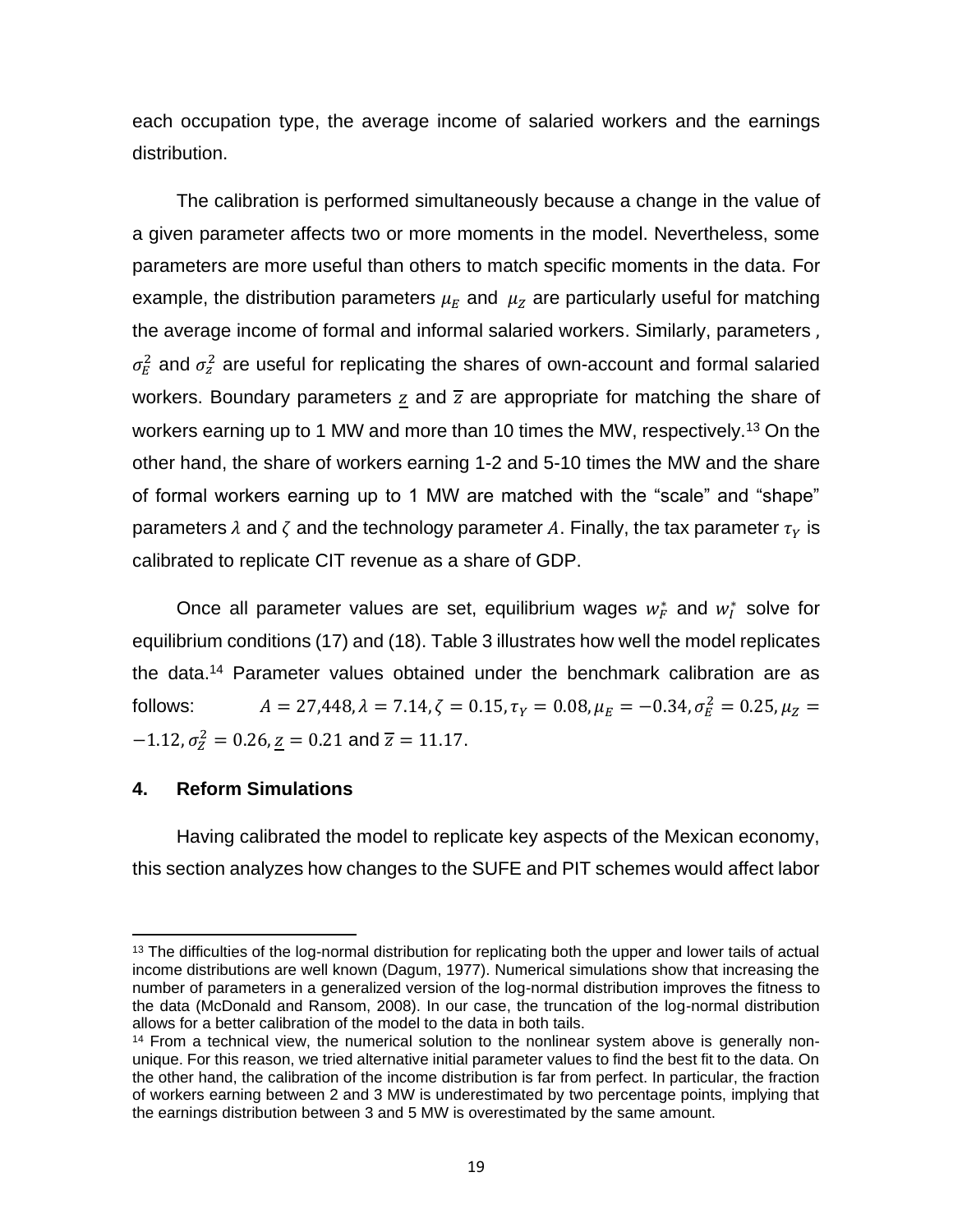informality and the fiscal accounts.<sup>15</sup> This section presents a series of comparativestatics exercises designed to elucidate the relevant policies. It is especially critical to understand that the SUFE and PIT are not equivalent. As explained in Appendix A, the SUFE is a transfer to low-income formal workers based on their gross income. The SUFE does not affect the tax base for each worker's PIT, and the worker can credit the SUFE against her tax liability. Consequently, the SUFE and PIT may have quantitatively different effects on workers' occupational decisions.

| <b>Moment</b>                                                 | <b>Data</b> | <b>Model</b> |
|---------------------------------------------------------------|-------------|--------------|
| Share of own-account employment                               | 0.263       | 0.263        |
| Fraction of formal salaried employment                        | 0.294       | 0.294        |
| Average income of formal salaried workers (pesos per month)   | 7,447       | 7,469        |
| Average income of informal salaried workers (pesos per month) | 4,344       | 4,419        |
| Fraction of workers earning up to 1 MW                        | 0.124       | 0.124        |
| Fraction of workers earning 1 to 2 times the MW               | 0.385       | 0.385        |
| Fraction of workers earning 5 to 10 times the MW              | 0.048       | 0.048        |
| Fraction of workers earning more than 10 times the MW         | 0.012       | 0.012        |
| Fraction of formal workers earning up to 1 MW                 | 0.004       | 0.004        |
| Corporate income tax collection (% of GDP)                    | 3.10        | 3.11         |

## **Table 3. Moments reflected in the data and model**

# 4.1 Simulations of an alternative SUFE policy

The SUFE in Mexico is granted as a function of gross income to reduce PIT payments of low-income workers. The scheme is progressive because the subsidy increases as the worker's income decreases. For illustrative purposes, Table 4 presents the SUFE scheme in place in 2018, where lower and upper bounds of gross

<sup>&</sup>lt;sup>15</sup> The simulation exercises generate a change in the government's budget balance in all cases. To generate a policy that is balance-neutral, the government could implement lump-sum transfers (taxes) to all workers in the event of an increase (decrease) in the budget balance. Under such a policy, the set of occupational choice allocations described by equations (12)-(15) would not change because all workers receive the same lump-sum transfer (alternatively, pay the same lump-sum tax). Of course, such a policy would change both workers' earnings and utilities.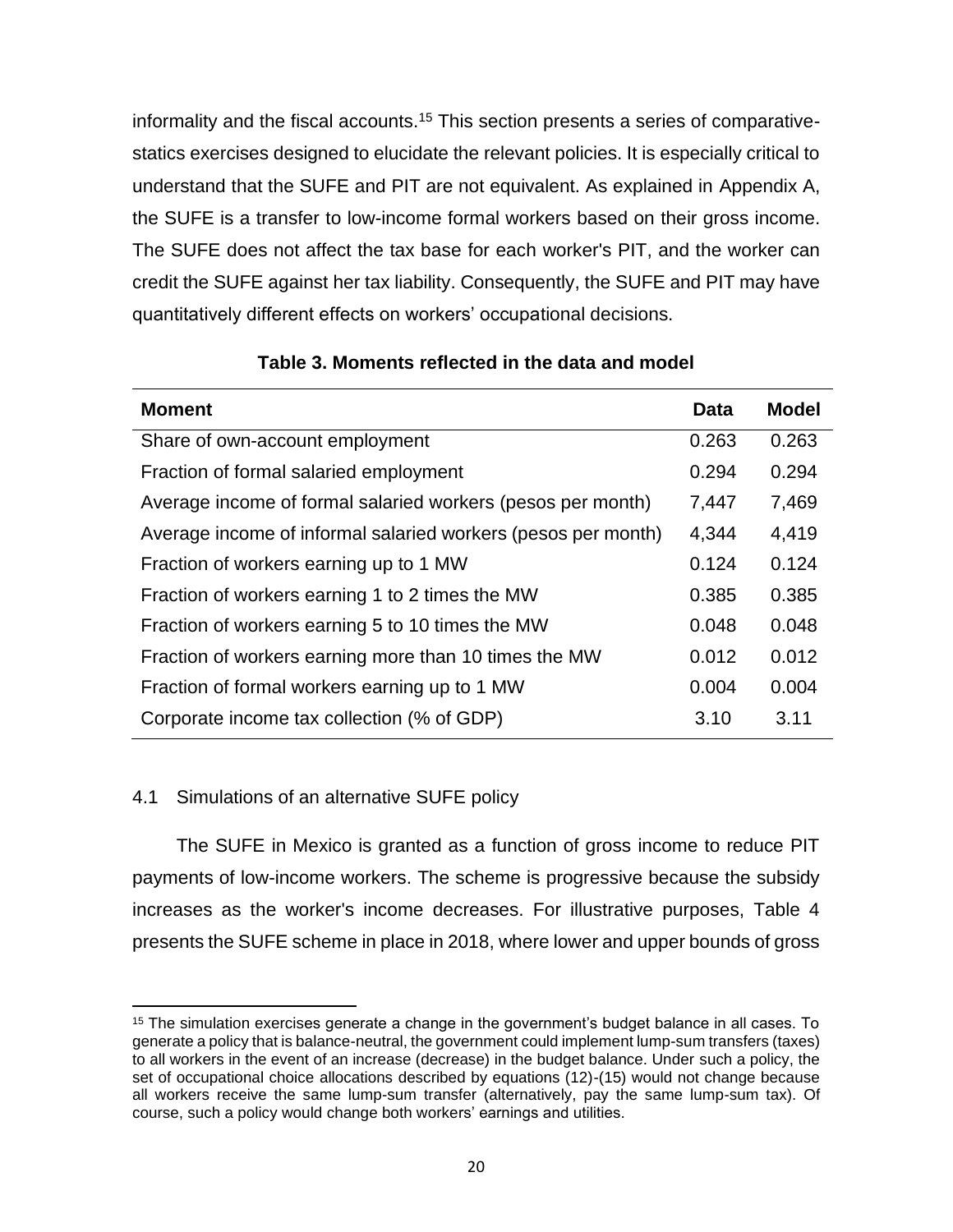monthly income are defined by law. For example, if a worker earns \$6,500 pesos per month, the SUFE granted amounts to \$253.54 because her income falls in the interval between \$6,224.68 and \$7,113.90. If a worker earns more than \$7,382.33 pesos per month, she has no right to the SUFE. Further explanation of this scheme can be found in Appendix A.

| (monthly income in pesos) |             |         |  |  |  |  |
|---------------------------|-------------|---------|--|--|--|--|
| Lower bound               | Upper bound | Subsidy |  |  |  |  |
| 0.01                      | 1,768.96    | 407.02  |  |  |  |  |
| 1,768.97                  | 2,653.38    | 406.83  |  |  |  |  |
| 2,653.39                  | 3,472.84    | 406.62  |  |  |  |  |
| 3,472.85                  | 3,537.87    | 392.77  |  |  |  |  |
| 3,537.88                  | 4,446.15    | 382.46  |  |  |  |  |
| 4,446.16                  | 4,717.18    | 354.23  |  |  |  |  |
| 4,717.19                  | 5,335.42    | 324.87  |  |  |  |  |
| 5,335.43                  | 6,224.67    | 294.63  |  |  |  |  |
| 6,224.68                  | 7,113.90    | 253.54  |  |  |  |  |
| 7,113.91                  | 7,382.33    | 217.61  |  |  |  |  |
| 7,382.34                  | Onwards     |         |  |  |  |  |

**Table 4. 2018 SUFE Scheme**

Source: Ministry of Finance.

This section analyzes three potential changes to the SUFE: (i) eliminating the policy; (ii) switching to a uniform transfer of \$400 pesos per month to all formal salaried workers regardless of income level; and (iii) altering the benefit amount and the eligibility threshold. As shown below in detail, our findings suggest that eliminating the SUFE would reduce the formality rate by 6 percentage points, with an adverse overall impact on the fiscal accounts due to rising informality. By contrast, switching to a uniform \$400 transfer to all formal workers would increase the formality rate by nearly 3 percentage points, but this improvement would come at a significant fiscal cost. Finally, altering the benefit amount and the eligibility threshold would increase the formality rate by 2.4 percentage points while yielding a modest improvement in the fiscal accounts.

Table 5 illustrates the effects of changes to the SUFE scheme on labor-market outcomes, net incomes, the fiscal accounts, and the burden of PIT and SSCs. The column entitled "Model (baseline)" presents the different variables of interest under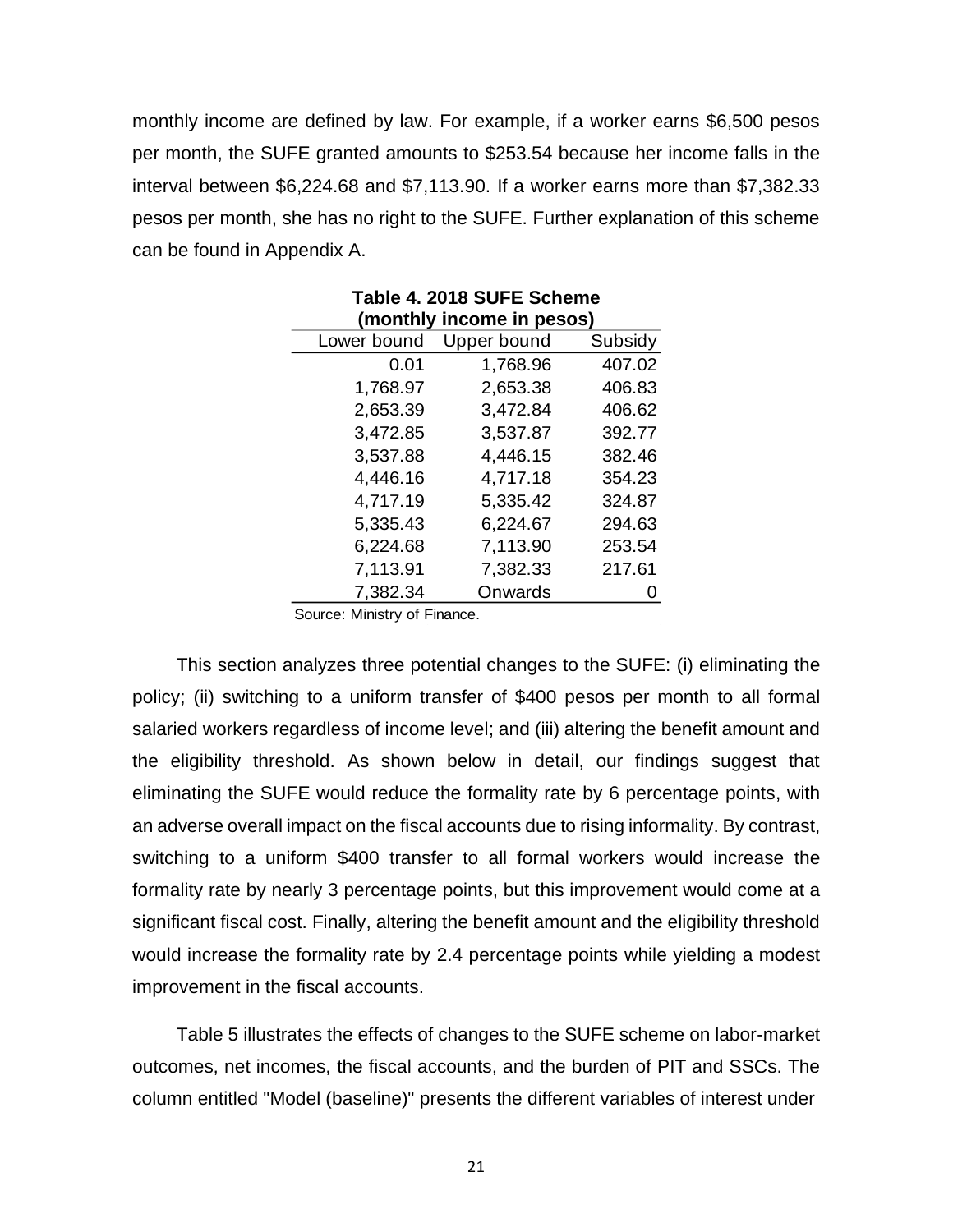|                                       | Data   | Model<br>(baseline) | Model<br>(elimination<br>of subsidy to<br>formal<br>workers) | Model<br>(uniform<br>subsidy of<br>\$400 to<br>formal<br>workers) | Model<br>(limited<br>subsidy to<br>formal<br>workers) |
|---------------------------------------|--------|---------------------|--------------------------------------------------------------|-------------------------------------------------------------------|-------------------------------------------------------|
| OCCUPATION (AS A SHARE OF EMPLOYMENT) |        |                     |                                                              |                                                                   |                                                       |
| Total informal                        | 0.658  | 0.658               | 0.720                                                        | 0.630                                                             | 0.634                                                 |
| Own-account                           | 0.263  | 0.263               | 0.312                                                        | 0.236                                                             | 0.267                                                 |
| Informal salaried                     | 0.395  | 0.395               | 0.408                                                        | 0.394                                                             | 0.367                                                 |
| Formal salaried                       | 0.294  | 0.294               | 0.232                                                        | 0.322                                                             | 0.318                                                 |
| Employers                             | 0.048  | 0.048               | 0.048                                                        | 0.048                                                             | 0.048                                                 |
| AVERAGE NET INCOME (PESOS PER MONTH)  |        |                     |                                                              |                                                                   |                                                       |
| <b>Total salaried</b>                 | 5,668  | 5,720               | 5,892                                                        | 5,720                                                             | 5,737                                                 |
| Formal                                | 7,447  | 7,469               | 8,049                                                        | 7,494                                                             | 6,918                                                 |
| Informal                              | 4,344  | 4,419               | 4,664                                                        | 4,268                                                             | 4,715                                                 |
| Own-account                           | 4,762  | 2,766               | 2,887                                                        | 2,695                                                             | 2,778                                                 |
| Employers                             | 12,817 | 12,817              | 12,407                                                       | 12,995                                                            | 12,805                                                |
| FISCAL ACCOUNTS (AS % OF GDP)         |        |                     |                                                              |                                                                   |                                                       |
| Salaried workers                      |        |                     |                                                              |                                                                   |                                                       |
| (A) Income tax                        | 3.10   | 3.10                | 3.07                                                         | 2.11                                                              | 3.49                                                  |
| (B) SSC                               | n.a.   | 0.29                | 0.24                                                         | 0.31                                                              | 0.32                                                  |
| Employers                             |        |                     |                                                              |                                                                   |                                                       |
| (C) Income tax                        | 3.10   | 3.10                | 3.33                                                         | 3.00                                                              | 3.11                                                  |
| (D) SSC                               | n.a.   | 2.81                | 2.34                                                         | 3.01                                                              | 3.04                                                  |
| Government - Contributory SS          |        |                     |                                                              |                                                                   |                                                       |
| (E) SS revenue (B+D)                  | 3.10   | 3.10                | 2.59                                                         | 3.32                                                              | 3.36                                                  |
| (F) SS expenditures                   | 0.53   | 0.53                | 0.44                                                         | 0.57                                                              | 0.57                                                  |
| (G) Extra operating expenditures      | N/A    | <b>N/A</b>          | $-0.11$                                                      | 0.08                                                              | 0.07                                                  |
| (H) Balance (E-F-G)                   | 2.57   | 2.57                | 2.26                                                         | 2.67                                                              | 2.71                                                  |
| Government - Other                    |        |                     |                                                              |                                                                   |                                                       |
| (I) Income tax revenues $(A+C)$       | 6.20   | 6.20                | 6.40                                                         | 5.10                                                              | 6.60                                                  |
| (J) Subsidy to formal employment      | 0.20   | 0.20                | 0.00                                                         | 0.59                                                              | 0.19                                                  |
| (K) Non-contributory SS               | 1.70   | 1.70                | 1.92                                                         | 1.61                                                              | 1.64                                                  |
| (L) Balance (I-J-K)                   | 4.30   | 4.30                | 4.48                                                         | 2.91                                                              | 4.78                                                  |
| Government - Total                    |        |                     |                                                              |                                                                   |                                                       |
| (M) Revenue (E+I)                     | 9.30   | 9.30                | 8.99                                                         | 8.42                                                              | 9.96                                                  |
| (N) Expenditures (F+G+J+K)            | 2.43   | 2.43                | 2.25                                                         | 2.85                                                              | 2.47                                                  |
| (O) Budget balance (M-N)              | 6.87   | 6.87                | 6.74                                                         | 5.58                                                              | 7.49                                                  |
| TAX BURDEN (%)                        |        |                     |                                                              |                                                                   |                                                       |
| Income tax                            |        |                     |                                                              |                                                                   |                                                       |
| Salaried workers                      | 50.0   | 50.0                | 48.0                                                         | 41.2                                                              | 52.8                                                  |
| Employers                             | 50.0   | 50.0                | 52.0                                                         | 58.8                                                              | 47.2                                                  |
| SSC                                   |        |                     |                                                              |                                                                   |                                                       |
| Salaried workers                      | n.a.   | 9.4                 | 9.5                                                          | 9.4                                                               | 9.4                                                   |
| Employers                             | n.a.   | 90.6                | 90.5                                                         | 90.6                                                              | 90.6                                                  |
| Source: own.                          |        |                     |                                                              |                                                                   |                                                       |

# **Table 5. Subsidy for formal employment (SUFE) reform simulations**

Source: own.

N/A: not applicable.

n.a.: not available.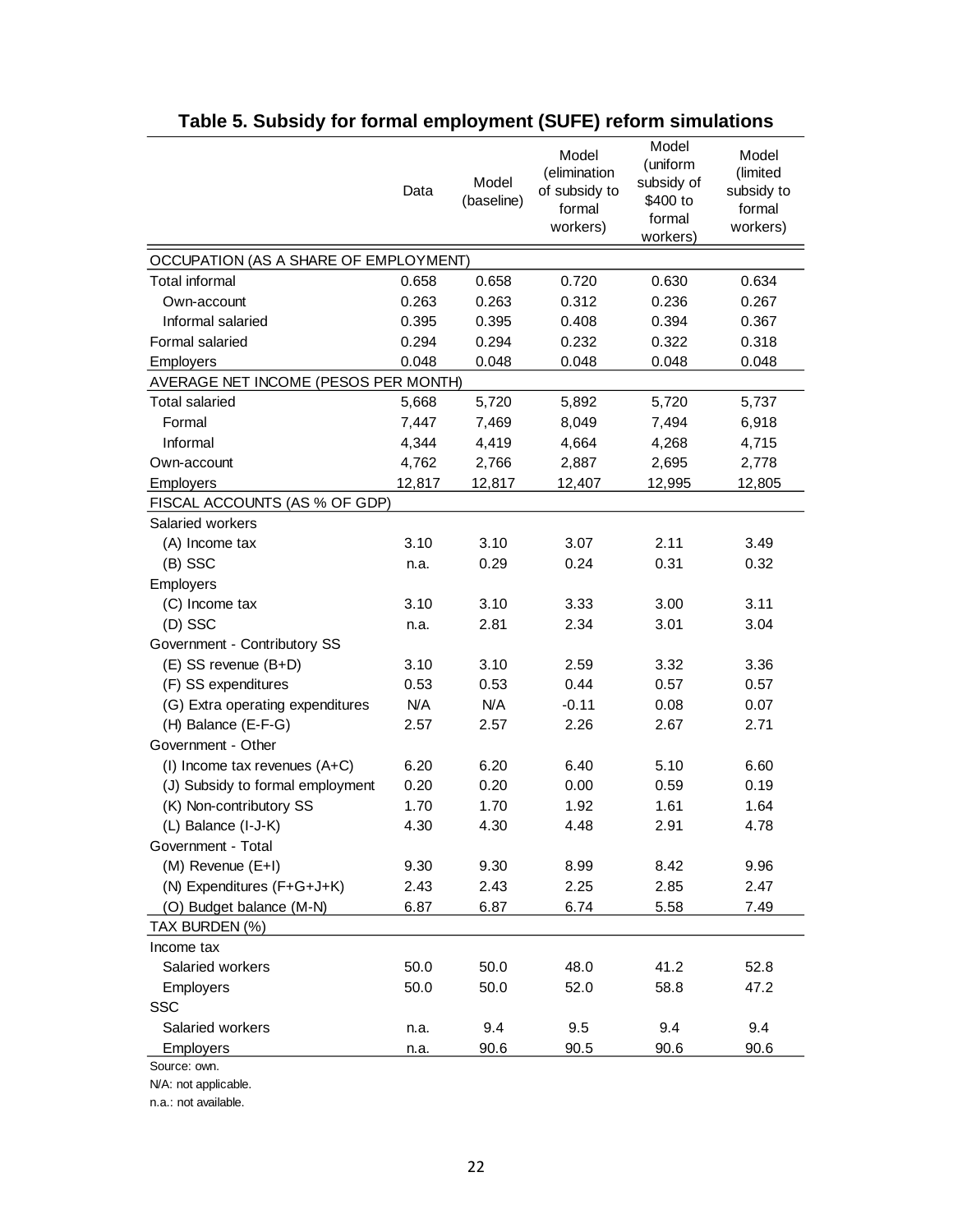the baseline calibration, which can be compared to the values presented in the "data" column. The definition of the budget balance used in the section on fiscal accounts corresponds to the public revenues and expenditures included in the model, not to the government's actual fiscal balance, which encompasses all public revenues and expenditures. The section on the tax burden reports on how PIT and SSC revenues are distributed between salaried workers and employers.

In the third column of Table 5, the SUFE is eliminated for all formal salaried workers, which causes the formality rate to drop from 29.4% to 23.2%, as some lower-income workers who currently benefit from the SUFE see their incentives shift in favor of informality. The exit of the lowest-skilled, lowest-paid workers from the formal sector increases the average wage for formal workers,  $w_F^*$ , to \$8,049 pesos per month. Meanwhile, those previously formal workers become the most-skilled, highest-paid members of the informal workforce, which raises the average income of informal salaried and own-account workers. However, the average earnings of employers decrease as average wages rise, suggesting that they benefit indirectly from the SUFE.

The decline in formality boosts CIT revenue because wages paid to formal workers are tax-deductible for the employer, whereas the wages of informal workers are not.<sup>16</sup> Nevertheless, total fiscal revenue (row M) falls due to the drop in both PIT (row A) and worker/employer SSC (row E). Government spending decreases as the SUFE disappears (row J) and rising informality reduces contributory social security expenditures (row F), but the increase in informality also increases noncontributory social security expenditures (row K). In net terms, the budget balance deteriorates, falling from 6.87 to 6.74% of GDP. Overall, the elimination of the SUFE reduces the formality rate by 6 percentage points while marginally worsening the fiscal balance.

<sup>&</sup>lt;sup>16</sup> The elimination of the SUFE entails two conflicting effects on the total cost of hiring formal workers. On the one hand, lower earnings for formal workers cause formal labor supply to fall and the equilibrium wage to increase. On the other hand, this causes the demand for formal work to decrease in equilibrium. In this specific case, the total cost decreases on average, which indicates that the fall in formal work is more significant than the wage increase.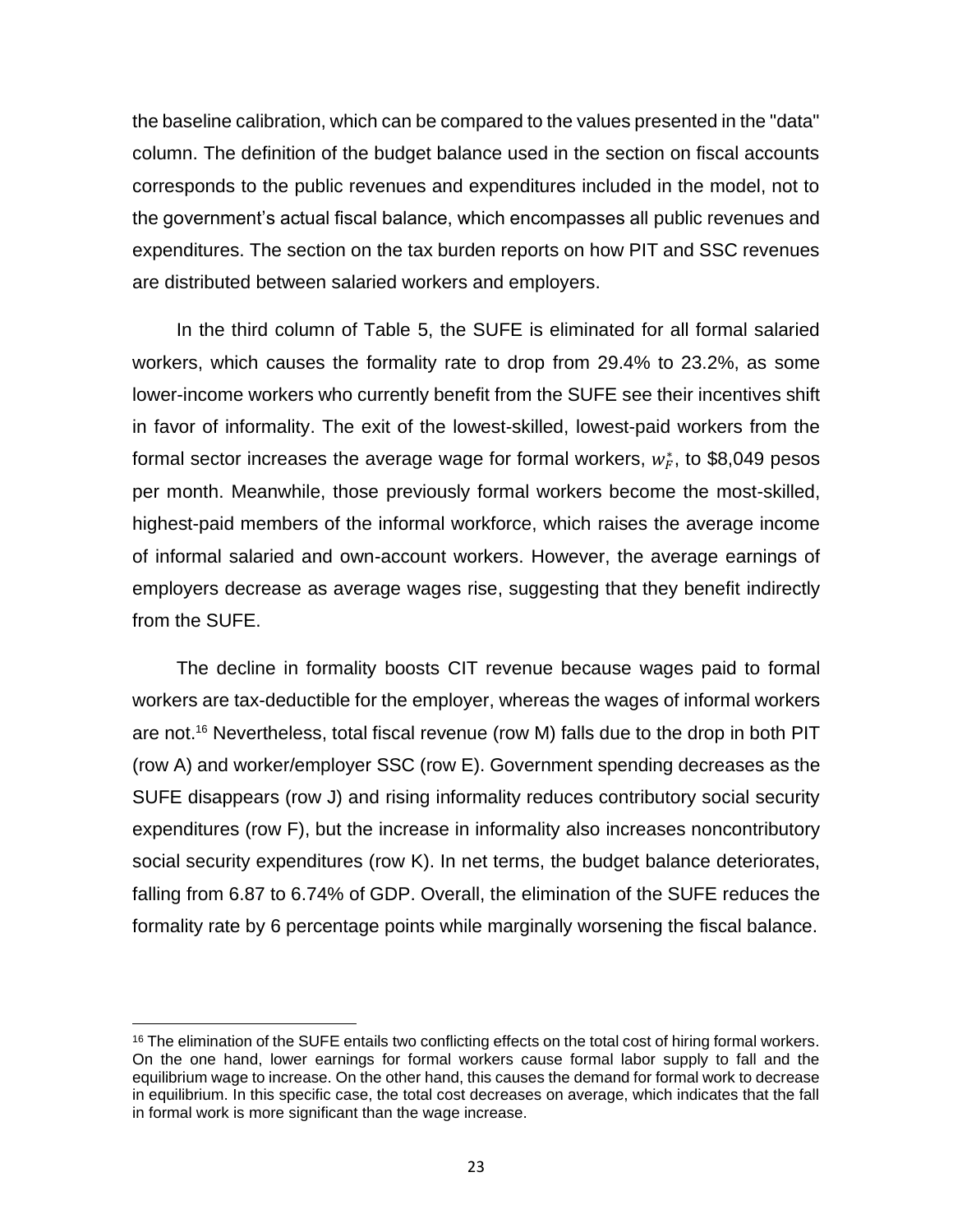The fourth column in Table 5 shows the effects of transforming the SUFE into a uniform transfer of \$400 pesos per month to all formal workers. This change increases the formality rate by 2.8 percentage points to 32.2% of total employment. The uniform SUFE decreases the PIT liability of all formal workers, increasing their average net income while simultaneously reducing PIT revenue from 3.1 to 2.1% of GDP. As PIT revenue falls, the share of the CIT in total revenue rises from 50 to 58.8%, raising the tax burden on employers relative to workers. The increase in formalization has a positive fiscal impact, but the cost in foregone PIT revenue outweighs this effect. After the other fiscal implications have been accounted for, the budget balance deteriorates from 6.87 to 5.58% of GDP.

The last column in Table 5 simulates changes to the SUFE designed to enhance its positive impact on both the formality rate and the fiscal balance. Under these changes, a uniform employment subsidy of \$400 pesos per month is provided to all formal salaried workers earning up to \$4,910 pesos per month. The eligibility ceiling for the maximum subsidy corresponds to the current upper bound of the second income bracket of the PIT scheme (see Table 6).<sup>17</sup> Among formal salaried workers earning more than \$4,910 pesos per month, the SUFE decreases linearly until it reaches zero for workers with incomes of \$7,410 pesos per month. <sup>18</sup> Overall, these changes shift the distribution of SUFE benefits toward lower-income formal workers.

These changes increase the formality rate while improving the fiscal balances. The positive effect on formality is similar to that observed under the uniform SUFE transfer. However, the fiscal balance changes markedly. On one hand, higher levels of formality boost the collection of PIT and SSCs while leaving CIT revenues broadly unchanged. On the other hand, the fiscal cost of the SUFE declines relative to the baseline, as does spending on noncontributory social security programs; in contrast, higher levels of formality increase the government's SSC, leaving total expenditures

<sup>&</sup>lt;sup>17</sup> This amount represents 1.8 times the MW for 2018. According to the ENOE, approximately 50% of Mexican employees in the private sector earn up to twice the MW.

<sup>&</sup>lt;sup>18</sup> The gradual reduction of the SUFE is designed to ameliorate disincentives to formality generated with an abrupt elimination of the subsidy.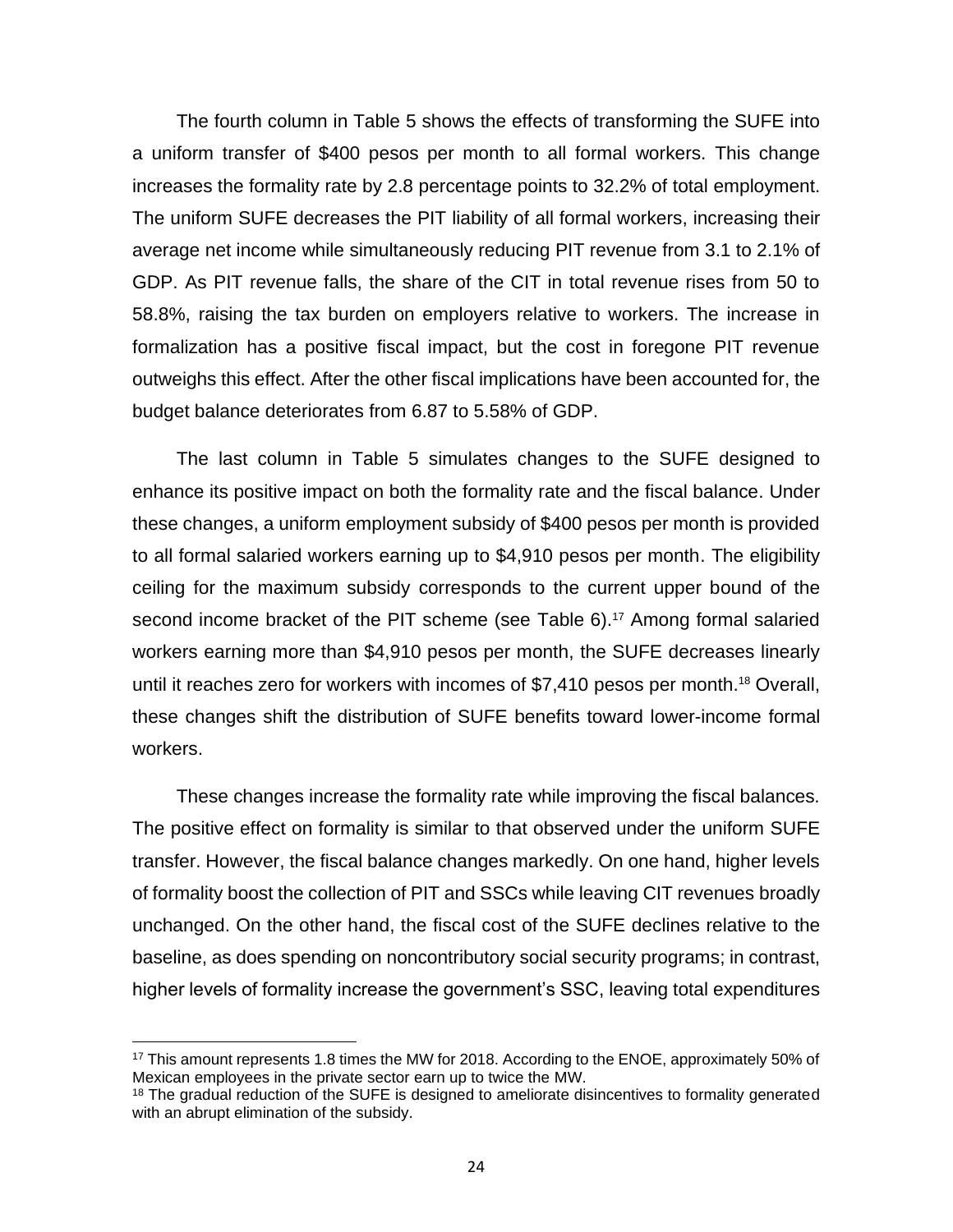virtually unchanged. Overall, these changes to the SUFE would increase the fiscal balance from 6.87 to 7.49% of GDP while substantially raising the formality rate.

|                   | <b>Table 6. PIT schemes</b><br>(monthly income in pesos) |                     |          |  |  |  |  |  |
|-------------------|----------------------------------------------------------|---------------------|----------|--|--|--|--|--|
| A. 2018 PIT table |                                                          |                     |          |  |  |  |  |  |
| Lower bound       | Upper bound                                              | <b>Fixed amount</b> | Rate (%) |  |  |  |  |  |
| 0.01              | 578.52                                                   | 0.00                | 1.92     |  |  |  |  |  |
| 578.53            | 4,910.18                                                 | 11.11               | 6.40     |  |  |  |  |  |
| 4,910.19          | 8,629.20                                                 | 288.33              | 10.88    |  |  |  |  |  |
| 8,629.21          | 10,031.07                                                | 692.96              | 16.00    |  |  |  |  |  |
| 10,031.08         | 12,009.94                                                | 917.26              | 17.92    |  |  |  |  |  |
| 12,009.95         | 24,222.31                                                | 1,271.87            | 21.36    |  |  |  |  |  |
| 24,222.32         | 38,177.69                                                | 3,880.44            | 23.52    |  |  |  |  |  |
| 38,177.70         | 72,887.50                                                | 7,162.74            | 30.00    |  |  |  |  |  |
| 72,887.51         | 97,183.33                                                | 17,575.69           | 32.00    |  |  |  |  |  |
| 97,183.34         | 291,550.00                                               | 25,350.35           | 34.00    |  |  |  |  |  |
| 291,550.01        | Onwards                                                  | 91,435.02           | 35.00    |  |  |  |  |  |
|                   | <b>B. PIT table under reforms</b>                        |                     |          |  |  |  |  |  |
| Lower bound       | Upper bound                                              | <b>Fixed amount</b> | Rate (%) |  |  |  |  |  |
| 0.01              | 4,910.18                                                 | 0.00                | 0.00     |  |  |  |  |  |
| 4,910.19          | 8,629.20                                                 | 0.00                | 10.88    |  |  |  |  |  |
| 8,629.21          | 10,031.07                                                | 404.63              | 16.00    |  |  |  |  |  |
| 10,031.08         | 12,009.94                                                | 628.93              | 17.92    |  |  |  |  |  |
| 12,009.95         | 24,222.31                                                | 983.54              | 21.36    |  |  |  |  |  |
| 24,222.32         | 38,177.69                                                | 3,592.10            | 23.52    |  |  |  |  |  |
| 38,177.70         | 72,887.50                                                | 6,874.40            | 30.00    |  |  |  |  |  |
| 72,887.51         | 97,183.33                                                | 17,287.34           | 32.00    |  |  |  |  |  |
| 97,183.34         | 291,550.00                                               | 25,062.00           | 34.00    |  |  |  |  |  |
| 291,550.01        | Onwards                                                  | 91,146.67           | 35.00    |  |  |  |  |  |

Sources: 2018 PIT table: Ministry of Finance; PIT table under reforms: own.

## 4.2 Simulation of changes to the PIT scheme

Table 6 presents the impact of simulated changes to the PIT scheme. Panel A shows the baseline, which reflects the conditions that were in place in 2018. The first reform scenario grants a 100% tax exemption to formal workers in the first two income brackets. This exemption is applied by setting a 0% tax rate and a fixed payment amount of \$0 for the first two brackets, while all other tax rates remain unchanged. To avoid creating a tax notch, the fixed amount for the third income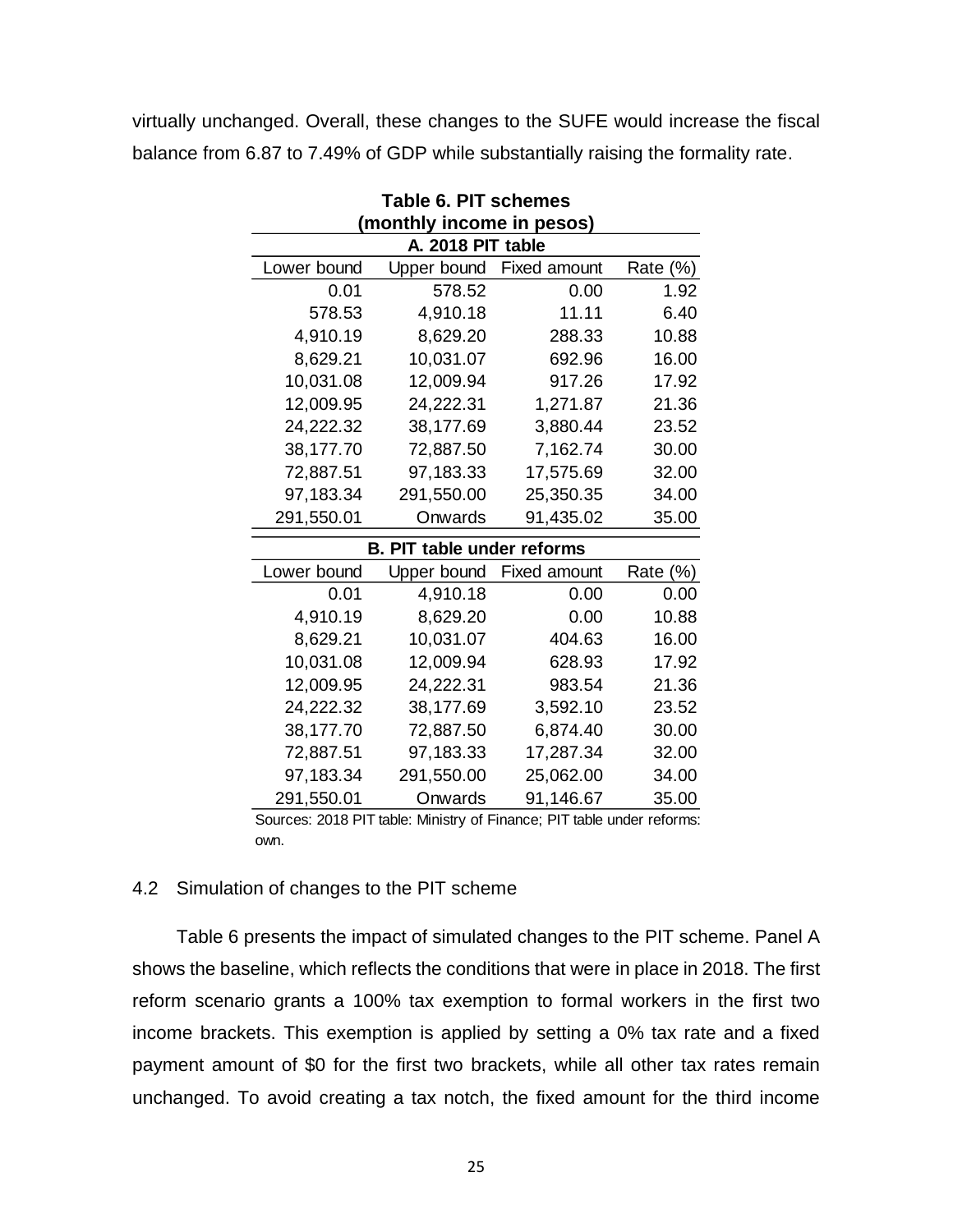bracket would also be \$0, and the fixed amounts for the remaining brackets would be adjusted according to the formula currently used by the Ministry of Finance. Panel B of Table 6 shows the PIT table for the proposed reform after combining the first two income brackets in panel A. As described next, eliminating PIT for workers in the lowest income brackets could significantly increase employment formality with almost no effect on the fiscal balance.

Table 7 shows the impact of these changes to the PIT scheme. Exempting incomes of up to \$4,910 pesos per month from PIT liability increases the net incomes of low-wage formal workers, encouraging high-skilled informal workers to formalize. As a result, the formality rate increases by almost 10 percentage points. Formalization among high-skilled informal workers reduces the average net earnings of both formal and informal employees, as workers who were previously the highestpaid employees in the informal sector become the lowest-paid employees in the formal sector, while the inflow of low-ability workers into the formal sector further reduces its equilibrium wage rate. Although the outflow of labor from the informal sector raises its equilibrium wage rate, this effect is more than offset by the exit of highly paid workers from the informal sector, combined with an influx of formerly own-account workers seeking higher incomes as informal salaried employees.

These changes to the PIT entail multiple countervailing effects of the fiscal accounts. Eliminating the tax liability of low-income workers causes PIT revenue to fall to 2.67% of GDP, while the rising formalization rate allows firms to increase their tax deductions, causing a slight drop in CIT revenue. Since the former effect is greater than the latter, the relative income-tax burden on firms rises from 50 to 51.2%. While income-tax revenue declines, formalization increases SSCs, leaving fiscal revenue largely unchanged. Meanwhile, total expenditures increase from 2.43 to 2.56% of GDP because of higher spending on SSC, the SUFE and extra operating expenditures on health care. Consequently, the budget balance deteriorates slightly relative to the baseline.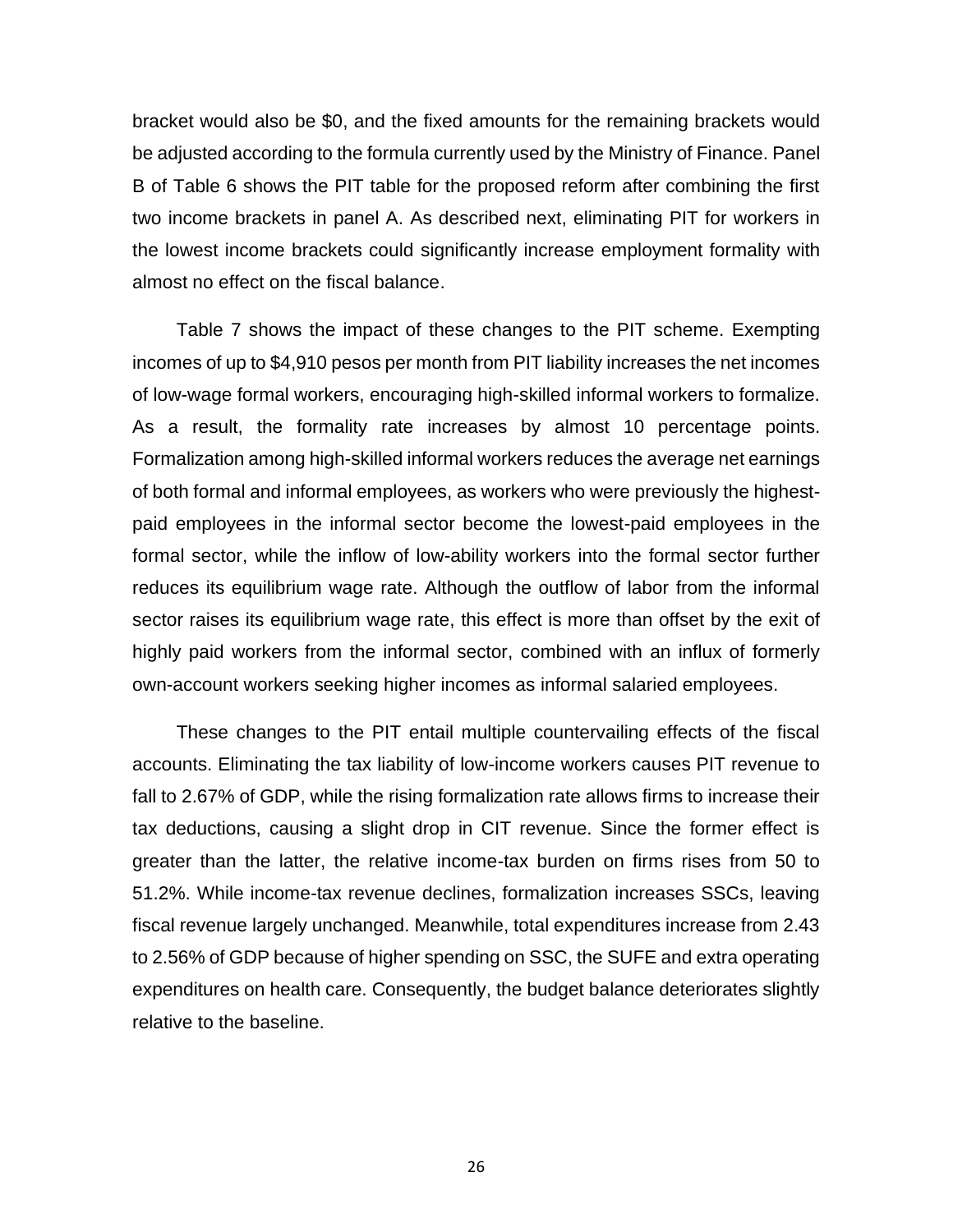|                                       |            |            | Model        |
|---------------------------------------|------------|------------|--------------|
|                                       | Data       | Model      | (income tax  |
|                                       |            | (baseline) | exemption up |
|                                       |            |            | to \$4,910)  |
| OCCUPATION (AS A SHARE OF EMPLOYMENT) |            |            |              |
| <b>Total informal</b>                 | 0.658      | 0.658      | 0.559        |
| Own-account                           | 0.263      | 0.263      | 0.183        |
| Informal salaried                     | 0.395      | 0.395      | 0.376        |
| Formal salaried                       | 0.294      | 0.294      | 0.393        |
| Employers                             | 0.048      | 0.048      | 0.048        |
| AVERAGE NET INCOME (PESOS PER MONTH)  |            |            |              |
| Total salaried                        | 5,668      | 5,720      | 5,549        |
| Formal                                | 7,447      | 7,469      | 6,978        |
| Informal                              | 4,344      | 4,419      | 4,054        |
| Own-account                           | 4,762      | 2,766      | 2,547        |
| Employers                             | 12,817     | 12,817     | 13,376       |
| FISCAL ACCOUNTS (AS % OF GDP)         |            |            |              |
| Salaried workers                      |            |            |              |
| (A) Income tax                        | 3.10       | 3.10       | 2.67         |
| (B) SSC                               | n.a.       | 0.29       | 0.36         |
| Employers                             |            |            |              |
| (C) Income tax                        | 3.10       | 3.10       | 2.80         |
| (D) SSC                               | n.a.       | 2.81       | 3.51         |
| Government - Contributory SS          |            |            |              |
| (E) SS revenue (B+D)                  | 3.10       | 3.10       | 3.87         |
| (F) SS expenditures                   | 0.53       | 0.53       | 0.67         |
| (G) Extra operating expenditures      | <b>N/A</b> | <b>N/A</b> | 0.24         |
| (H) Balance (E-F-G)                   | 2.57       | 2.57       | 2.96         |
| Government - Other                    |            |            |              |
| (I) Income tax revenues $(A+C)$       | 6.20       | 6.20       | 5.47         |
| (J) Subsidy to formal employment      | 0.20       | 0.20       | 0.27         |
| (K) Non-contributory SS               | 1.70       | 1.70       | 1.38         |
| (L) Balance (I-J-K)                   | 4.30       | 4.30       | 3.82         |
| Government - Total                    |            |            |              |
| (M) Revenue (E+I)                     | 9.30       | 9.30       | 9.34         |
| (N) Expenditures (F+G+J+K)            | 2.43       | 2.43       | 2.56         |
| (O) Budget balance (M-N)              | 6.87       | 6.87       | 6.78         |
| TAX BURDEN (%)                        |            |            |              |
| Income tax                            |            |            |              |
| Salaried workers                      | 50.0       | 50.0       | 48.8         |
| <b>Employers</b>                      | 50.0       | 50.0       | 51.2         |
| SSC                                   |            |            |              |
| Salaried workers                      | n.a.       | 9.4        | 9.3          |
| <b>Employers</b>                      | n.a.       | 90.6       | 90.7         |
| Source: own.                          |            |            |              |

N/A: not applicable. n.a.: not available.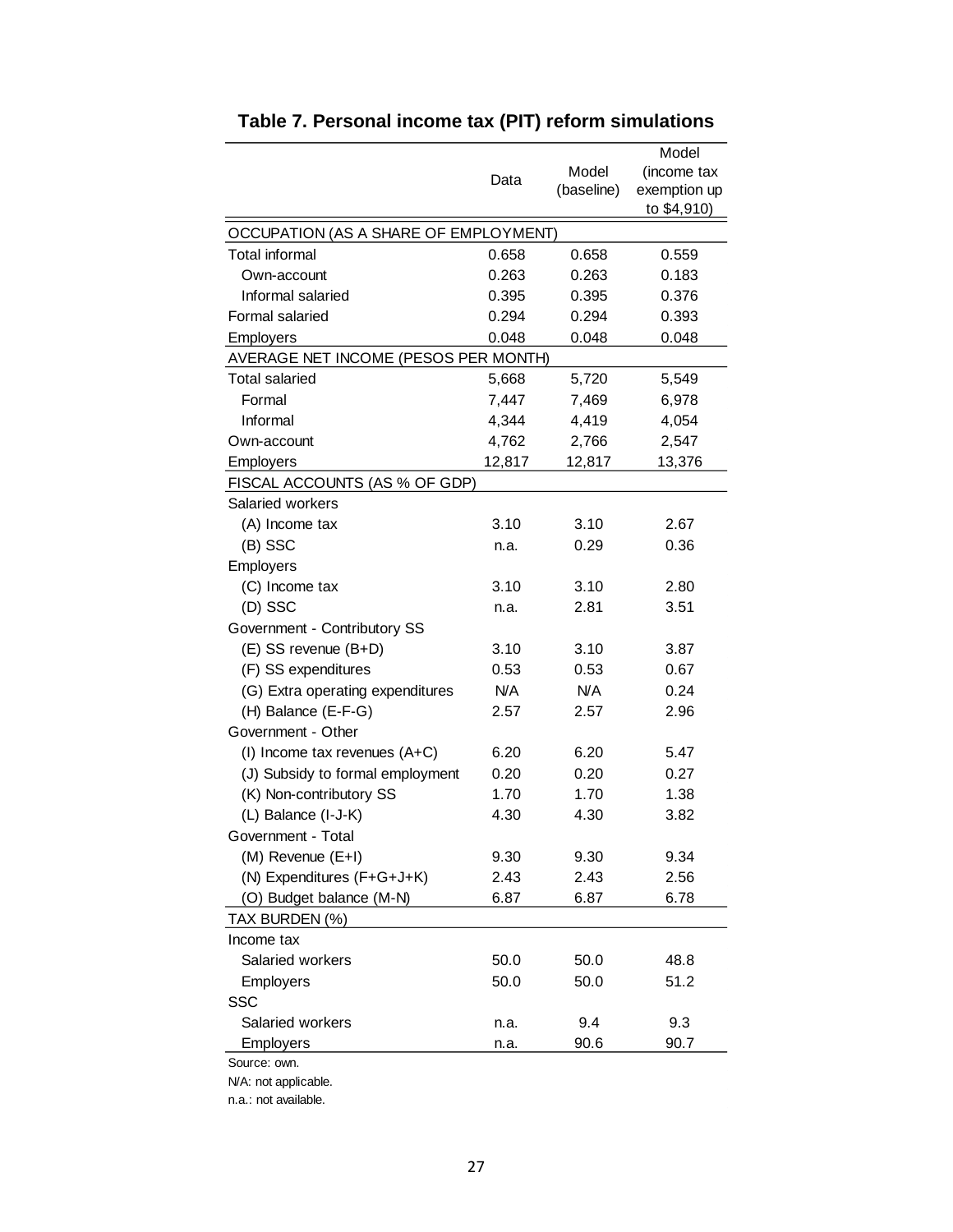#### 4.3 Simulation of simultaneous changes to the PIT and SUFE

This section simulates the effects of modifying both the PIT and SUFE schemes, a scenario described in the tables as the "full reform." The change to the PIT is the same as that described in the above section, while the change to the SUFE is the same as the final scenario presented in section 4.1, in which a unform transfer of \$400 pesos per month is granted to all workers with incomes of up to \$4,910 pesos per month, with transfer amounts being progressively reduced above that level and ultimately eliminated for earnings of \$7,410 pesos per month or more. As the changes to the PIT and SUFE both incentivize formalization individually, their combined effect is especially large. Under the "full reform" scenario, the formality rate rises by nearly 12 percentage points. Meanwhile, the positive fiscal impact of the change in the SUFE outweighs the negative impact of the PIT change, resulting in a modest net improvement in the government's budget balance.

Table 8 presents the model's results in terms of employment, average earnings, and the average utility of disposable income. The combination of the PIT exemption for the first two income brackets and the redesign of the SUFE increases the share of formal salaried employees from 29.4 to 41.3% of total employment. As discussed above, these measures strongly incentivize labor formalization mainly at the expense of own-account workers. They also decrease average net earnings for both formal and informal employment as own-account and informal salaried workers with the highest skills enter informal salaried and formal salaried occupations, respectively.

Table 8 also shows the average utility of disposable income for workers in both scenarios, monetized in pesos per month. In our model, workers' utility is equivalent to their earnings, given by equations (9) - (11). Therefore, the difference between the average utility of disposable income and net income for both own-account workers and informal salaried employees is explained by their valuation of lump-sum transfers. For formal employees, the difference reflects the valuation of their social security benefits plus the fringe benefits conferred by formal employment, and thus

28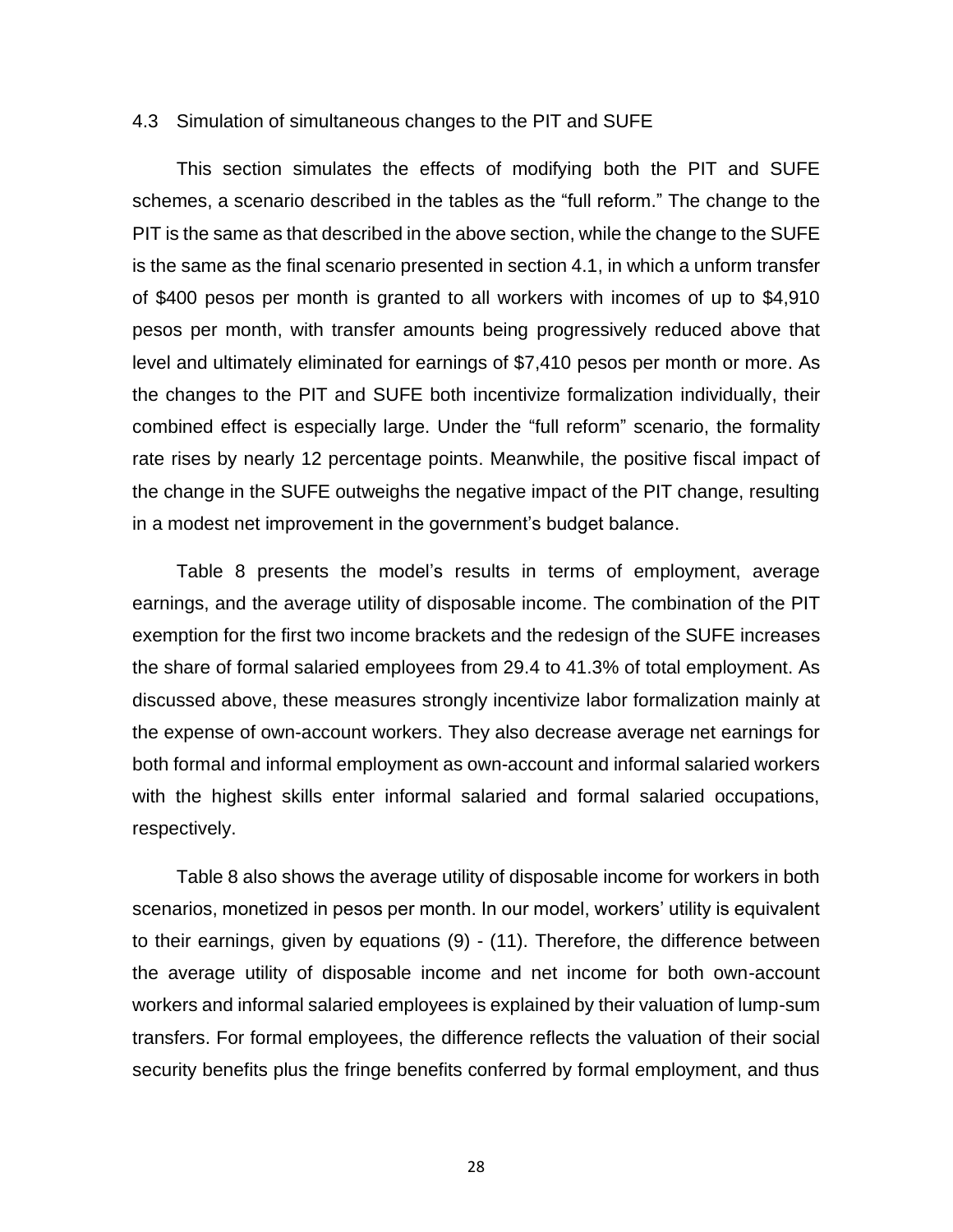the utility and net income of these workers move in the same direction. For entrepreneurs, utility is assumed to be identical to net benefits.

|                                                        | Data   | Model<br>(baseline) | Model<br>(full reform) |  |
|--------------------------------------------------------|--------|---------------------|------------------------|--|
| OCCUPATION (AS A SHARE OF EMPLOYMENT)                  |        |                     |                        |  |
| Total informal                                         | 0.658  | 0.658               | 0.539                  |  |
| Own-account                                            | 0.263  | 0.263               | 0.179                  |  |
| Informal salaried                                      | 0.395  | 0.395               | 0.360                  |  |
| Formal salaried                                        | 0.294  | 0.294               | 0.413                  |  |
| <b>Employers</b>                                       | 0.048  | 0.048               | 0.048                  |  |
| AVERAGE NET INCOME (PESOS PER MONTH)                   |        |                     |                        |  |
| <b>Total salaried</b>                                  | 5,668  | 5,720               | 5,545                  |  |
| Formal                                                 | 7,447  | 7,469               | 6,700                  |  |
| Informal                                               | 4,344  | 4,419               | 4,223                  |  |
| Own-account                                            | 4,762  | 2,766               | 2,536                  |  |
| <b>Employers</b>                                       | 12,817 | 12,817              | 13,331                 |  |
| AVERAGE UTILITY OF DISPOSABLE INCOME (PESOS PER MONTH) |        |                     |                        |  |
| Formal salaried                                        | N/A    | 8,441               | 7,556                  |  |
| Informal salaried                                      | N/A    | 5,225               | 5,029                  |  |
| Own-account                                            | N/A    | 3,572               | 3,342                  |  |
| Employers                                              | N/A    | 12,817              | 13,331                 |  |

| Table 8. Effects of the combined PIT and SUFE reforms on occupational |
|-----------------------------------------------------------------------|
| choice, net income, and average utility of disposable income          |

Source: own.

N/A: not applicable.

Table 9 shows how the combined changes to the PIT and SUFE affect the fiscal accounts. Under this scenario, PIT revenue increases slightly relative to the scenario in which the PIT is reformed while the SUFE is left unchanged (see Table 7). This effect occurs for two reasons. First, because the modified SUFE is less favorable for wage earners with incomes greater than \$5,600 pesos per month, the SUFE reform increases the amount of PIT collected from workers with incomes between \$5,600 and \$7,400 pesos per month. Second, higher formalization expands the PIT tax base. This increase in formalization also raises revenue from SSC. Overall, the changes implemented under the "full reform" scenario increase total government revenue by 0.34% of GDP relative to the baseline.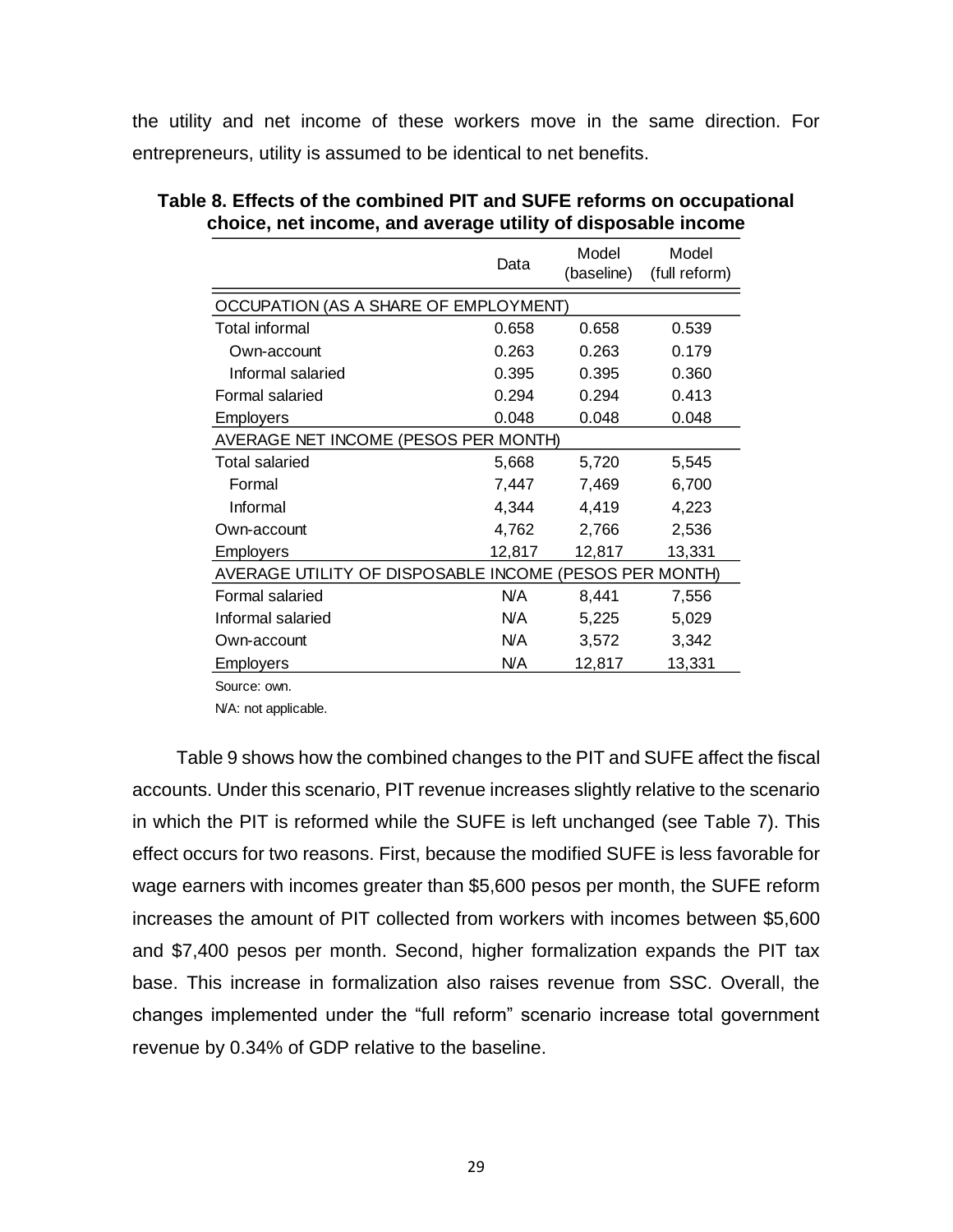|                                  | Data | Model<br>(baseline) | Model<br>(full reform) |
|----------------------------------|------|---------------------|------------------------|
| FISCAL ACCOUNTS (AS % OF GDP)    |      |                     |                        |
| Salaried workers                 |      |                     |                        |
| (A) Income tax                   | 3.10 | 3.10                | 2.90                   |
| (B) SSC                          | n.a. | 0.29                | 0.38                   |
| Employers                        |      |                     |                        |
| (C) Income tax                   | 3.10 | 3.10                | 2.81                   |
| (D) SSC                          | n.a. | 2.81                | 3.70                   |
| Government - Contributory SS     |      |                     |                        |
| (E) SS revenue (B+D)             | 3.10 | 3.10                | 4.08                   |
| (F) SS expenditures              | 0.53 | 0.53                | 0.71                   |
| (G) Extra operating expenditures | N/A  | N/A                 | 0.27                   |
| (H) Balance (E-F-G)              | 2.57 | 2.57                | 3.09                   |
| Government - Other               |      |                     |                        |
| (I) Income tax revenues $(A+C)$  | 6.20 | 6.20                | 5.71                   |
| (J) Subsidy to formal employment | 0.20 | 0.20                | 0.25                   |
| (K) Non-contributory SS          | 1.70 | 1.70                | 1.34                   |
| (L) Balance (I-J-K)              | 4.30 | 4.30                | 4.12                   |
| Government - Total               |      |                     |                        |
| (M) Revenue (E+I)                | 9.30 | 9.30                | 9.78                   |
| (N) Expenditures (F+G+J+K)       | 2.43 | 2.43                | 2.57                   |
| (O) Budget balance (M-N)         | 6.87 | 6.87                | 7.21                   |
| TAX BURDEN (%)                   |      |                     |                        |
| Income tax                       |      |                     |                        |
| Salaried workers                 | 50.0 | 50.0                | 50.9                   |
| Employers                        | 50.0 | 50.0                | 49.2                   |
| <b>SSC</b>                       |      |                     |                        |
| Salaried workers                 | n.a. | 9.4                 | 9.3                    |
| <b>Employers</b>                 | n.a. | 90.6                | 90.7                   |
| Saurea: awn                      |      |                     |                        |

**Table 9. Effects of the combined PIT and SUFE reforms on the fiscal accounts**

Source: own.

N/A: not applicable.

n.a.: not available.

Table 9 also shows the effects of the combined PIT and SUFE reforms on public spending. Higher formality rates increase expenditures on contributory social security to 0.71% of GDP while boosting extra operating expenses in healthcare by 0.27% of GDP. However, formalization also decreases spending on non-contributory SS transfers to informal workers, and total government spending increases by just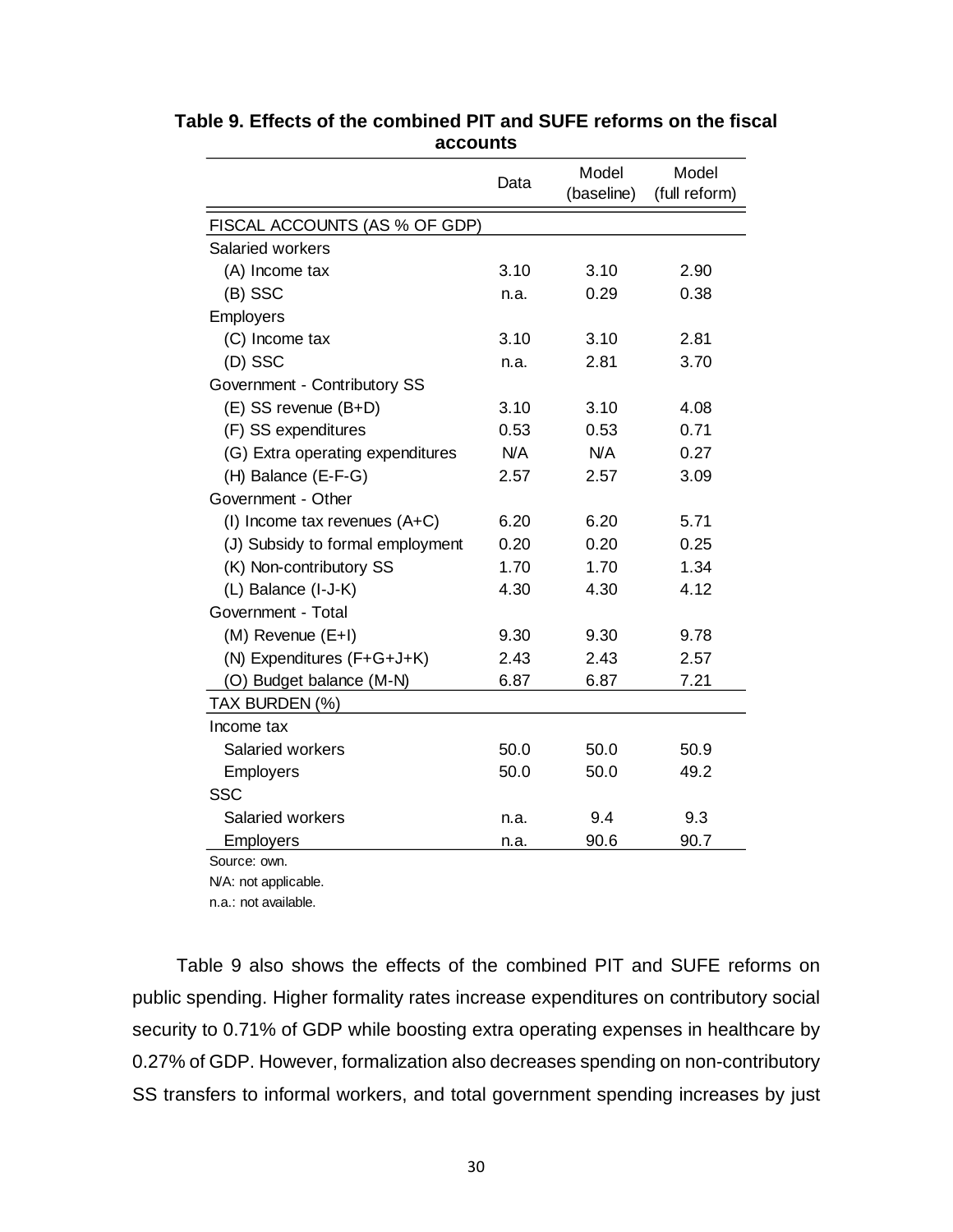0.14% of GDP. Because the increase in revenues exceeds the increase in expenditures, the budget balance improves relative to the baseline. The combined reforms successfully encourage labor formalization while also strengthening the fiscal accounts, yielding clear benefits in two major economic policy areas while incurring no evident cost.

Finally, Table 9 reports how the burden of income taxes and SSC is distributed between workers and employers. It may be observed that the reform slightly increases the income-tax burden borne by workers from 50.0 to 50.9%, but the burden of SSC remains broadly unchanged.

#### **5. Sensitivity analysis**

The results presented above are based on specific parameter values. However, as discussed in section 3, some values are determined *a priori*, as no comparable evidence is presented in the literature. To test the robustness of the results, we conduct a sensitivity analysis of the "full reform" scenario. The analysis shows that the combined PIT and SUFE reforms generate a significant increase in employment formality along with a modest improvement in the fiscal accounts under a range of alternative parameter values.

The following parameters are considered for this analysis: the parameter related to the elasticity of substitution between formal and informal salaried labor  $(\psi)$ ; returns to scale for the production function of the entrepreneur  $(\gamma)$ ; the valuation of social security benefits  $(\beta_F)$  and noncontributory transfers ( $\beta_I$ ); returns to scale for the skill levels of informal salaried workers  $(a)$ ; and the lower and upper bounds for labor ability (e and  $\bar{e}$ ). The first two parameters are directly related to the labor demand of entrepreneurs, while the next three are labor-supply parameters affecting the occupational choices of workers, and the last two relate to the distribution of labor ability. In each of the following exercises, a single parameter is changed and the ten parameters under the third group are re-estimated to match the moments of Table 3. We also present an exercise in which three parameters are simultaneously changed.

31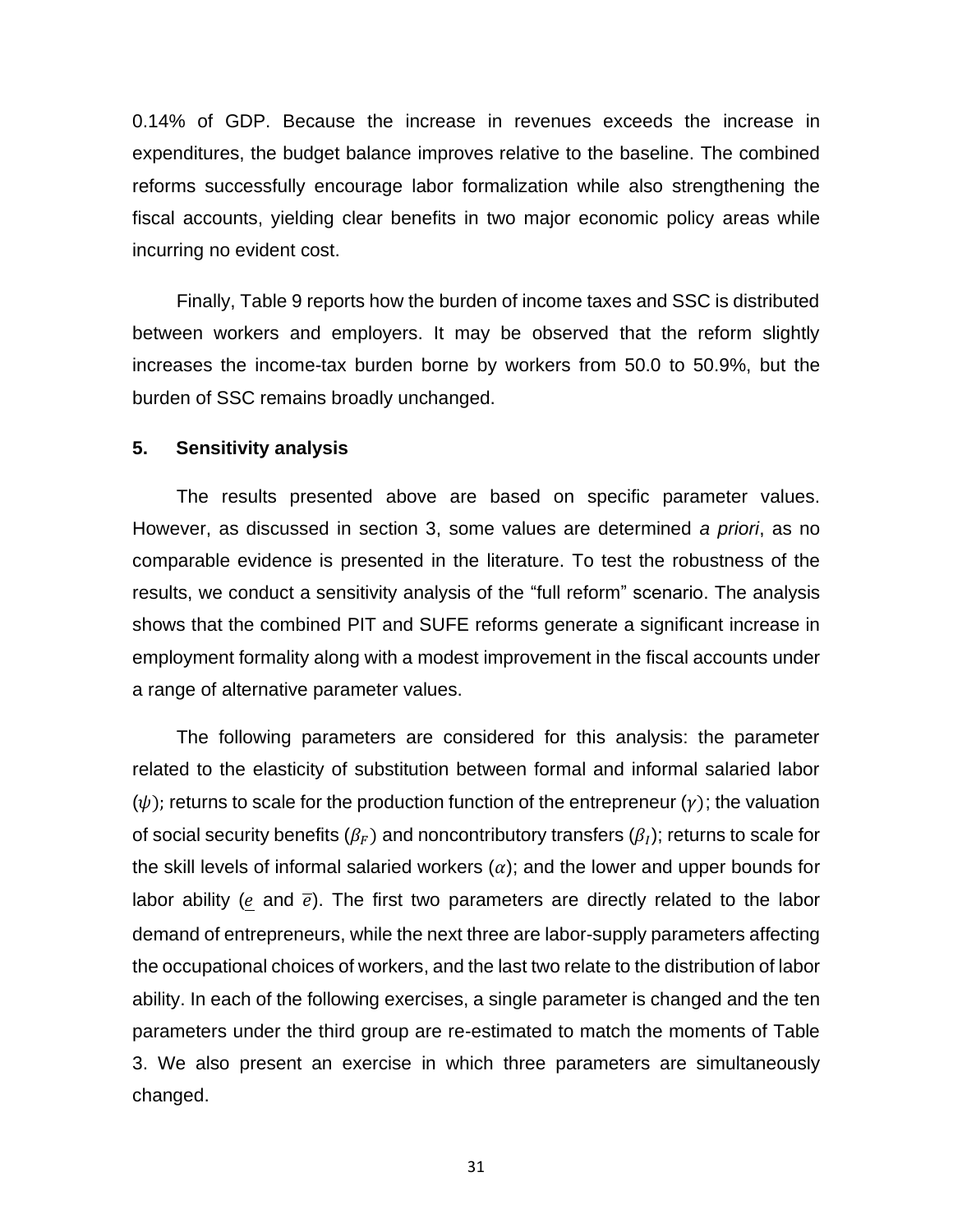For  $\psi$ , we consider the alternative values of  $\psi = 0$  and  $\psi = -9$ , which imply elasticities of substitution between formal and informal labor of 1 and 0.1, respectively, instead of the elasticity value of 10 used in the baseline scenario. Lower values for  $\psi$  reflect a diminished willingness among employers to substitute formal for informal labor, which attenuates the impact of the reforms on formalization. For parameter  $\gamma$ , alternative values of 0.67 and 0.82 are adopted instead of the original value of 0.76. A lower value for  $\gamma$  implies a decrease in the marginal product of labor, which discourages the hiring of salaried workers, while a higher value implies the opposite. Decreasing the value of parameter  $\beta_F$  from 0.30 to 0.05 means that workers value their social security benefits 83% less than in the baseline scenario, while increasing the value of  $\beta_F$  from 0.30 to 0.60 means that they will value those benefits twice as highly as in the baseline. Raising the value for  $\beta_I$  from 0.85 to 1 increases the valuation of lump-sum transfers, encouraging informal employment at the expense of formal employment, while reducing the value for  $\beta_I$  to 0.35 has the opposite effect. For  $\alpha$ , we use an alternate value of 0.9, which is slightly above the benchmark value of 0.857. For labor ability, we raise the lower bound of  $e$  while lowering its upper bound, narrowing the domain of its distribution, which has unpredictable implications for the impact of the reforms on the formalization rate.

Tables 10A and 10B present the results of the sensitivity analysis, as well as the simulation conducted under the baseline scenario. We begin by analyzing changes in a single parameter. For occupational choices, the strong effect on formality previously reported is robust to alternative parameter values. Even in the least-favorable scenario ( $\psi = 0$ ), the formality rate increases to 37%. Changes in average net income relative to the baseline are registered across all occupation types, but these changes are modest. Changes to the fiscal accounts are also relatively small but uniformly positive: in the least-favorable scenario, the budget balance rises from 6.87% of GDP to 7.05%.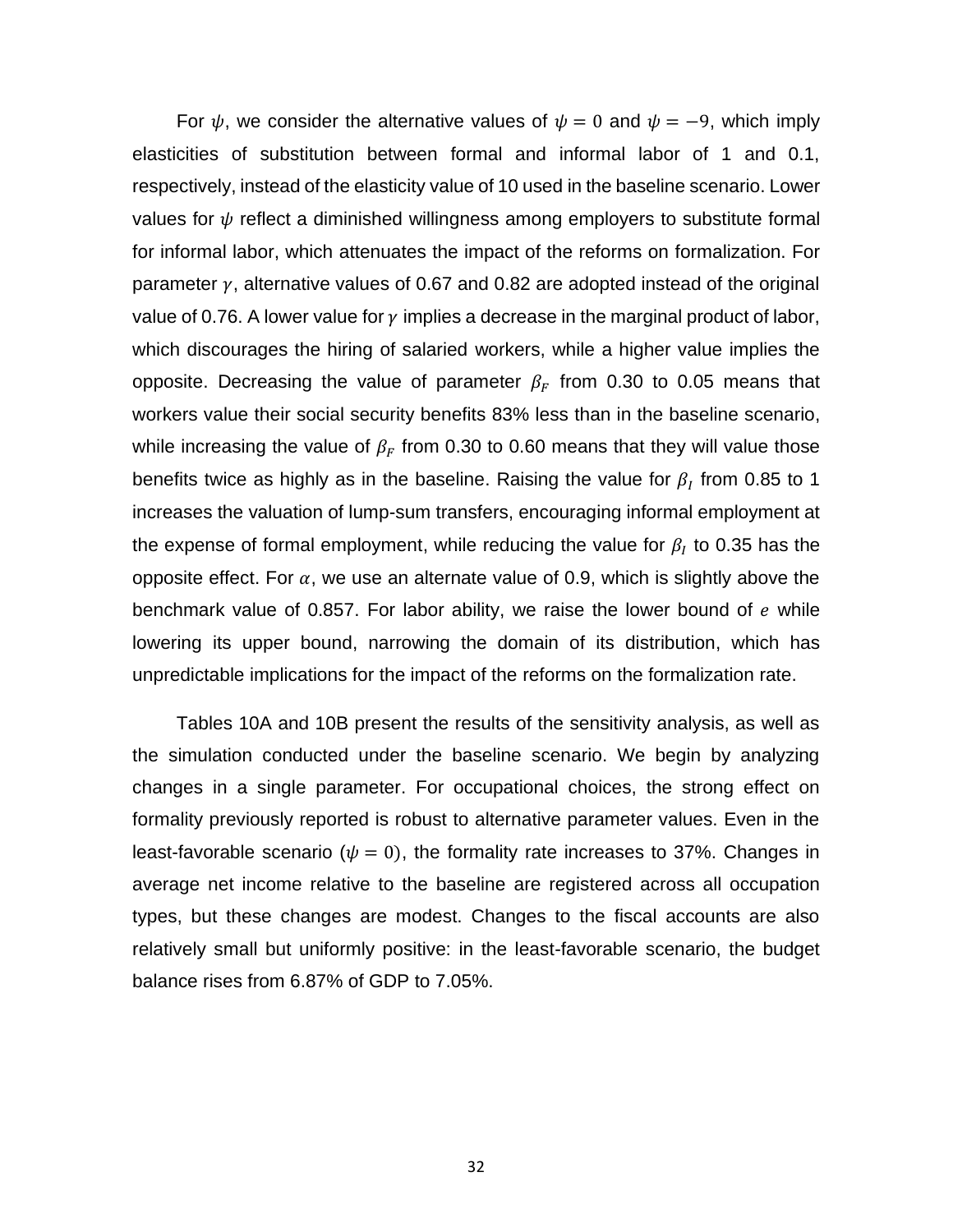|                                       | <b>Benchmark</b>    | Benchmark              | Sensitivity analysis |             |        |                                 |                  |                  |                  |             |
|---------------------------------------|---------------------|------------------------|----------------------|-------------|--------|---------------------------------|------------------|------------------|------------------|-------------|
|                                       | model<br>(baseline) | model<br>(full reform) | $\psi = 0$           | $\psi = -9$ |        | $\gamma = 0.67$ $\gamma = 0.82$ | $\beta_F = 0.05$ | $\beta_F = 0.60$ | $\beta_I = 0.35$ | $\beta_I=1$ |
| OCCUPATION (AS A SHARE OF EMPLOYMENT) |                     |                        |                      |             |        |                                 |                  |                  |                  |             |
| Total informal                        | 0.658               | 0.539                  | 0.582                | 0.581       | 0.558  | 0.529                           | 0.543            | 0.549            | 0.510            | 0.548       |
| Own-account                           | 0.263               | 0.179                  | 0.179                | 0.171       | 0.195  | 0.162                           | 0.185            | 0.189            | 0.194            | 0.173       |
| Informal salaried                     | 0.395               | 0.360                  | 0.403                | 0.410       | 0.362  | 0.367                           | 0.357            | 0.360            | 0.316            | 0.375       |
| Formal salaried                       | 0.294               | 0.413                  | 0.370                | 0.371       | 0.394  | 0.423                           | 0.409            | 0.403            | 0.442            | 0.404       |
| Employers                             | 0.048               | 0.048                  | 0.048                | 0.048       | 0.048  | 0.048                           | 0.048            | 0.048            | 0.048            | 0.048       |
| AVERAGE NET INCOME (PESOS PER MONTH)  |                     |                        |                      |             |        |                                 |                  |                  |                  |             |
| <b>Total salaried</b>                 | 5,720               | 5,545                  | 5,539                | 5,521       | 5,579  | 5,509                           | 5,515            | 5,486            | 5,304            | 5,481       |
| Formal                                | 7,469               | 6,700                  | 6,742                | 6,748       | 6,707  | 6,702                           | 6,743            | 6,568            | 5,995            | 6,790       |
| Informal                              | 4,419               | 4,223                  | 4,433                | 4,411       | 4,351  | 4,136                           | 4,108            | 4,276            | 4,338            | 4,070       |
| Own-account                           | 2,766               | 2,536                  | 2,536                | 2,510       | 2,583  | 2,482                           | 2,640            | 2,249            | 1,876            | 2,547       |
| Employers                             | 12,817              | 13,331                 | 13,374               | 13,383      | 13,214 | 13,377                          | 13,293           | 13,320           | 13,289           | 13,315      |
| FISCAL ACCOUNTS (AS % OF GDP)         |                     |                        |                      |             |        |                                 |                  |                  |                  |             |
| Salaried workers                      |                     |                        |                      |             |        |                                 |                  |                  |                  |             |
| (A) Income tax                        | 3.10                | 2.90                   | 2.82                 | 2.83        | 2.79   | 3.03                            | 2.93             | 2.72             | 3.16             | 2.87        |
| (B) SSC                               | 0.29                | 0.38                   | 0.35                 | 0.35        | 0.37   | 0.39                            | 0.38             | 0.37             | 0.41             | 0.37        |
| Employers                             |                     |                        |                      |             |        |                                 |                  |                  |                  |             |
| (C) Income tax                        | 3.10                | 2.81                   | 3.07                 | 3.07        | 2.93   | 2.73                            | 2.80             | 2.87             | 2.86             | 2.81        |
| (D) SSC                               | 2.81                | 3.70                   | 3.26                 | 3.27        | 3.55   | 3.79                            | 3.65             | 3.66             | 4.00             | 3.61        |
| Government - Contributory SS          |                     |                        |                      |             |        |                                 |                  |                  |                  |             |
| (E) SS revenue (B+D)                  | 3.10                | 4.08                   | 3.61                 | 3.62        | 3.92   | 4.18                            | 4.02             | 4.03             | 4.42             | 3.99        |
| (F) SS expenditures                   | 0.53                | 0.71                   | 0.61                 | 0.61        | 0.68   | 0.72                            | 0.70             | 0.71             | 0.77             | 0.69        |
| (G) Extra operating expenditures      | <b>N/A</b>          | 0.27                   | 0.21                 | 0.21        | 0.23   | 0.30                            | 0.27             | 0.24             | 0.33             | 0.26        |
| (H) Balance (E-F-G)                   | 2.57                | 3.09                   | 2.79                 | 2.80        | 3.00   | 3.16                            | 3.05             | 3.08             | 3.32             | 3.04        |
| Government - Other                    |                     |                        |                      |             |        |                                 |                  |                  |                  |             |
| $(I)$ Income tax revenues $(A+C)$     | 6.20                | 5.71                   | 5.89                 | 5.89        | 5.72   | 5.76                            | 5.72             | 5.59             | 6.01             | 5.68        |
| (J) Subsidy to formal employment      | 0.20                | 0.25                   | 0.19                 | 0.20        | 0.24   | 0.25                            | 0.25             | 0.25             | 0.26             | 0.24        |
| (K) Non-contributory SS               | 1.70                | 1.34                   | 1.44                 | 1.44        | 1.40   | 1.31                            | 1.35             | 1.37             | 1.27             | 1.36        |
| (L) Balance (I-J-K)                   | 4.30                | 4.12                   | 4.26                 | 4.25        | 4.08   | 4.20                            | 4.13             | 3.97             | 4.48             | 4.08        |
| Government - Total                    |                     |                        |                      |             |        |                                 |                  |                  |                  |             |
| $(M)$ Revenue $(E+I)$                 | 9.30                | 9.78                   | 9.50                 | 9.51        | 9.64   | 9.93                            | 9.74             | 9.61             | 10.43            | 9.67        |
| (N) Expenditures (F+G+J+K)            | 2.43                | 2.57                   | 2.45                 | 2.46        | 2.55   | 2.58                            | 2.56             | 2.57             | 2.63             | 2.55        |
| (O) Budget balance (M-N)              | 6.87                | 7.21                   | 7.05                 | 7.05        | 7.08   | 7.35                            | 7.18             | 7.05             | 7.80             | 7.11        |
| TAX BURDEN (%)                        |                     |                        |                      |             |        |                                 |                  |                  |                  |             |
| Income tax                            |                     |                        |                      |             |        |                                 |                  |                  |                  |             |
| Salaried workers                      | 50.0                | 50.9                   | 47.9                 | 48.0        | 48.8   | 52.6                            | 51.2             | 48.6             | 52.5             | 50.5        |
| Employers                             | 50.0                | 49.2                   | 52.1                 | 52.0        | 51.2   | 47.4                            | 48.8             | 51.4             | 47.5             | 49.5        |
| SSC                                   |                     |                        |                      |             |        |                                 |                  |                  |                  |             |
| Salaried workers                      | 9.4                 | 9.3                    | 9.6                  | 9.7         | 9.3    | 9.3                             | 9.3              | 9.3              | 9.3              | 9.3         |
| Employers                             | 90.6                | 90.7                   | 90.4                 | 90.3        | 90.7   | 90.7                            | 90.7             | 90.7             | 90.7             | 90.7        |

#### **Table 10A. Sensitivity analysis of the combined PIT and SUFE reforms**

Source: own.

n.a.: not available.

The last column of Table 10B shows the results of a simulation in which three parameters are simultaneously changed to make formalization more difficult. The elasticity of substitution between formal and informal salaried workers is set to 1  $(\psi = 0)$ , while  $\beta_F$  and  $\beta_I$  are set at 0.05 and 1, respectively. Even in this scenario, the formality rate rises by 7 percentage points over the baseline, from 29.4 to 36.4%, while the fiscal balance remains broadly unchanged.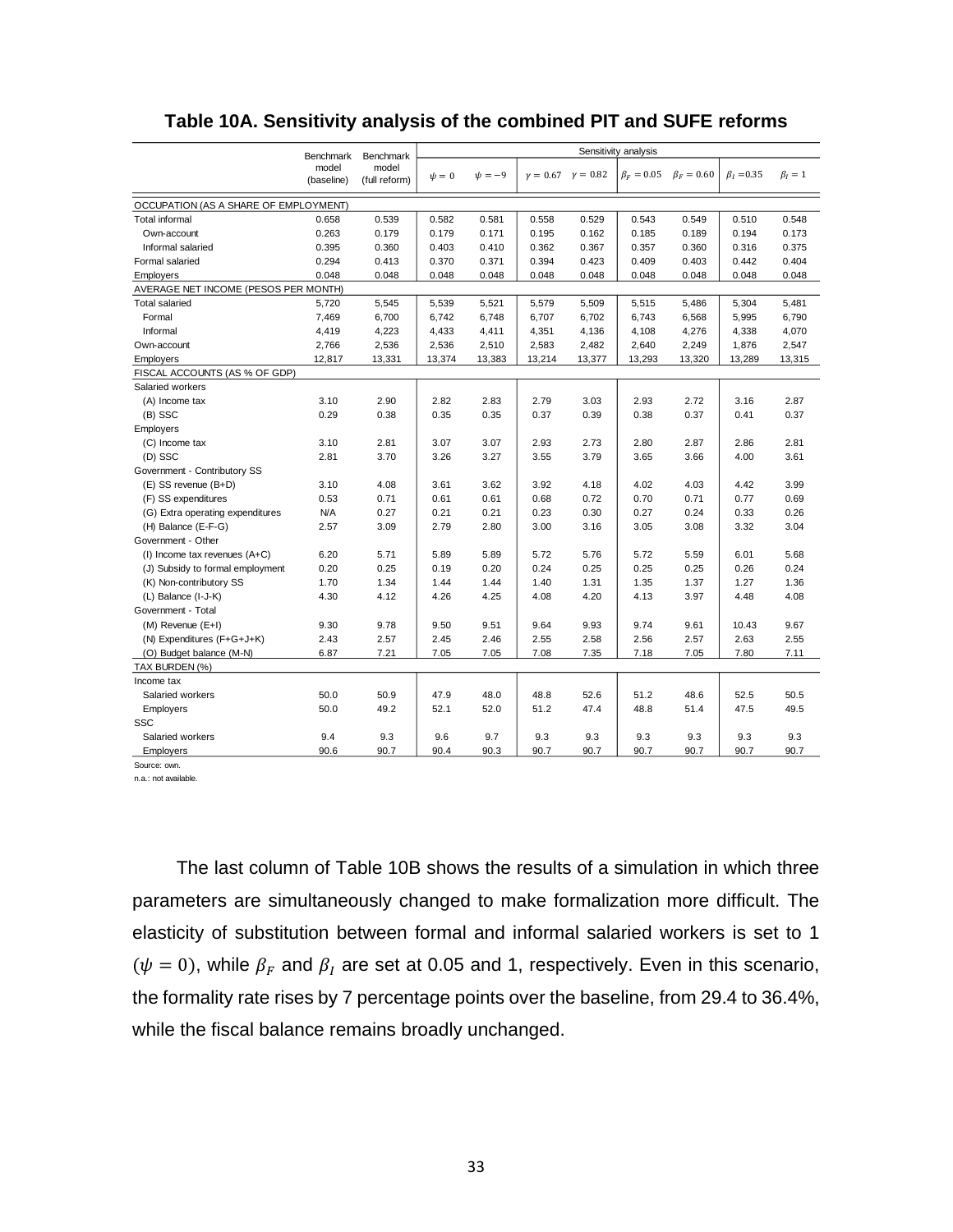|                                       | <b>Benchmark</b><br>model<br>(baseline) | Benchmark<br>model<br>(full reform) | Sensitivity analysis |                              |                                            |
|---------------------------------------|-----------------------------------------|-------------------------------------|----------------------|------------------------------|--------------------------------------------|
|                                       |                                         |                                     | $\alpha = 0.9$       | $e = 0.3, \overline{e} = 10$ | $\psi = 0, \beta_F = 0.01,$<br>$\beta_I=1$ |
| OCCUPATION (AS A SHARE OF EMPLOYMENT) |                                         |                                     |                      |                              |                                            |
| Total informal                        | 0.658                                   | 0.539                               | 0.529                | 0.531                        | 0.588                                      |
| Own-account                           | 0.263                                   | 0.179                               | 0.205                | 0.182                        | 0.171                                      |
| Informal salaried                     | 0.395                                   | 0.360                               | 0.323                | 0.349                        | 0.417                                      |
| Formal salaried                       | 0.294                                   | 0.413                               | 0.423                | 0.421                        | 0.364                                      |
| Employers                             | 0.048                                   | 0.048                               | 0.048                | 0.048                        | 0.048                                      |
| AVERAGE NET INCOME (PESOS PER MONTH)  |                                         |                                     |                      |                              |                                            |
| <b>Total salaried</b>                 | 5,720                                   | 5,545                               | 5,705                | 5,537                        | 5,454                                      |
| Formal                                | 7,469                                   | 6,700                               | 6,446                | 6,560                        | 6,948                                      |
| Informal                              | 4,419                                   | 4,223                               | 4,735                | 4,301                        | 4,151                                      |
| Own-account                           | 2,766                                   | 2,536                               | 2,414                | 2,722                        | 2,618                                      |
| <b>Employers</b>                      | 12,817                                  | 13,331                              | 13,184               | 13,336                       | 13,482                                     |
| FISCAL ACCOUNTS (AS % OF GDP)         |                                         |                                     |                      |                              |                                            |
| Salaried workers                      |                                         |                                     |                      |                              |                                            |
| (A) Income tax                        | 3.10                                    | 2.90                                | 3.02                 | 2.76                         | 2.74                                       |
| $(B)$ SSC                             | 0.29                                    | 0.38                                | 0.40                 | 0.38                         | 0.34                                       |
| <b>Employers</b>                      |                                         |                                     |                      |                              |                                            |
| (C) Income tax                        | 3.10                                    | 2.81                                | 2.84                 | 2.80                         | 3.05                                       |
| (D) SSC                               | 2.81                                    | 3.70                                | 3.85                 | 3.79                         | 3.19                                       |
| Government - Contributory SS          |                                         |                                     |                      |                              |                                            |
| (E) SS revenue (B+D)                  | 3.10                                    | 4.08                                | 4.25                 | 4.17                         | 3.53                                       |
| (F) SS expenditures                   | 0.53                                    | 0.71                                | 0.74                 | 0.74                         | 0.60                                       |
| (G) Extra operating expenditures      | N/A                                     | 0.27                                | 0.29                 | 0.28                         | 0.19                                       |
| (H) Balance (E-F-G)                   | 2.57                                    | 3.09                                | 3.22                 | 3.15                         | 2.74                                       |
| Government - Other                    |                                         |                                     |                      |                              |                                            |
| (I) Income tax revenues (A+C)         | 6.20                                    | 5.71                                | 5.86                 | 5.56                         | 5.79                                       |
| (J) Subsidy to formal employment      | 0.20                                    | 0.25                                | 0.26                 | 0.27                         | 0.20                                       |
| (K) Non-contributory SS               | 1.70                                    | 1.34                                | 1.33                 | 1.32                         | 1.45                                       |
| (L) Balance (I-J-K)                   | 4.30                                    | 4.12                                | 4.27                 | 3.97                         | 4.15                                       |
| Government - Total                    |                                         |                                     |                      |                              |                                            |
| (M) Revenue (E+I)                     | 9.30                                    | 9.78                                | 10.11                | 9.72                         | 9.33                                       |
| (N) Expenditures (F+G+J+K)            | 2.43                                    | 2.57                                | 2.61                 | 2.60                         | 2.44                                       |
| (O) Budget balance (M-N)              | 6.87                                    | 7.21                                | 7.50                 | 7.12                         | 6.88                                       |
| TAX BURDEN (%)                        |                                         |                                     |                      |                              |                                            |
| Income tax                            |                                         |                                     |                      |                              |                                            |
| Salaried workers                      | 50.0                                    | 50.9                                | 51.6                 | 49.6                         | 47.4                                       |
| Employers                             | 50.0                                    | 49.2                                | 48.4                 | 50.4                         | 52.6                                       |
| <b>SSC</b>                            |                                         |                                     |                      |                              |                                            |
| Salaried workers                      | 9.4                                     | 9.3                                 | 9.3                  | 9.2                          | 9.7                                        |
| Employers                             | 90.6                                    | 90.7                                | 90.7                 | 90.8                         | 90.3                                       |

# **Table 10B. Sensitivity analysis of the combined PIT and SUFE reforms**

Source: own.

n.a.: not available.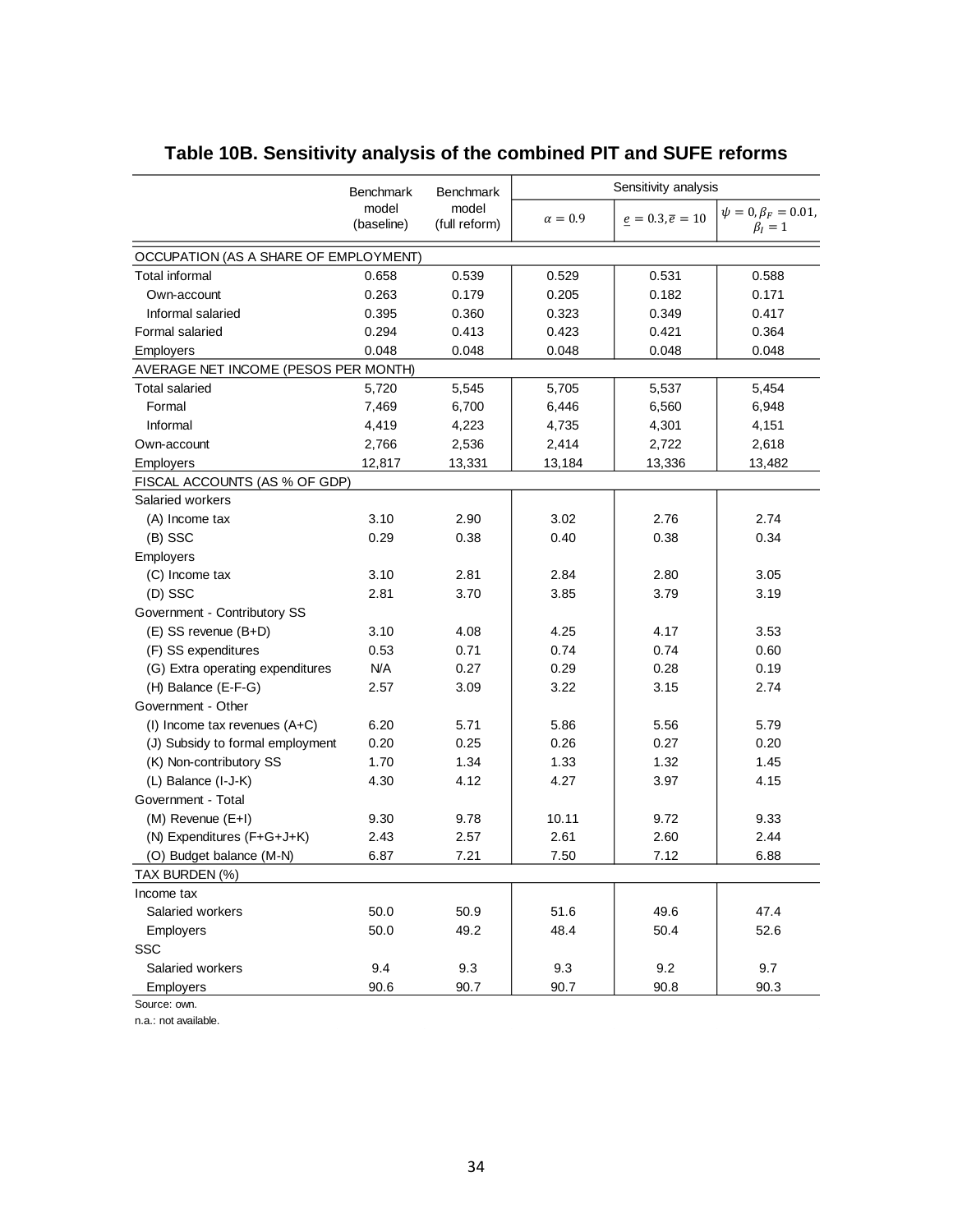The sensitivity analysis indicates that the results obtained are robust to a range of alternative parameter values. Even under the least-favorable scenario, the combined reforms would have a highly positive impact on formalization while incurring no significant fiscal cost.

## **6. Conclusions**

This paper has presented a static general equilibrium model of occupational choice with heterogeneous labor and entrepreneurial skills to evaluate how changes in the labor-income tax scheme affect employment informality and the fiscal accounts. Heterogeneity in labor skills is important because it generates an income distribution and a corresponding income-based tax and subsidy structure, capturing an important characteristic of tax schemes observed in countries around the world. Heterogeneity in entrepreneurial skills is also relevant because it allows larger firms to hire more formal workers than smaller firms, reflecting another important feature of the data. The model has been calibrated for Mexico, which is characterized by a high rate of labor informality. Various reforms to the current SUFE and PIT schemes have been considered, both separately and together, and their impacts on labor formality and the fiscal accounts have been estimated.

The exercises indicate that minor modifications to the current labor-tax and subsidy scheme could have large, positive effects on labor formality with no adverse impact on the fiscal balances. Modifying the SUFE schedule while eliminating the PIT liability of the lowest-income formal workers strongly incentivizes formalization, and our simulations suggest that these measures could increase the formality rate by between 7.0 and 11.9 percentage points. Importantly, these changes to tax and subsidy policies would entail no net cost to the government: the fiscal balance would either remain constant or modestly improve. Meanwhile, the distribution of the income tax-burden between workers and employers would shift only slightly relative to the baseline scenario.

The simulation exercises presented above underscore how general equilibrium models can yield important insights into prospective changes to income-tax and

35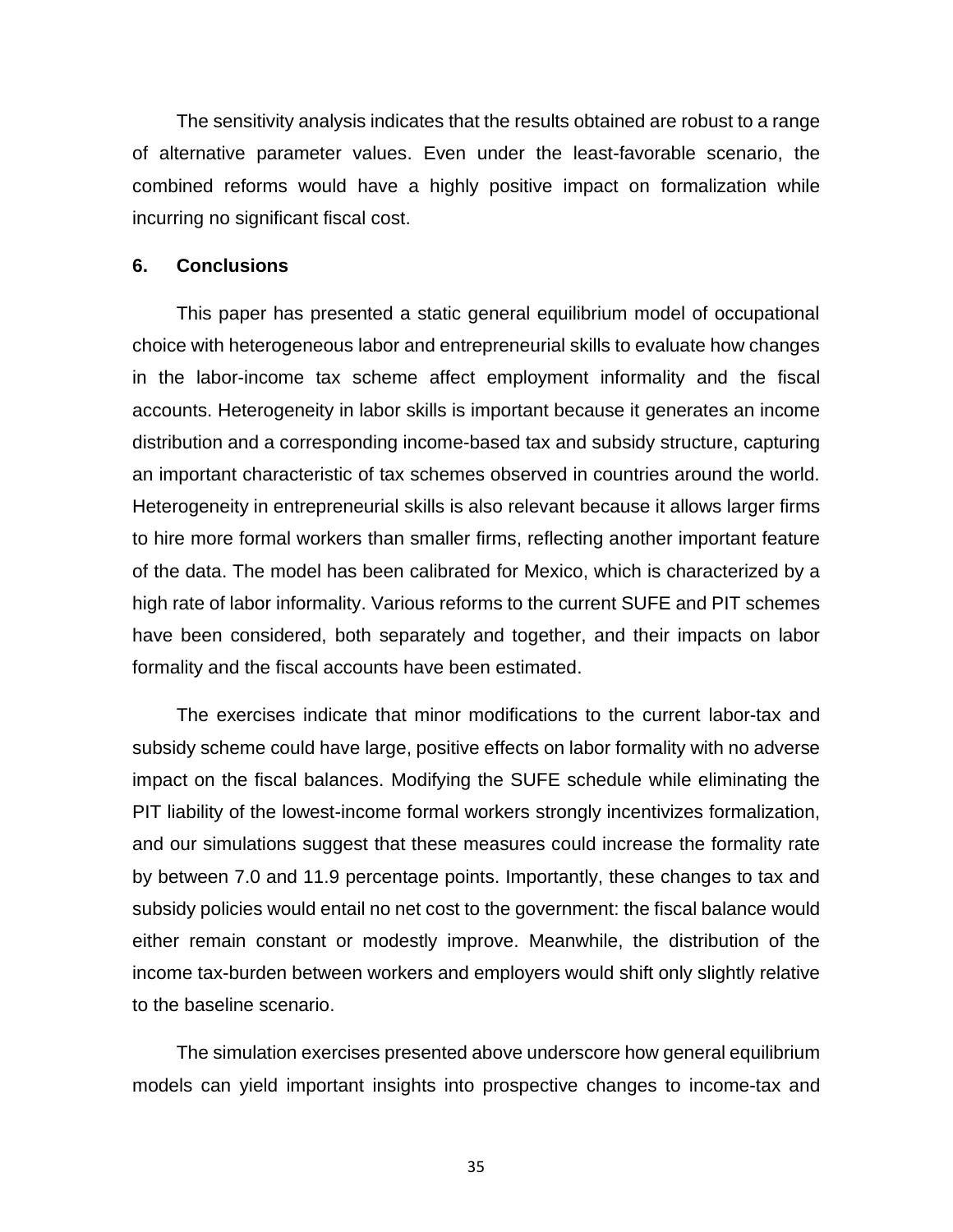subsidy policies in contexts of high labor informality. For example, in the scenario where the SUFE is eliminated, the government balance does not improve due to the decrease in subsidy spending, but instead deteriorates because of a sharp increase in informality. Similarly, reducing PIT liability for low-income workers can improve the fiscal balances by increasing the formality rate, which more than compensates for the loss of direct tax revenue. These counterintuitive results are better understood once the endogenous links between informality and the tax base have been considered.

Despite the important results obtained by the simulations, the model could be elaborated further to address some of its limitations. For example, due to its static nature the model is unable to produce a transitional path to a new equilibrium after the introduction of fiscal changes. During the transitional period, such changes may be substantially different from those observed under the new equilibrium. Another extension relates to the inclusion of informal firms that hire salaried workers, which could enable the model to explicitly evaluate the effect of changes in the laborincome tax scheme on those firms.

#### **References**

- Acemoglu, Daron and David Autor (2011), "Skills, Tasks and Technologies: Implications for Employment and Earnings", in David Card and Orley Ashenfelter (editors), *Handbook of Labor Economics* Vol. 4 Part B, Elsevier.
- Albrecht, James, Lucas Navarro, and Susan Vroman (2009), "The Effects of Labour Market Policies in an Economy with an Informal Sector", *Economic Journal* 119, 1105-1129.
- Allub, Lian, and Andrés Erosa (2019), "Financial Frictions, Occupational Choice and Economic Inequality", *Journal of Monetary Economics* 107, 63-76.
- Antón, Arturo, and Fausto Hernández (2017), "Reform of the Treasury and the Social Security Scheme in Mexico: Recent Developments and Financial Solvency" (in Spanish), *Working Paper* 005/2017, Espinosa Yglesias Research Center, Mexico.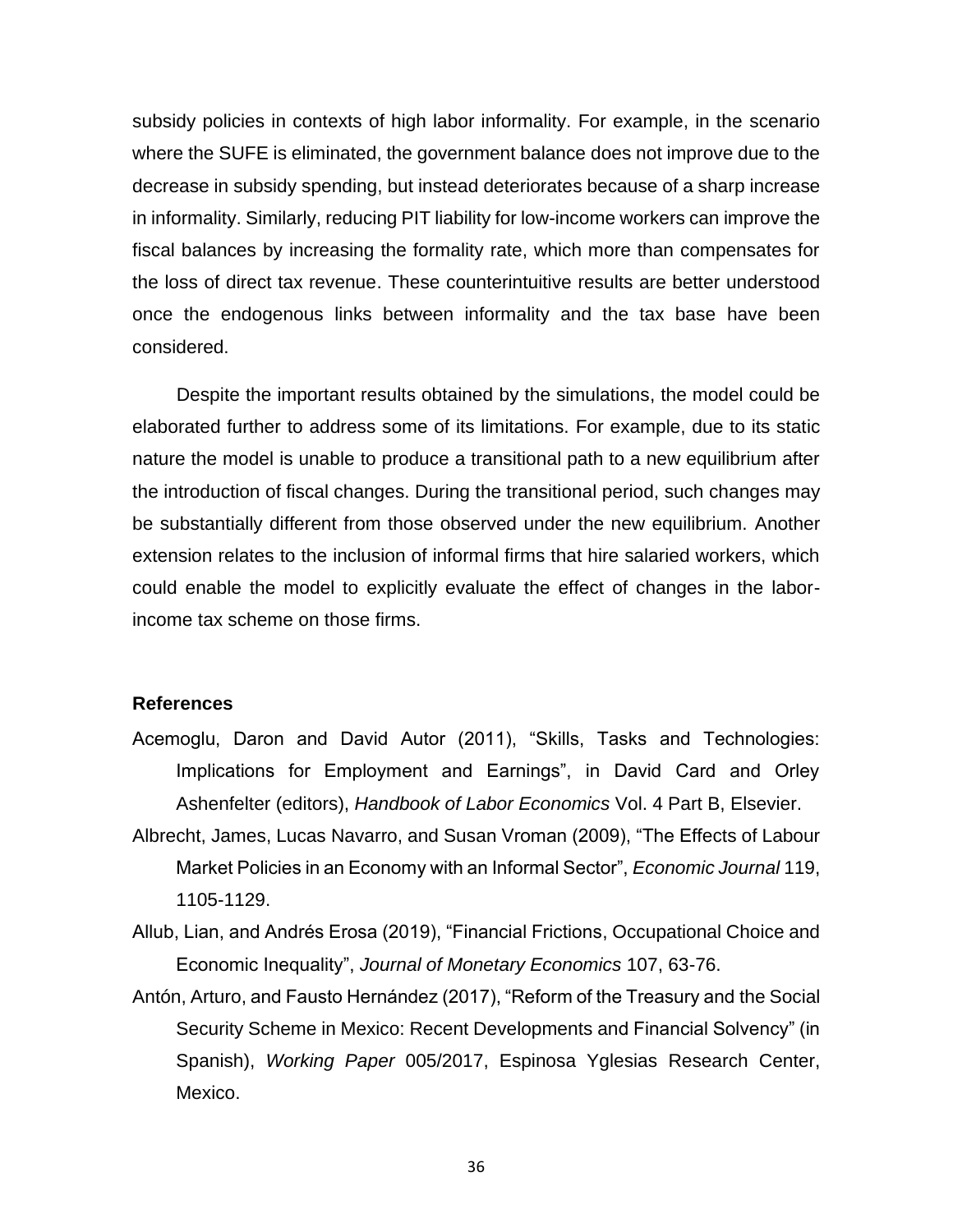- Antón, Arturo, Fausto Hernández, and Santiago Levy (2012), *The End of Informality in Mexico? Fiscal Reform for Universal Social Insurance*, Interamerican Development Bank, Washington, D.C.
- Bobba, Matteo, Luca Flabbi, and Santiago Levy (2021), "Labor Market Search, Informality and Schooling Investments", *International Economic Review,* forthcoming.
- Bosch, Mariano, and Julen Esteban-Pretel (2015), "The Labor Market Effects of Introducing Unemployment Benefits in an Economy with High Informality", *European Economic Review* 75, 1-17.
- Bosch, Mariano, and Julen Esteban-Pretel (2012), "Job Creation and Job Destruction in the Presence of Informal Markets", *Journal of Development Economics* 98, 270-286.
- Dagum, Camilo (1977), "A New Model of Personal Income Distribution: Specification and Estimation", *Economie Appliquee* 30, 413-437.
- De Paula, Aureo, and Jose A. Scheinkman (2010), "Value-added Taxes, Chain Effects, and Informality", *American Economic Journal: Macroeconomics* 2, 195- 221.
- D'Erasmo, Pablo N., Hernan J. Moscoso, and Asli Senkal (2014), "Misallocation, Informality, and Human Capital: Understanding the Role of Institutions", *Journal of Economic Dynamics and Control* 42, 122-142.
- Fortin, Bernard, Nicholas Marceau, and Luc Savard (1997), "Taxation, Wage Controls and the Informal Sector", *Journal of Public Economics* 66, 293-312.
- Galiani, Sebastian, and Federico Weinschelbaum (2012), "Modeling Informality Formally: Households and Firms", *Economic Inquiry* 50(3), 821-838.
- Gollin, Douglas (2008), "Nobody's Business but My Own: Self-employment and Small Enterprise in Economic Development", *Journal of Monetary Economics* 55, 219-233.
- Gong, Xiaodong, and Arthur van Soest (2002), "Wage Differentials and Mobility in the Urban Labour Market: A Panel Data Analysis for Mexico", *Labour Economics* 9, 513-529.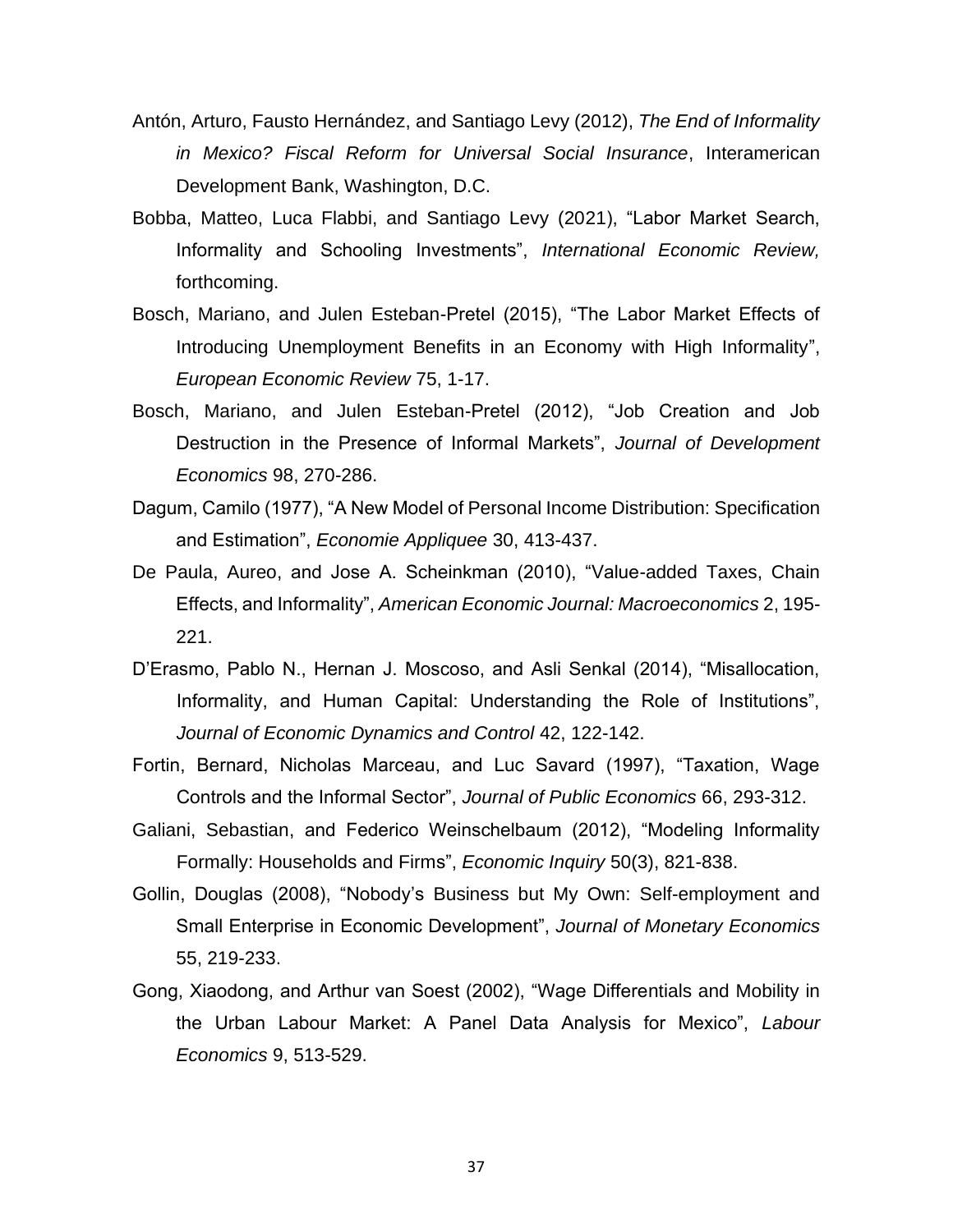- Günther, Isabel, and Andrey Launov (2012), "Informal Employment in Developing Countries: Opportunity or Last Resort?", *Journal of Development Economics* 97, 88-98.
- IMSS Mexican Institute for Social Insurance (2018), *Report to the Executive and the Congress on the Financial Situation and Risks of the Mexican Institute for Social Insurance* 2017-2018 (in Spanish).
- INEGI Mexico's National Institute of Statistics and Geography (2017), *System of National Accounts*.
- INEGI Mexico's National Institute of Statistics and Geography (2014), *Economic Census* 2014.
- INEGI Mexico's National Institute of Statistics and Geography (2013), *National Survey of Occupation and Employment*, third quarter 2013.
- International Labour Office (2018), "Women and Men in the Informal Economy: A Statistical Picture (third edition)" / ILO – Geneva.
- Jovanovic, Boyan (1994), "Firm Formation with Heterogeneous Management and Labor Skills", *Small Business Economics* 6(3), 185-191.
- Leal, Julio (2014), "Tax Collection, the Informal Sector, and Productivity", *Review of Economic Dynamics* 17, 262-286.
- Levy, Santiago (2008), *Good Intentions, Bad Outcomes. Social Policy, Informality, and Economic Growth in Mexico*, Brookings Institution Press, Washington, D.C.
- Lopez, Jose J. (2017), "A Quantitative Theory of Tax Evasion", *Journal of Macroeconomics* 53, 107-126.
- Lucas, Robert E. (1978), "On the Size Distribution of Business Firms", *The Bell Journal of Economics* 9 (2), 508-523.
- Margolis, David N., Lucas Navarro, and David A. Robalino (2014), "Unemployment Insurance, Job Search and Informal Employment", in Markus Frölich, David Kaplan, Carmen Pagés, Jamele Rigolini, and David Robalino (editors), *Social Insurance, Informality and Labor Markets*, Oxford University Press.
- McDonald, James B., and Michael Ransom (2008), "The Generalized Beta Distribution as a Model for the Distribution of Income: Estimation of Related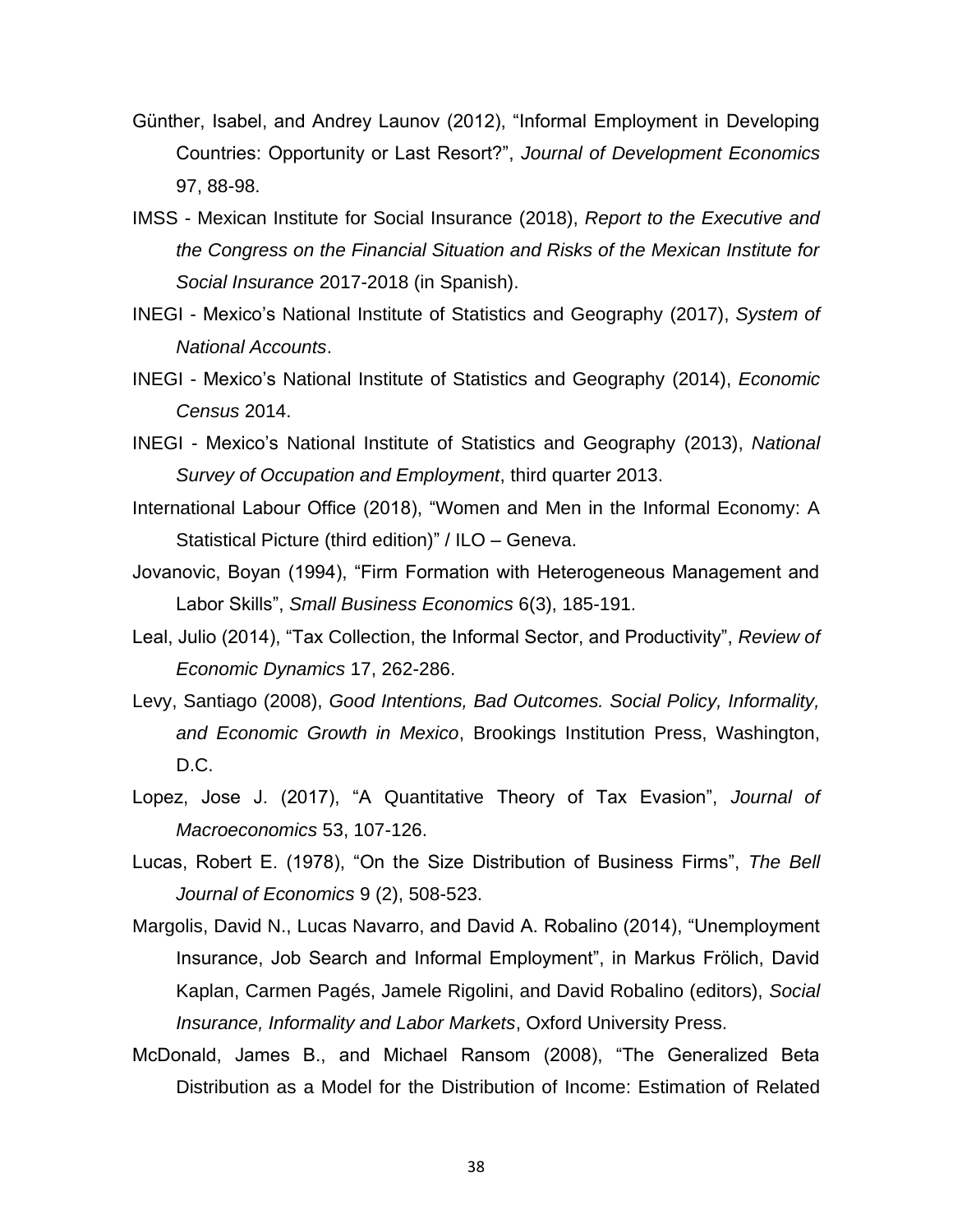Measures of Inequality", in Duangkamon Chotikapanich (editor), *Modeling Income Distributions and Lorenz Curves*, Springer.

Meghir, Costas, Renata Narita, and Jean-Marc Robin (2015), "Wages and Informality in Developing Countries", *American Economic Review* 105 (4), 1509-1546.

Ministry of Finance of Mexico (2017a), *Public Accounts* 2017.

Ministry of Finance of Mexico (2017b), *Public Expenditures Budget* 2017.

- Ministry of Finance of Mexico (2017c), *Report on the Economic Situation, Public Finances and Debt* 2017, fourth quarter.
- Narita, Renata (2020), "Self-employment in Developing Countries: A Search Equilibrium Approach", *Review of Economic Dynamics* 35, 1-34.
- OECD/CIAT/IDB (2016), "Taxing Wages in Latin America and the Caribbean", OECD Publishing, Paris.
- Perry, Guillermo, William F. Maloney, Omar S. Arias, Pablo Fajnzylber, Andrew D. Mason, and Jaime Saavedra-Chanduvi (2007), *Informality: Exit and Exclusion*, The World Bank.
- Poschke, Markus (2013), "Who Becomes an Entrepreneur? Labor Market Prospects and Occupational Choice", *Journal of Economic Dynamics and Control* 37, 693-710.
- Pratap, Sangeeta, and Erwan Quintin (2008), "The Informal Sector in Developing Countries: Output, Assets and Employment", in James B. Davies (editor), *Personal Wealth from a Global Perspective*, Oxford University Press.
- Rauch, James E. (1991), "Modelling the Informal Sector Formally", *Journal of Development Economics* 35, 33-47.
- Samaniego, Brenda (2016), "Formal Firms, Informal Workers and Household Labor Supply in Mexico", *manuscript*.
- Saracoglu, Durdane S. (2008), "The Informal Sector and Tax on Employment: A Dynamic General Equilibrium Investigation", *Journal of Economic Dynamics and Control* 32, 529-549.
- Summers, Lawrence H. (1989), "Some Simple Economics of Mandated Benefits", *American Economic Review* Papers and Proceedings 79(2), 177-183.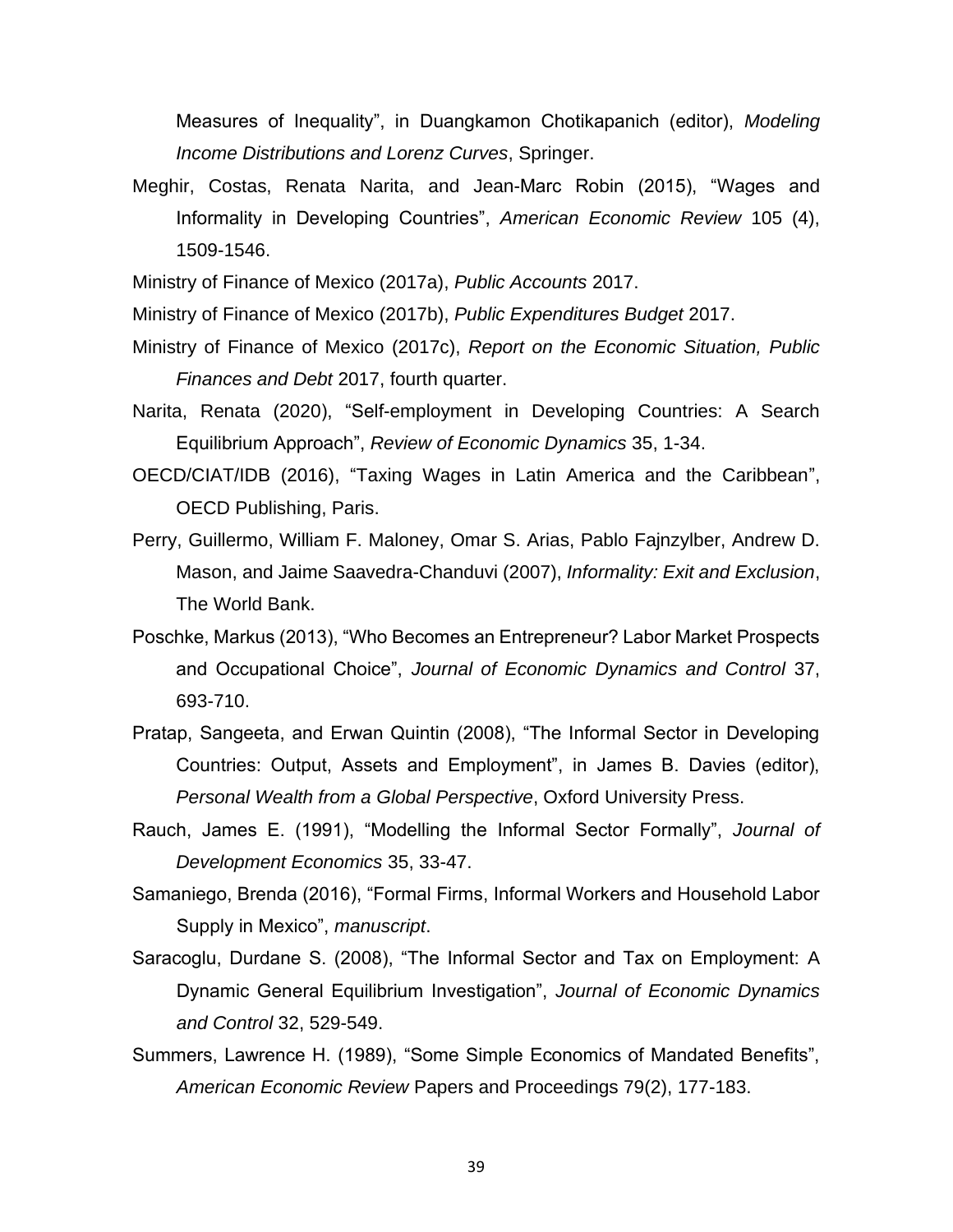- Ulyssea, Gabriel (2018), "Firms, Informality and Development: Theory and Evidence from Brazil", *American Economic Review* 108(8), 2015-2047.
- Ulyssea, Gabriel (2010), "Regulation of Entry, Labor Market Institutions and the Informal Sector", *Journal of Development Economics* 91, 87-99.
- Zenou, Yves (2008), "Job Search and Mobility in Developing Countries. Theory and Policy Implications". *Journal of Development Economics* 86, 336-355.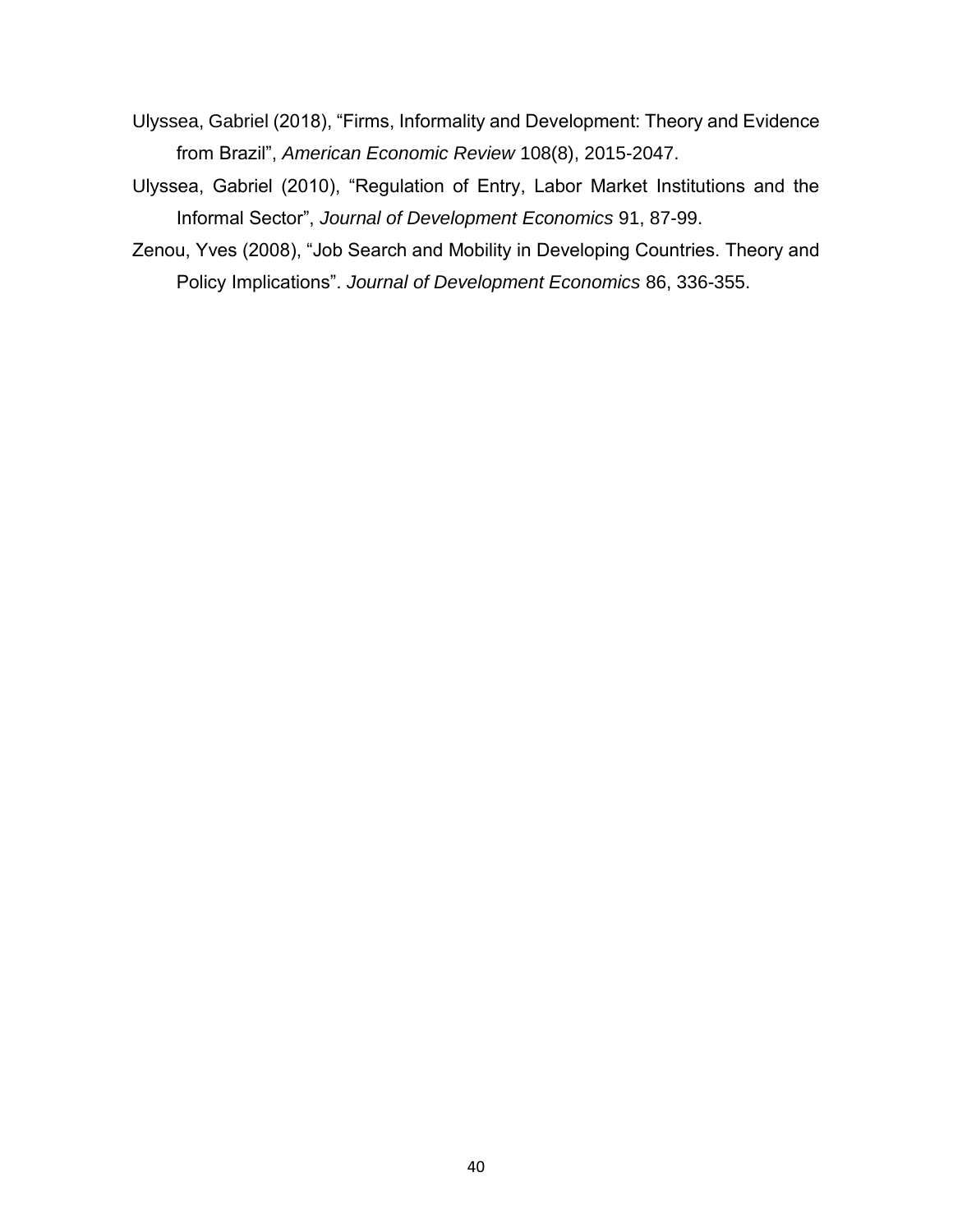# **Appendix A. A brief explanation of the PIT, SUFE and CSS schemes in Mexico**

In Mexico, all people must pay taxes on their income. In this regard, five different regimes of personal income taxes are classified according to the taxpayer's income source (wages, professional services, real estate, and small and large businesses). The amount of tax that must be paid under each regime is determined from the information included in a single reference table, which guarantees that the amount due is based on the taxpayer's income and not on the regime to which she belongs.

The determination of income tax due is based on five variables: the taxpayer's income; the lower and upper bound defining the tax bracket to which the taxpayer belongs; a fixed-amount component of the tax due (the "fixed fee"); and the tax rate. The last two variables are defined as a function of the tax bracket. Under this scheme, the tax due has a fixed and variable component.

By way of illustration, panel A of Table 6 presents the PIT on monthly income in place in 2018. As can be observed, the PIT scheme is progressive. It should be noted that the scheme is composed of 43 parameters belonging to the model described in section 2.

To show how income tax is determined, assume that a worker earns a gross income of \$6,500 pesos per month. Taking the lower and upper bounds of panel A in Table 6 as a reference, this income belongs to the third income bracket, implying that the fixed component of the tax due is valued at \$288.33. To determine the variable portion of the tax, the excess amount of income over the lower bound is taxed at 10.88%, resulting in a variable tax of  $(\$6,500 - \$4,910.19) \times 0.1088 =$ \$172.97. Finally, this amount is added to the fixed component to determine the total amount of tax due, which in this case is equivalent to  $$288.33 + $172.97 = $461.30$ .

To decrease the PIT for low-income workers, the Mexican government has been implementing the SUFE scheme for several years. Under this scheme, formal salaried workers are entitled to a subsidy to reduce their income tax burden, which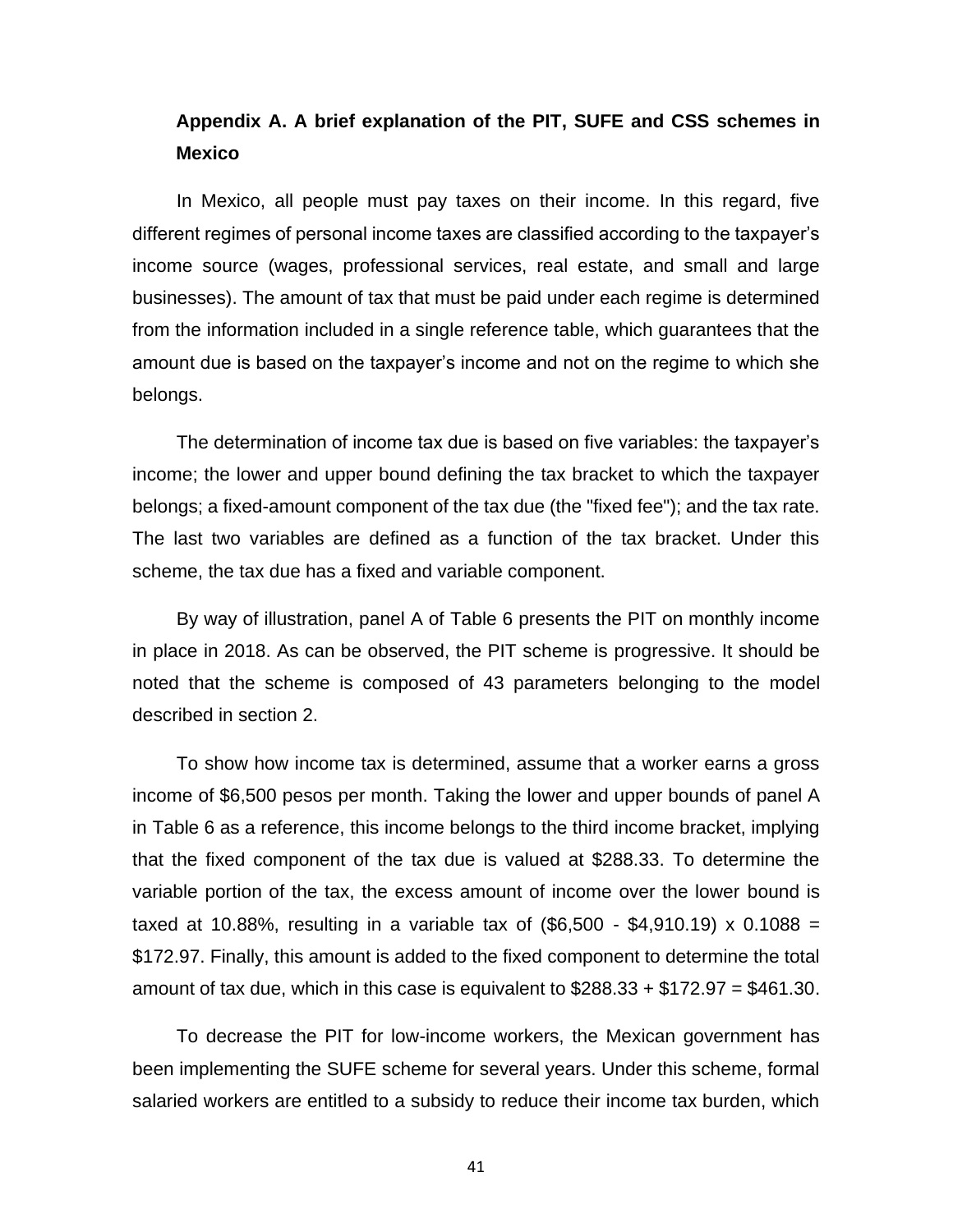is granted based on their gross income. For 2018, the SUFE was determined according to information shown in Table 4. As mentioned earlier, this scheme is designed to be progressive. As can be observed in Table 4, the SUFE scheme is determined by 32 parameters considered in the model.

The worker can credit the SUFE against the amount of tax due. Returning to the example of the worker with a monthly gross income of \$6,500 pesos, the information provided in Table 4 indicates that the corresponding amount of SUFE is \$253.54. This implies that the net amount of income tax due is calculated as \$461.30 - \$253.54 = \$207.76. With the SUFE, the net income tax for workers who earn up to \$5,245 per month (equivalent to 1.95 times the MW) is negative. That is, these workers receive some extra income each month because of the SUFE.

The employer is responsible for the retention of the PIT for her workers and for calculating the corresponding SUFE. When the net tax is negative, the employer must pay that amount to the worker directly. This amount may, in turn, be credited by the employer against her income tax due.

The CSS scheme provides health, disability and work-risk insurance, and finance housing, daycare, and retirement pensions for workers. Contributions are covered by employees, employers, and the government. The scheme is defined by 27 parameters, including the lump-sum subsidy to finance the pension of low and middle-income workers currently in place (for details, see Antón and Hernández, 2017). In the model, there are 8 additional parameters defining payroll taxes at the state level, a series of tax deductions allowed by the law, and the amount of taxable and non-taxable fringe benefits for workers (as a proportion of the wage). Overall, the PIT, SUFE and CSS schemes are defined by 110 parameters.

#### **Appendix B. Data sources**

All information used to calibrate the model is mainly taken from Mexico's National Statistics Institute (INEGI) and Ministry of Finance (SHCP). Data on CIT and PIT revenues are obtained from the Ministry of Finance (2017c). To ensure consistency with the model, a distinction is made between tax revenues from wages

42